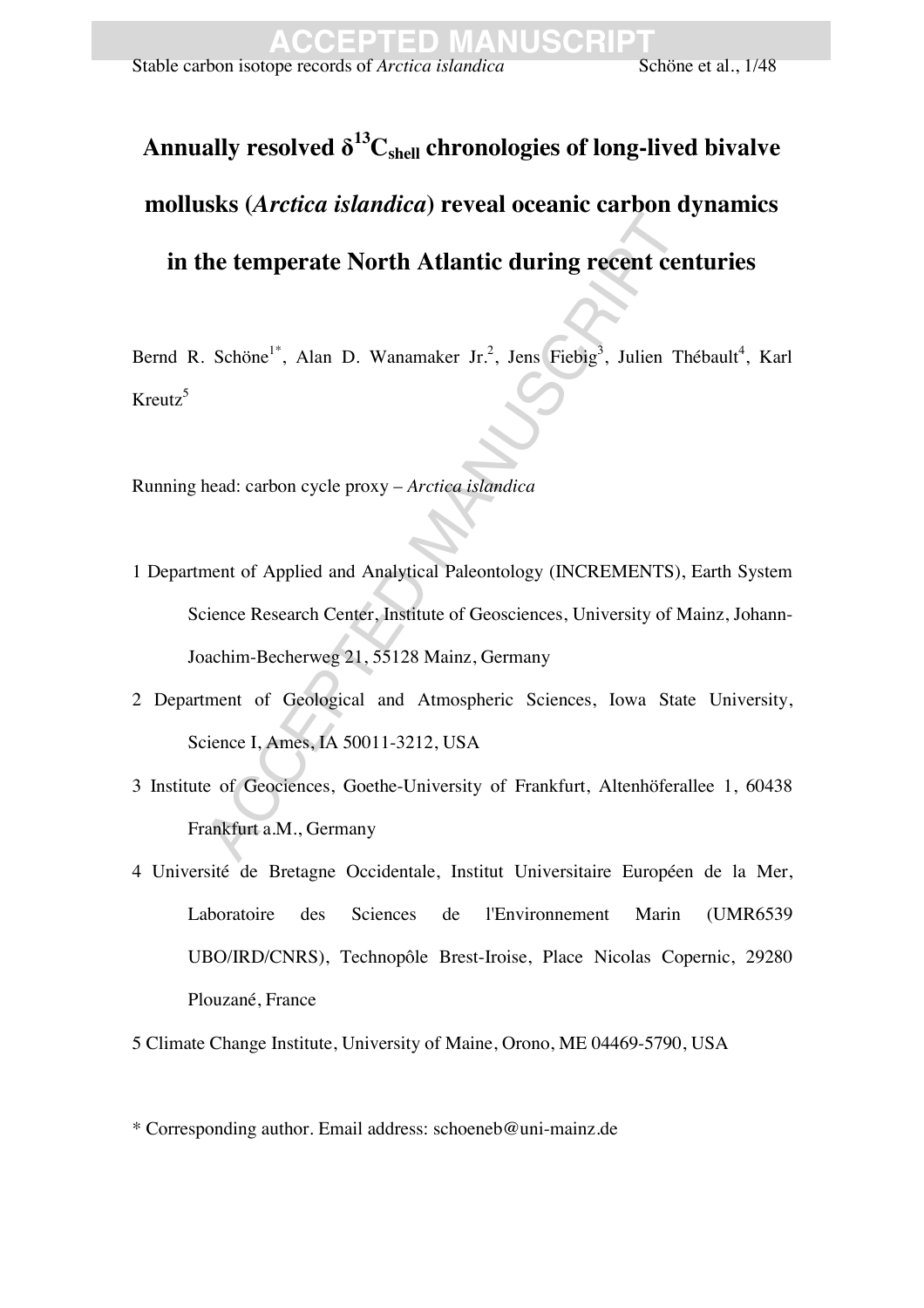### **Abstract**

imate change. However, relatively little is known about the<br>y in the oceanic carbon cycle due to the lack of long-term,<br>inorganic carbon isotope ( $\delta^{13}C_{DIC}$ ) data, especially for the te<br>which is the major oceanic sink The ability of the ocean to absorb carbon dioxide is likely to be adversely affected by recent climate change. However, relatively little is known about the spatiotemporal variability in the oceanic carbon cycle due to the lack of long-term, high-resolution dissolved inorganic carbon isotope ( $\delta^{13}C_{\text{DIC}}$ ) data, especially for the temperate North Atlantic, which is the major oceanic sink for anthropogenic  $CO<sub>2</sub>$ . Here, we report shell carbon isotope values ( $\delta^{13}C_{shell}$ ), a potential proxy for  $\delta^{13}C_{DIC}$ , of old-grown specimens of the long-lived bivalve mollusk, *Arctica islandica*. This paper presents the first absolutely dated, annually resolved  $\delta^{13}C_{shell}$  record from surface waters of the North Atlantic (Iceland, Gulf of Maine) covering the time interval between 1753 and 2003. According to our results, the  $\delta^{13}C_{shell}$  data were unaffected by trends related to ontogenetic age. However, the shell carbonate was precipitated with a constant offset from expected equilibrium by -1.54 to -2.7 $\pm$ 0.2‰ corresponding to a 6.2 to 10.8 $\pm$ 0.8% contribution of respiratory  $CO_2$  (-25‰). The offset did not appear to vary through the lifetime of individual specimens and among specimens. Therefore, the  $\delta^{13}C_{shell}$  data of this species can very likely be used as a measure of  $\delta^{13}C_{\text{DIC}}$ .

Furthermore, shell stable carbon isotope chronologies exhibited habitat-specific differences and a significant inter-annual and decadal variability related to the natural carbon cycle. In addition, a distinct negative  $\delta^{13}C_{shell}$  shift was found reflecting the oceanic Suess effect, i.e. the admixture of anthropogenic  $CO<sub>2</sub>$ . However, this shift only occurred after the early 1920s when a major climate regime shift led to a northward movement of the oceanic Polar Front in the Nordic Seas and a large-scale reorganization of atmospheric and oceanic currents in the North Atlantic. This likely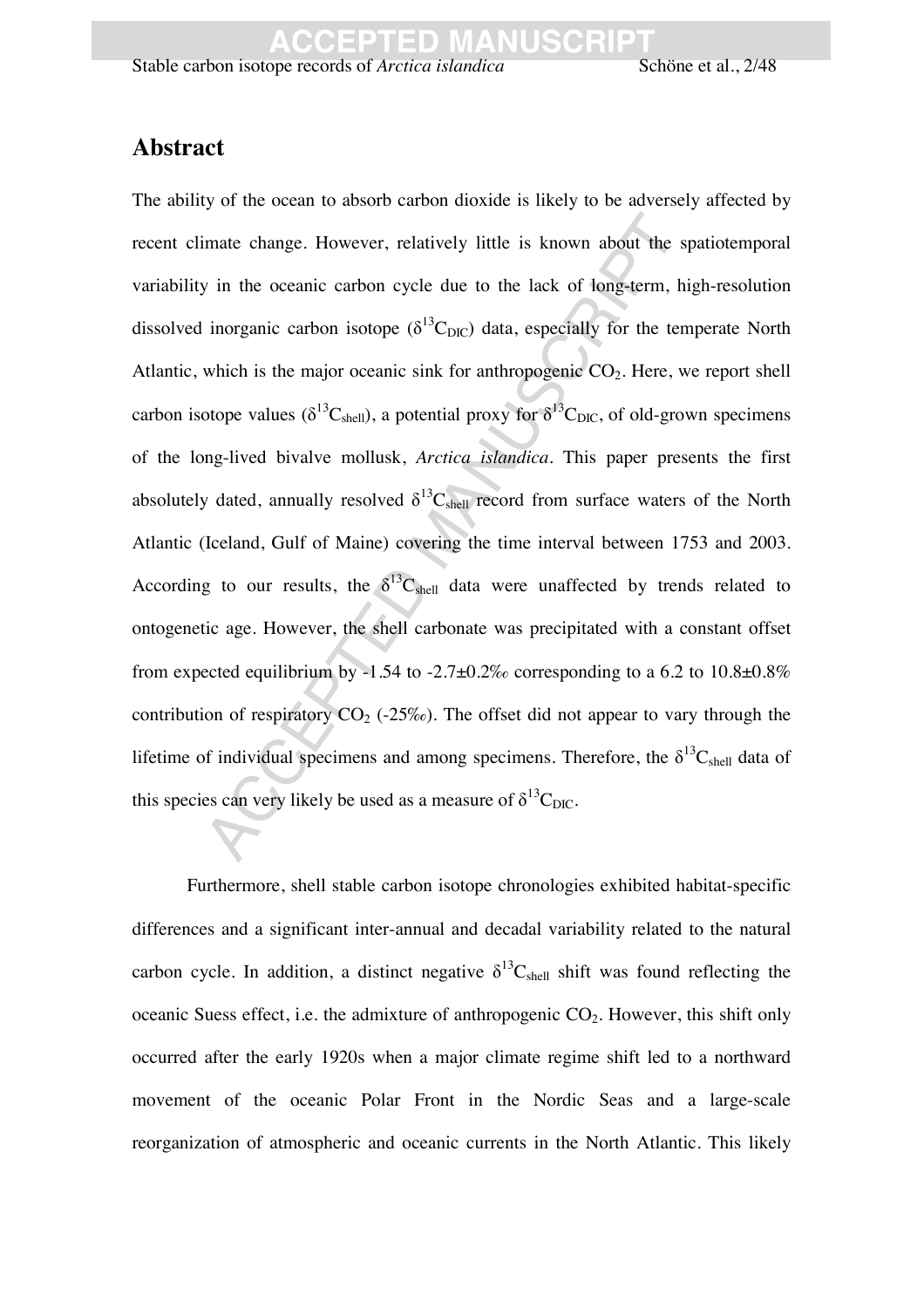Stable carbon isotope records of *Arctica islandica* Schöne et al., 3/48

with an increased volume of warmer, isotopically well-equilibur shell-based  $\delta^{13}C_{\text{DIC}}$  proxy record provides the basis to quant and anthropogenically induced patterns of carbon uptake in the N<br>and anthropogenically i resulted in a reduced admixture of cold Polar water onto the North Icelandic shelf (through the East Iceland Current) and the Gulf of Maine (through the Labrador Current) with an increased volume of warmer, isotopically well-equilibrated Atlantic waters. Our shell-based  $\delta^{13}C_{\text{DIC}}$  proxy record provides the basis to quantitatively assess natural and anthropogenically induced patterns of carbon uptake in the North Atlantic.

### **Keywords**

sclerochronology, stable carbon isotope ratio, carbon dioxide, dissolved inorganic carbon, oceanic Suess effect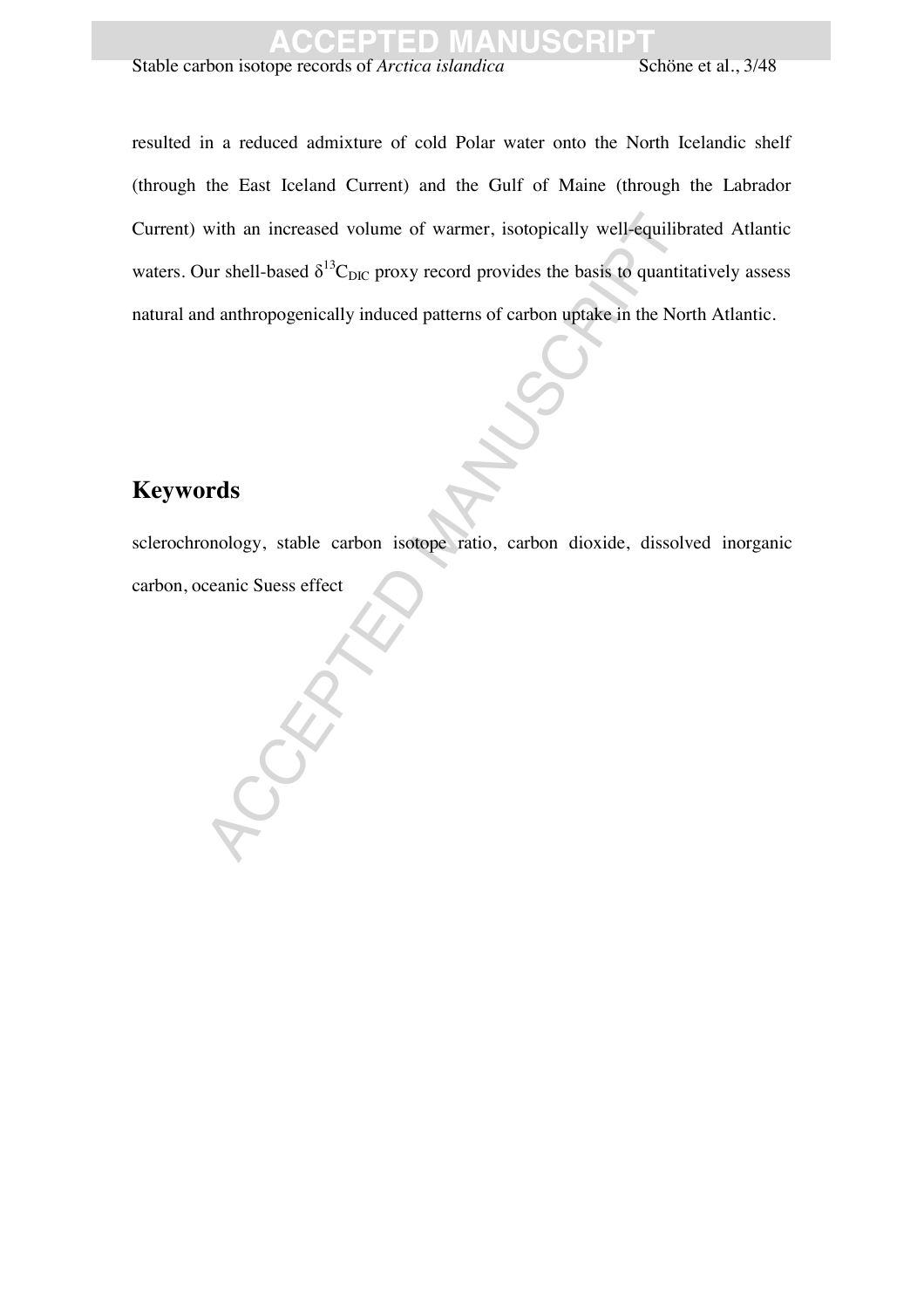### **1. Introduction**

ionide emitted to the atmosphere by human activity between<br>absorbed by the oceans (Sabine et al., 2004) in the form of diss<br>DIC). Carbon dioxide (CO<sub>2</sub>) resulting from the combustion of<br>eleforestation and changes in land Approximately 118±19 Pg C (1Pg C =  $10^{15}$ g C = 1Gt carbon), i.e. ca. 30% of the total carbon dioxide emitted to the atmosphere by human activity between 1800 and 1994 has been absorbed by the oceans (Sabine et al., 2004) in the form of dissolved inorganic carbon (DIC). Carbon dioxide  $(CO<sub>2</sub>)$  resulting from the combustion of fossil energy sources, deforestation and changes in land use is depleted in  $^{13}$ C (Tans, 1981). During the last 200 years the stable carbon isotope ratio of atmospheric CO<sub>2</sub> ( $\delta^{13}C_{atm}$ ) has thus changed from values of ca. -6.3 to -8.1‰ (Friedli et al., 1986; Francey et al., 1999; Keeling et al., 2005). Furthermore, the admixture of anthropogenic  $CO<sub>2</sub>$  has led to a significant negative shift of the stable carbon isotope ratio of the oceanic DIC ( $\delta^{13}C_{\text{DIC}}$ ) (Nozaki et al., 1978; Druffel & Benavides, 1986; Böhm et al., 1996, 2002; Swart et al., 1998; Lazareth et al., 2000; Moore et al., 2000), also known as the oceanic Suess effect (Gruber et al., 1999). The rate of change of the  $\delta^{13}$ C<sub>DIC</sub> signature can be used to estimate the oceanic uptake rate of atmospheric  $CO<sub>2</sub>$  (Gruber et al., 2002; Quay et al., 2003, 2007). This uptake rate, however, underlies significant spatiotemporal variations which are poorly understood (Brix et al., 2004). Quantification of such fluctuations is fundamentally important for climate modeling, because changes in the strength of the oceanic carbon sink are inversely correlated to the  $CO<sub>2</sub>$  concentration in the atmosphere.

Existing studies on the inter-annual variability of the oceanic carbon inventory rely upon relatively short-term field observations of DIC and  $\delta^{13}$ C<sub>DIC</sub> starting in the late 1970s (Gruber et al., 2002). Such data are insufficient and far too brief to fully understand the nature of the oceanic carbon cycle either in terms of identifying the underlying processes impacting the preindustrial variability or in comprehending and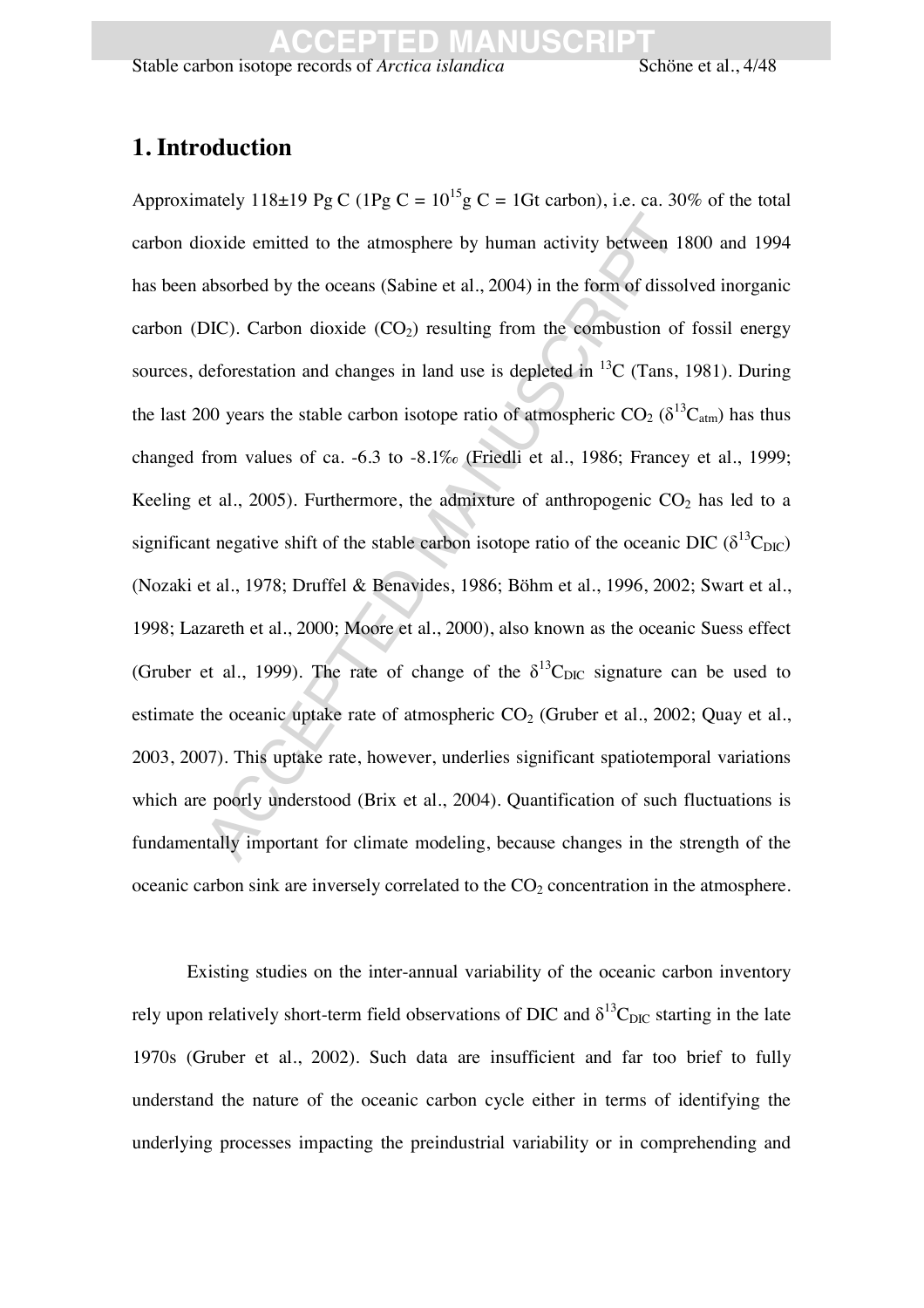Stable carbon isotope records of *Arctica islandica* Schöne et al., 5/48

predicting future changes under different climate forcings. While the stable carbon isotope data of corals and sclerosponges in particular have been employed to extend the  $\delta^{13}$ C<sub>DIC</sub> record in tropical settings beyond the instrumental era (Nozaki et al., 1978; Druffel & Benavides, 1986; Böhm et al., 1996, 2002; Swart et al., 1998; Lazareth et al., 2000; Moore et al., 2000), very little is known from extratropical regions prior to direct measurements.

Stable carbon isotope data from shells  $(\delta^{13}C_{shell})$  of the bivalve mollusk, *Arctica islandica*, can likely provide the missing information. This species is particularly suitable to reconstruct the oceanic carbon history for the following reasons.

- (1) The ocean quahog is the longest-lived (non-colonial) animal reaching livespans of up to 374 or 407 years (Schöne et al., 2005a; Wanamaker et al., 2008a).
- ecord in tropical settings beyond the instrumental era (Nozal<br>
EBenavides, 1986; Böhm et al., 1996, 2002; Swart et al., 1998;<br>
oore et al., 2000), very little is known from extratropical regions<br>
nents.<br>
able carbon isoto (2) Annual growth interruptions result in the formation of distinct growth lines which provide an ideal means of precise calendar dating (Jones, 1980; Marchitto et al., 2000; Schöne et al., 2005b). In surface waters, growth line formation (= retardation of shell growth) in this species occurs during a time interval of about two months (September/October). It starts about a month after the seasonal temperature maximum has been attained. In deeper waters, maximum temperature only occurs in winter when the thermocline disrupts, and warm surface waters are mixed downward. Accordingly, annual growth lines of specimens living below the thermocline form between December and February (Schöne, 2008). It is currently assumed that growth line formation in *A. islandica* is triggered by spawning (Jones, 1980). Pre-mature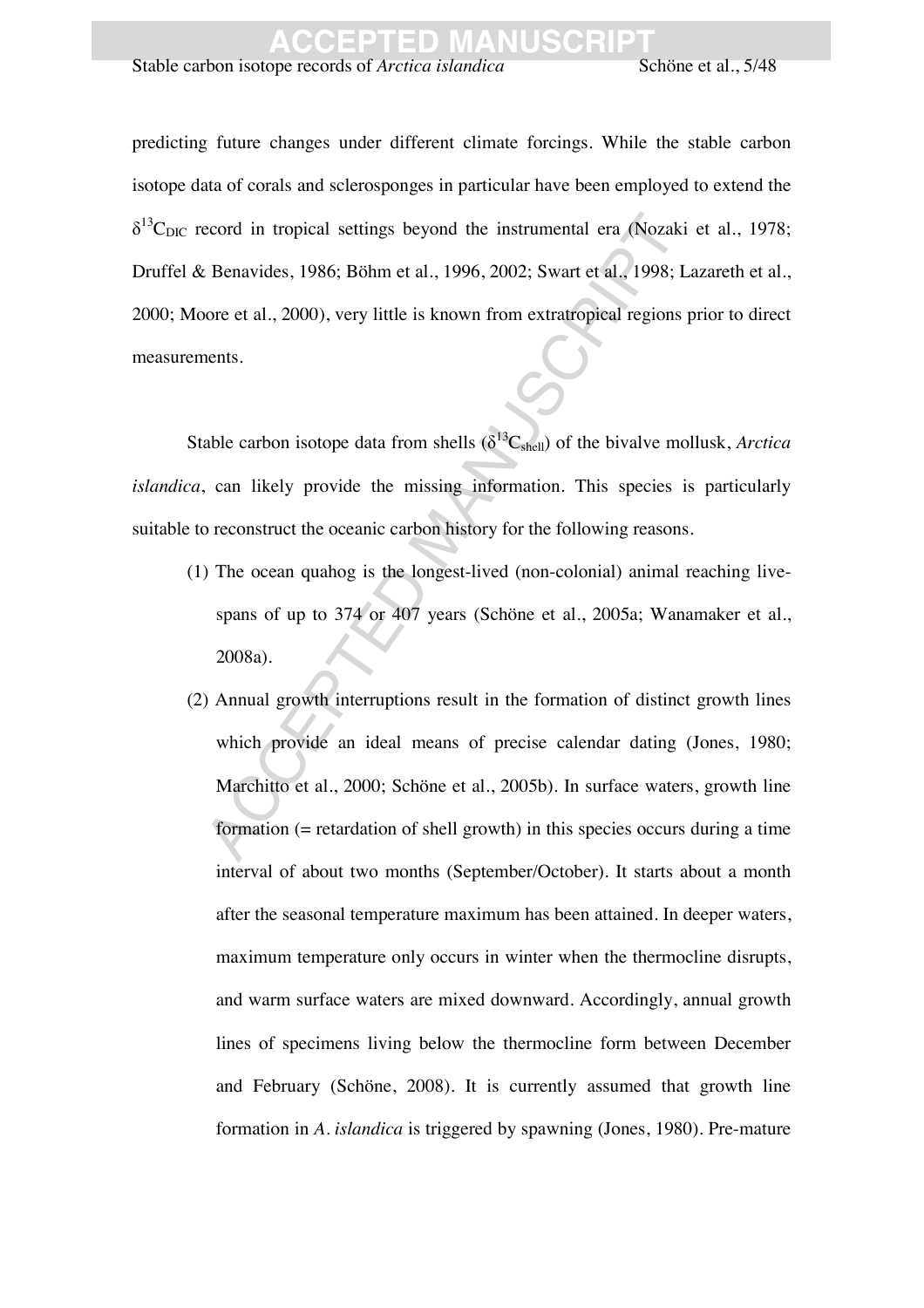specimens (i.e. before an age of 10 to 13; Thompson et al., 1980a; Rowell et al., 1999), however, also form annual growth lines at the exact same season of the year. According to Thompson et al. (1980b), juvenile *A. islandica* specimens mimic reproduction during pre-maturity.

- (3) Unlike many short-lived bivalves, *A. islandica* does not seem to exhibit agerelated trends in  $\delta^{13}C_{shell}$ , but probably forms its shell with a constant offset from expected equilibrium with the DIC of the ambient water (Erlenkeuser, 1976; Schöne et al., 2005a).
- (4) Furthermore, *A. islandica* inhabits the entire northern North Atlantic (Nicol, 1951), i.e. the largest oceanic sink – relative to the size of this ocean – for atmospheric  $CO<sub>2</sub>$  (Gruber et al., 2002).

of the year. According to Thompson et al. (1980b), juveni<br>specimens mimic reproduction during pre-maturity.<br>
) Unlike many short-lived bivalves, A. *islandica* does not seem<br>related trends in  $\delta^{13}C_{shell}$ , but probably fo In the present study, we investigated the potential of  $\delta^{13}C_{shell}$  chronologies of *A. islandica* as recorders of the  $\delta^{13}C_{\text{DIC}}$  history of the temperate North Atlantic. Particular questions included: Are the  $\delta^{13}C_{shell}$  time-series affected by vital effects? Are variations of the natural carbon cycle recorded in the shells? Is the long-term oceanic Suess effect preserved in the shell records of *A. islandica* as recently suggested by Butler et al. (2009), and does this trend differ from the  $\delta^{13}$ C trend in tropical surface waters and the atmosphere in regard to timing and strength? Our results were contrasted to sclerosponge records (Böhm et al., 1996, 2002) from tropical settings, to atmospheric data and to sparsely available direct  $\delta^{13}C_{\text{DIC}}$  measurements. Results of this study can provide an important building block toward a better understanding of spatiotemporal differences of the ocean's capacity for absorbing anthropogenic  $CO<sub>2</sub>$  and to evaluating the potential consequences for future climate change and ecosystems.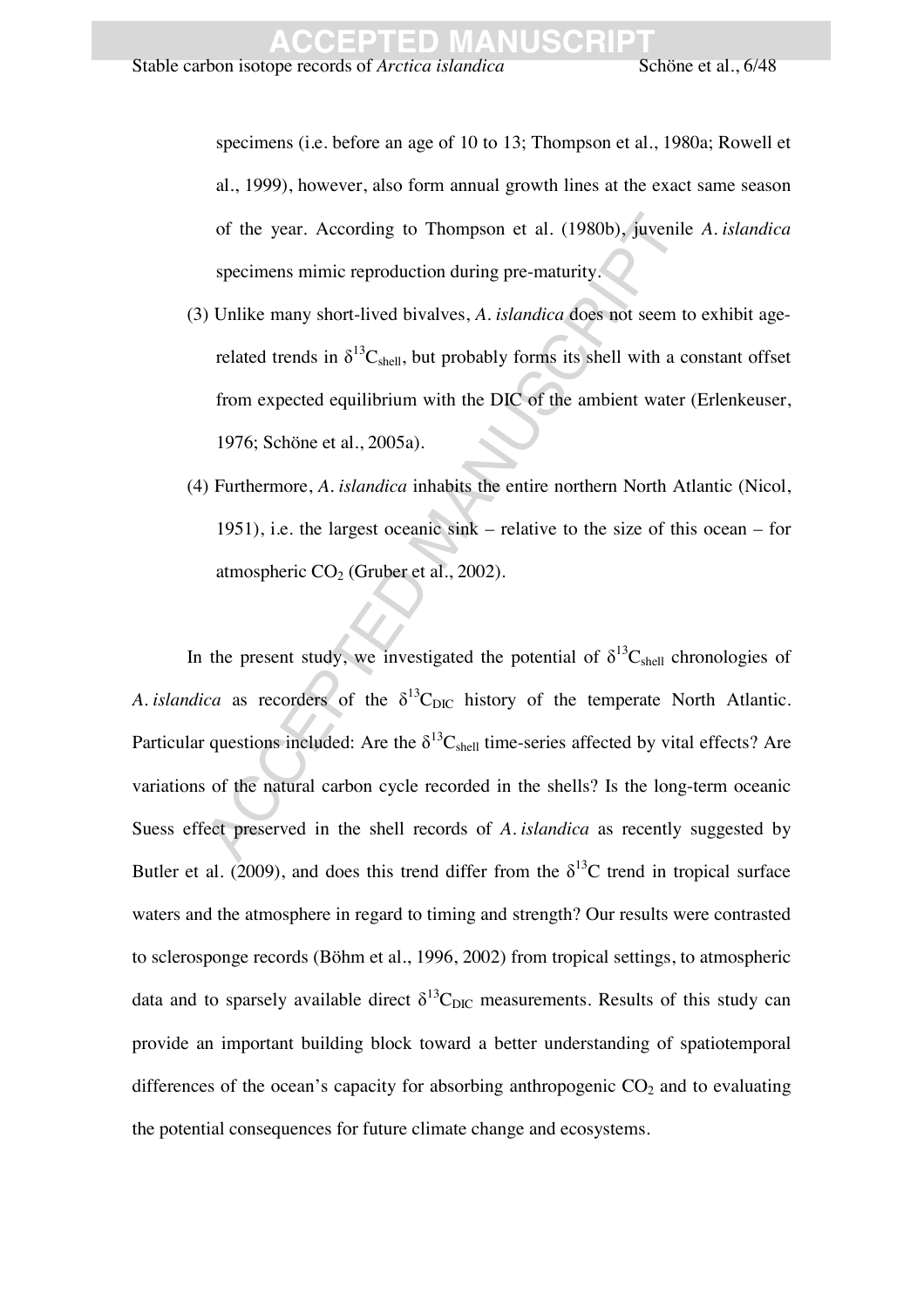### **2. Material and Methods**

face waters (ca. 30m water depth) in the North Atlantic<br>s came from Icelandic waters, while one came from the Gulf<br>ser et al., 2008b for complete details) (Fig. 1). Two of the<br>ses 5' and 'Langanes 9'; live-collected in Nov Four shells of the ocean quahog, *Arctica islandica*, were collected alive by dredging from surface waters (ca. 30m water depth) in the North Atlantic Ocean. Three specimens came from Icelandic waters, while one came from the Gulf of Maine (see Wanamaker et al., 2008b for complete details) (Fig. 1). Two of the Iceland shells ('Langanes 5' and 'Langanes 9'; live-collected in November 2003) lived offshore of Langanes (N66°16', W14°55.20'), northeastern Iceland, and were largely influenced by the cold East Iceland Current (EIC; Fig. 1). The third Iceland shell, however, grew in a biologically more productive nearshore environment near Flatey Island (ca. N66°11', W77°51'; live-collected in 1986), north Iceland, which is primarily controlled by the Irminger Current (IC), a warmer branch of the North Atlantic Current (NAC; Fig. 1). The Western Gulf of Maine shell (N43°39'22.14", W69°48'6.01") was exposed to a mixture of the cold Labrador Current (LC) and relatively warm water masses derived from the Gulf Stream (Gatien, 1976; Wanamaker et al., 2008b). Selection of different localities and environmental settings enabled the identification of potential spatiotemporal incoherencies of the oceanic carbon sink and/or differences in the natural carbon cycle.

#### *2.1. Shell preparation*

In preparation for annual growth pattern and isotope analyses, one valve of each specimen was mounted on a plexiglass block and a quick-drying epoxy resin (JB KWIK-Weld) applied to the valve surface. Two immediately adjacent, three-millimeterthick sections were cut from the valves along the height axis and perpendicular to the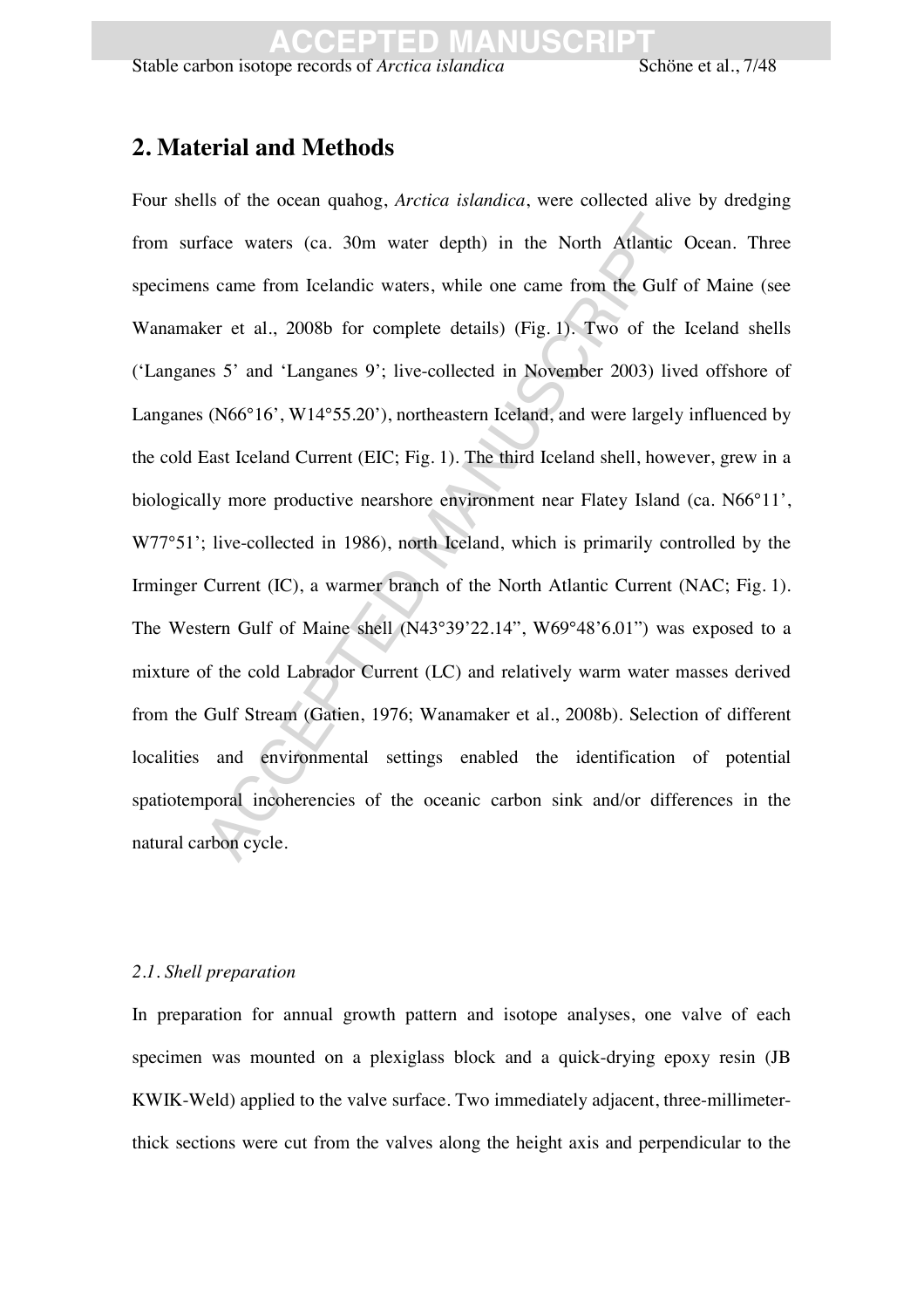Stable carbon isotope records of *Arctica islandica* Schöne et al., 8/48

annual growth lines, with a Buehler Isomet 1000 low-speed precision saw using a 0.4mm thick low concentration-diamond wafering blade (LC15). The shell slabs were subsequently mounted on glass slides, ground with 800 and 1200 SiC grit powder and polished with  $1\mu$ m Al<sub>2</sub>O<sub>3</sub> powder. Any adhering grinding powder was removed from the shell cross-sections by ultrasonic rinsing after each grinding and polishing step. All samples were then cleaned with 99.5% ethyl alcohol and air-dried.

#### *2.2. Growth pattern analysis*

multy mounted on glass slides, ground with 800 and 1200 SiC g<br>with  $1\mu$ m Al<sub>2</sub>O<sub>3</sub> powder. Any adhering grinding powder was<br>cross-sections by ultrasonic rinsing after each grinding and pol<br>vere then cleaned with 99.5% et In order to resolve annual growth patterns (Fig. 2) in the outer ostracal layer of the shells, one polished section of each specimen was treated with Mutvei's solution (Schöne et al., 2005c). After the dying process, the cross-sections were gently rinsed with de-ionized water and air-dried. Mutvei's solution simultaneously etches the shell and preserves and stains inter- and intracrystalline organics (i.e., chitin, mucopolysaccharides, glucosamids; Schöne et al., 2005c). Annual growth lines are richer in organics and therefore stain dark blue and are more etch-resistant. In contrast, the growth increments between two consecutive growth lines are more strongly etched and appear light blue. To analyze shell growth patterns, digital images of the crosssections were taken with a Nikon Coolpix 995 camera attached to a binocular microscope (Wild Heerbrugg M3Z). Annual growth increments were counted using the image analysis software Panopea (© Peinl & Schöne).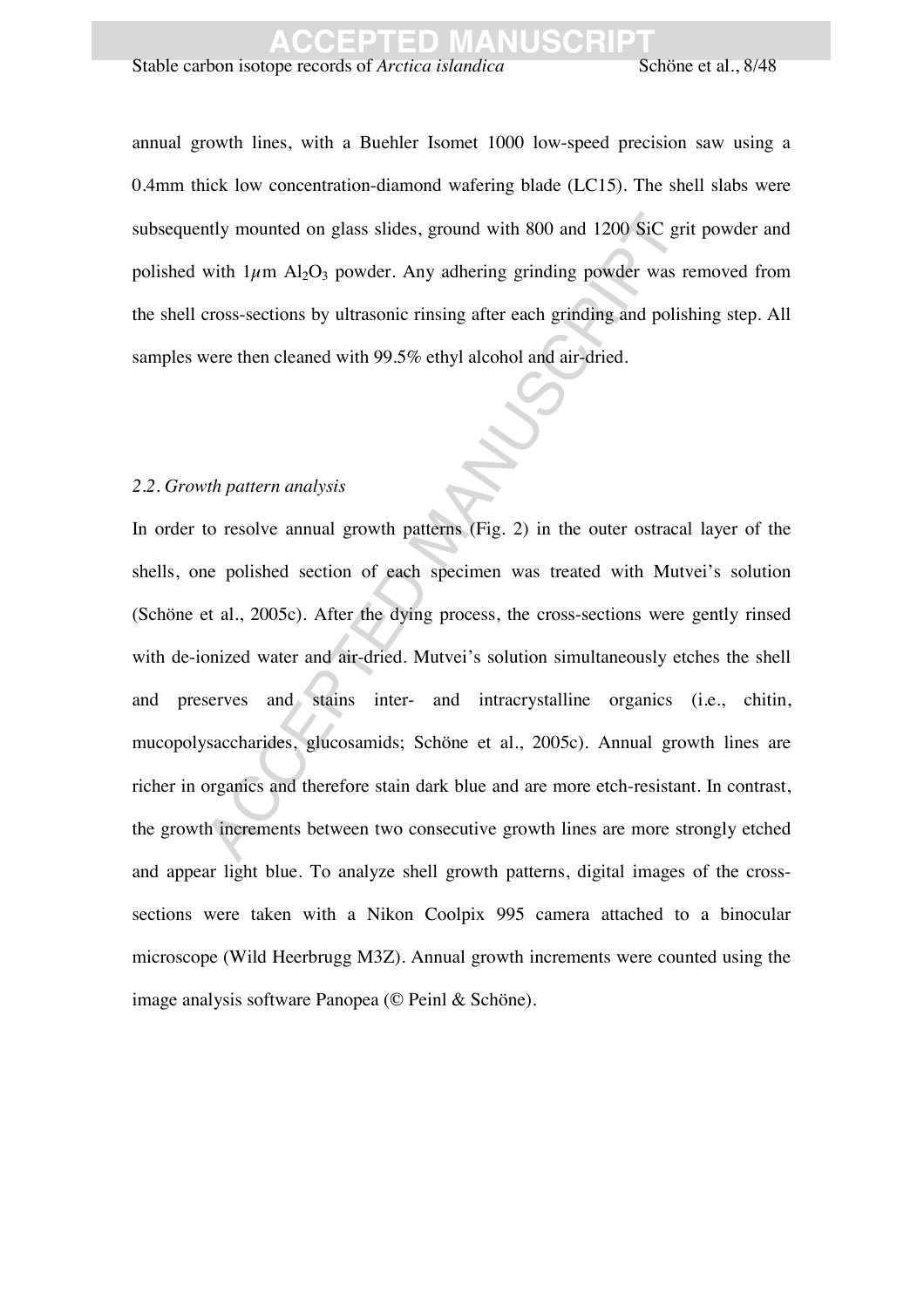#### *2.3. Stable isotope analysis*

mination of  $\delta^{13}$ C<sub>shell</sub> values, a total of 3,532 powder samples<br>shells. Following the shape of the microgrowth increments, the shells. Following the shape of the microgrowth increments, the different manuscrian Manus For determination of  $\delta^{13}C_{shell}$  values, a total of 3,532 powder samples were obtained from the shells. Following the shape of the microgrowth increments,  $CaCO<sub>3</sub>$  powder was milled from the outer shell layer (Fig. 2) under a stereomicroscope at 10 to 20X magnification (Schöne et al., 2005a). The cylindrical diamond drill bit measured 1mm in diameter and was firmly mounted on a Rexim Minimo drill. The widths of the milling steps ranged between 20 and  $300 \mu m$  in the direction of shell growth and represented ca. 1 to 45 weeks of growth. The shells from the Gulf of Maine and Flatey were sampled from age one onward, whereas sampling in specimens Langanes 5 and 9 started at ontogenetic age 18 and 28, respectively. Each milling yielded approximately 40 to 120  $\mu$ g of aragonite powder. These samples were analyzed with a Finnigan MAT 253 continuous-flow mass spectrometer equipped with a Gas Bench II. Stable carbon isotope values are reported relative to the Vienna Pee–Dee Belemnite (VPDB) standard based on a NBS-19 calibrated Carrara marble value of +2.01‰. On average, replicated precision (1 $\sigma$ ) was better than  $\pm 0.03\%$ . Annually averaged data are given in the Appendix.

#### *2.4. Spectral analysis*

Comparison with other  $\delta^{13}$ C records first required calculation of weighted annual  $\delta^{13}C_{shell}$  averages (Schöne et al., 2004). Because the shell is not growing at the exact same rates throughout the year, each shell portion represents different amounts of time. The time-averaging of samples taken from fast growing shell portions is lower than that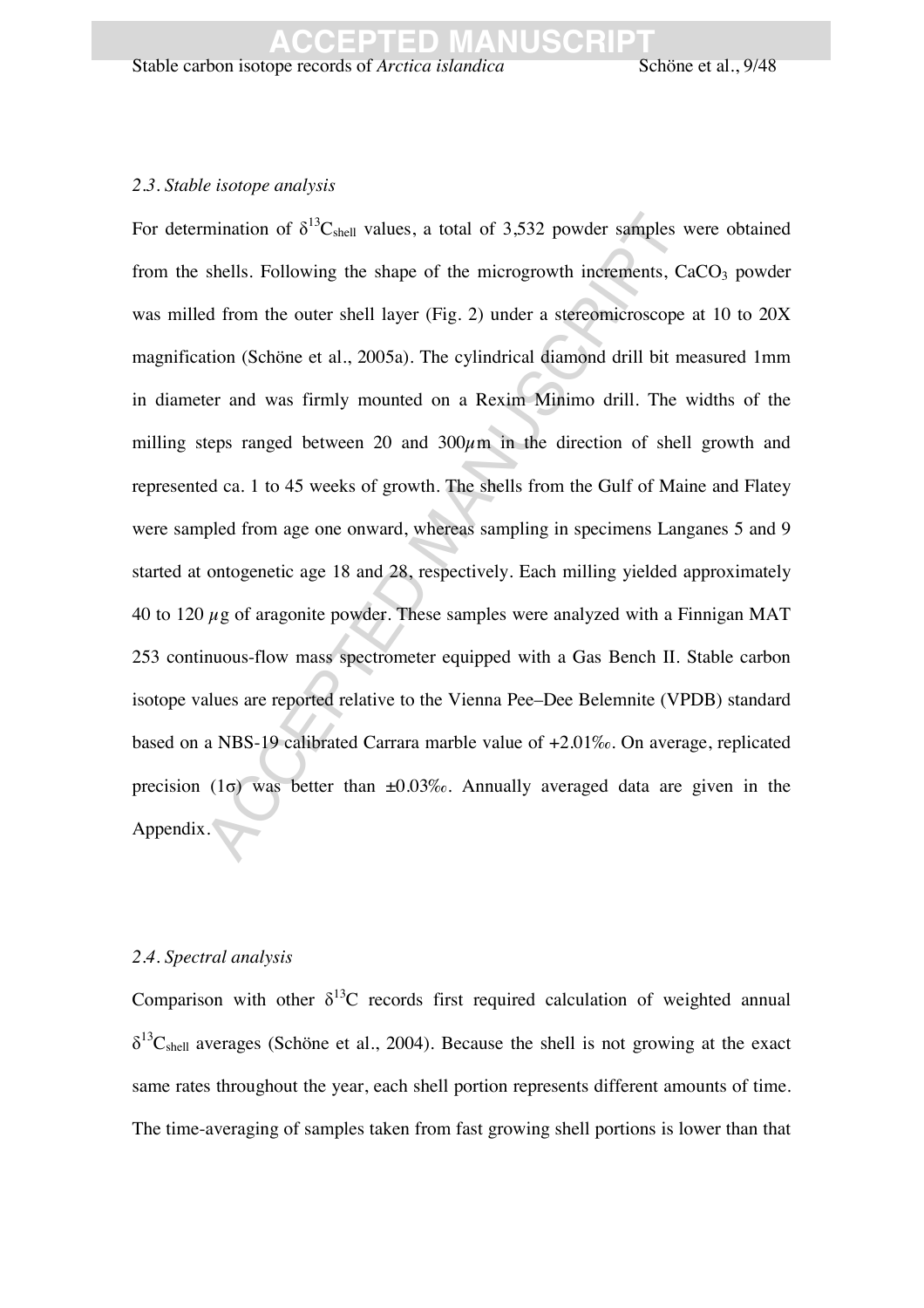Stable carbon isotope records of *Arctica islandica* Schöne et al., 10/48

of slow-growing shell portions. Rather than arithmetically averaging  $\delta^{13}C$  data, each sample was weighted based on seasonal shell growth data so that samples from fast growing periods of the year were underweighted relative to slower growing periods. All series were normally distributed.

beriods of the year were underweighted relative to slower growing<br>the normally distributed.<br>
The shell stable order to discover temporal dynamics in the shell stable<br>
or, eigenmode filtering and reconstruction was applied In order to discover temporal dynamics in the shell stable carbon isotope chemistry, eigenmode filtering and reconstruction was applied to all  $\delta^{13}C$  time-series. This enabled extraction of long-term trends and decadal oscillations, respectively. To retain long-term trends, the strongest oscillatory components (= trends), i.e. eigenmodes 1 and 2, were isolated. Conversely, these long-term trends were removed from the original time-series to study the decadal-scale variability by means of spectral analysis. Furthermore, the detrended chronologies were prewhitened with first-order autoregressive (AR-1) modeling (Box & Jenkins, 1976). This approach removed lag-1 autocorrelation from the time-series. AR-1 coefficients  $(\alpha)$  ranged from 0.10 (Langanes 9) to 0.58 (Langanes 5).

Then, continuous wavelet transformation was applied to the four  $\delta^{13}C_{shell}$ chronologies (Fig. 4). In the present study we used a Morlet wavelet with wave number six  $(\omega_0=6)$ . The continuous wavelet transform (CWT) resolves the localized frequency and intensity patterns of a signal, i.e. it can resolve if and how the strength of a signal changed over time; it can analyze intermittently stronger or weaker periods of the signal. 5% statistical significance levels were estimated by using the red-noise background spectra (Torrence & Compo, 1998).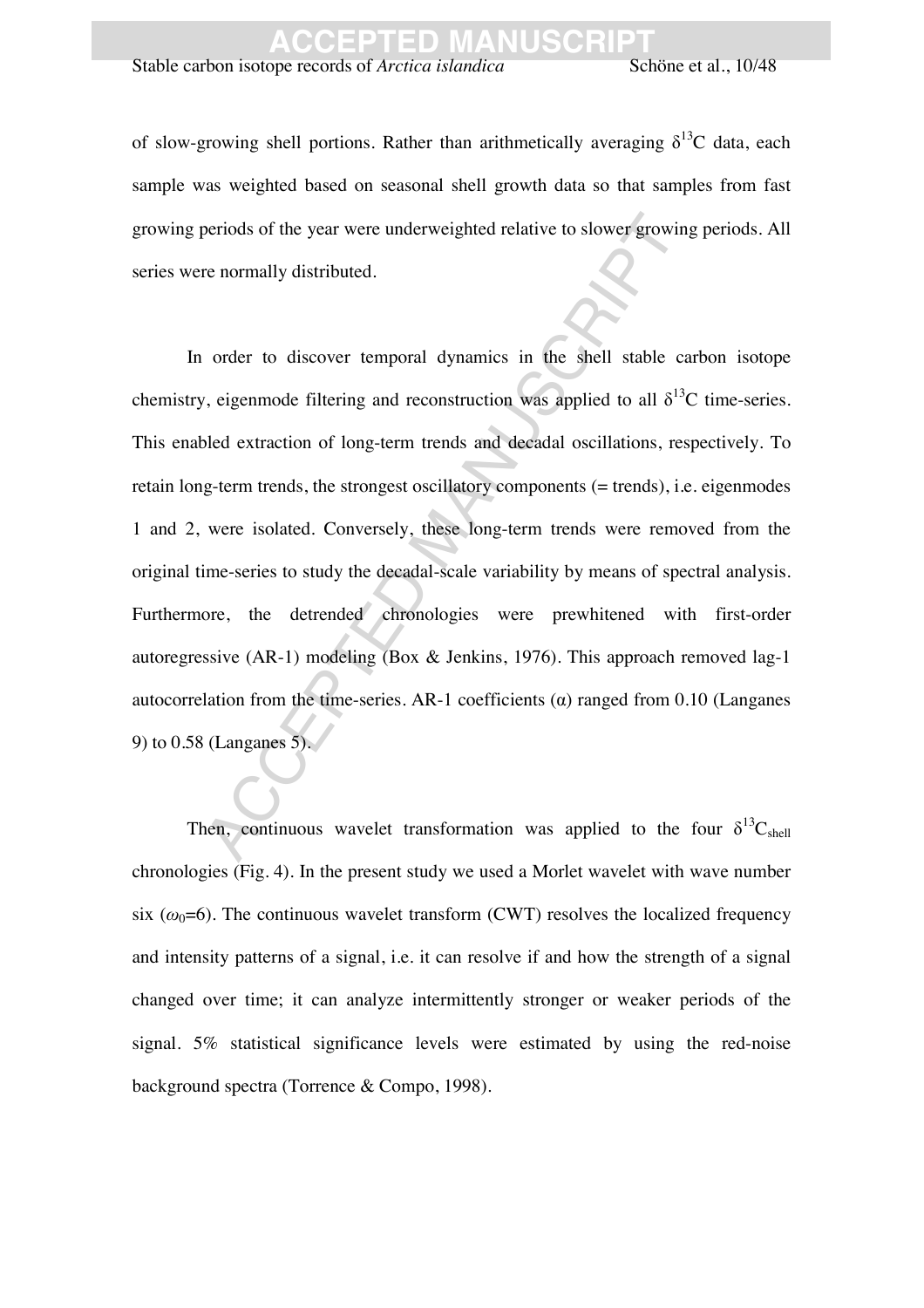Stable carbon isotope records of *Arctica islandica* Schöne et al., 11/48

In order to identify high common spectral power, we followed Grinsted et al (2004) and computed cross-wavelet transforms (XWTs) from sets of two CWTs (Fig. 5). 5% significance levels were again given against red noise. Relative phase relationships between CWTs (phase angle  $\theta$  given in degree) are indicated by arrows and permit to recognize if the series were in-phase  $(\theta=0^{\circ})$  or anti-phase  $(\theta=180^{\circ})$  or if one series lead or lags the other  $(\theta=1$  to 179° and  $\theta=-1$  to -179°) (Fig. 5). It should be noted that interpreting the phase angle in terms of lead or lag is difficult, because, for example, a lag of 90° equals a lead of 270°.

5% significance levels were again given against red noise.<br>
significance levels were again given in degree) are indict to recognize if the series were in-phase ( $\theta$ =0°) or anti-phase<br>
s lead or lags the other ( $\theta$ =1 to Finally, wavelet coherence (WTC) of the XWT in the time-frequency space was analyzed (Grinsted et al., 2004). This method compares well to traditional regression analyses and given values comparable to correlation coefficients (Fig. 6). Unlike XWT, WTC can find agreement between two CTWs even if the common power is low. Statistical significance test of WTC employed Monte Carlo techniques, i.e. based on the AR-1 coefficients of the  $\delta^{13}C_{shell}$  chronologies an ensemble of 1000 surrogate data pairs was generated. Phase relationships between XWTs are indicated by arrows (Fig. 6).

#### *2.5. Instrumental data*

Annual  $\delta^{13}C_{\text{atm}}$  data were assembled from direct meteorological observations (Keeling et al., 2005) and air inclusions in ice (Friedli et al., 1986; Francey et al., 1999). The  $\delta^{13}C_{\text{DIC}}$  measurements were taken at different seasons from surface waters (3-12m) of 45°-59°N and 0°-59°W (Keeling & Guenther, 1994) and cover the time interval between 1979 and 2001. An additional  $\delta^{13}C_{\text{DIC}}$  measurement was completed on 17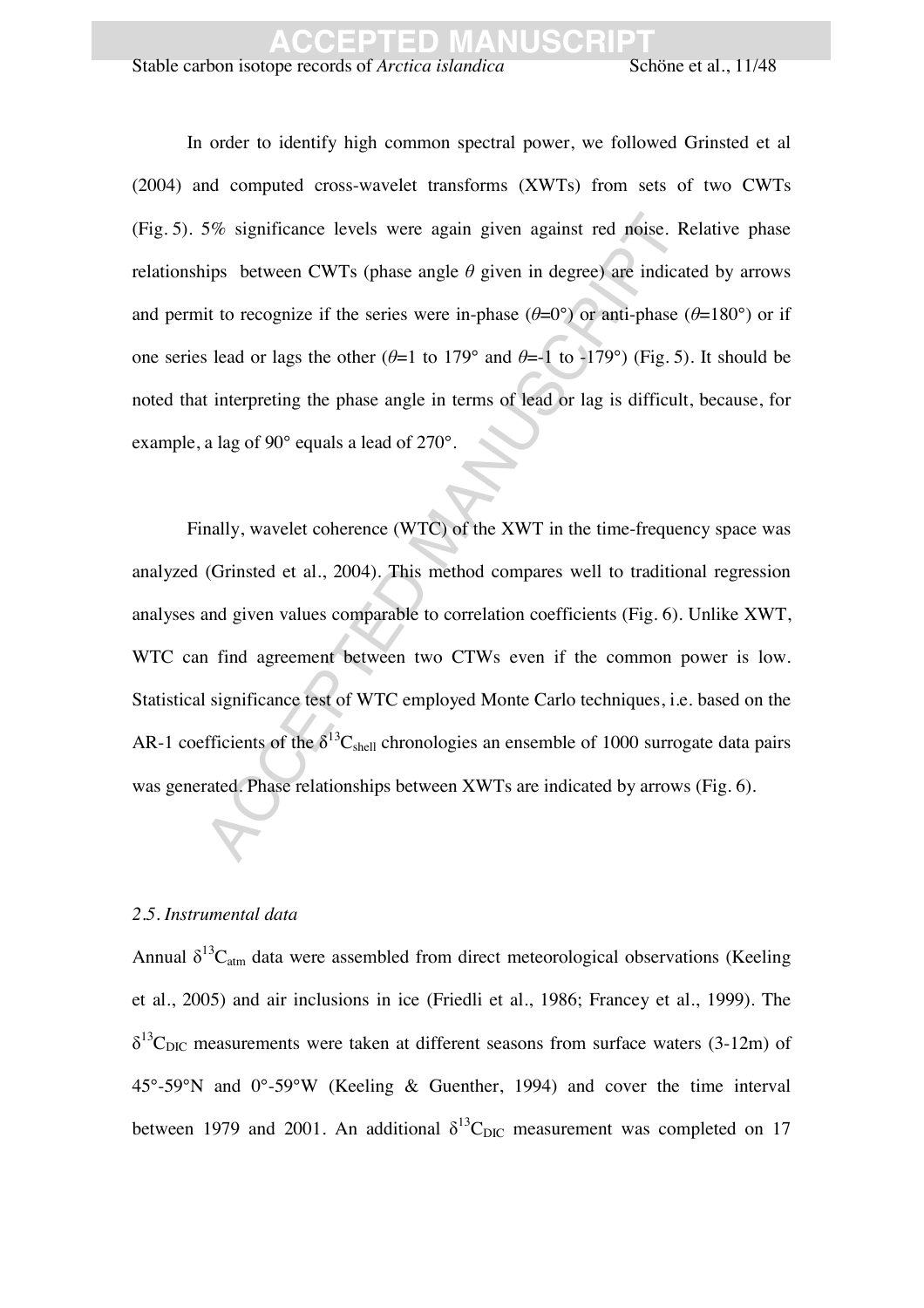Stable carbon isotope records of *Arctica islandica* Schöne et al., 12/48

August 2006 (5p.m.) in Distillfjörður SW þórshöfn, southwestern tip of Langanes peninsula (N66°11'22.26", W15°21'9.54) in ca. 15m water depth. This  $\delta^{13}C_{\text{DIC}}$  value (+0.36‰) was not depicted in Figure 3.

CEPTED MANUSCRIPT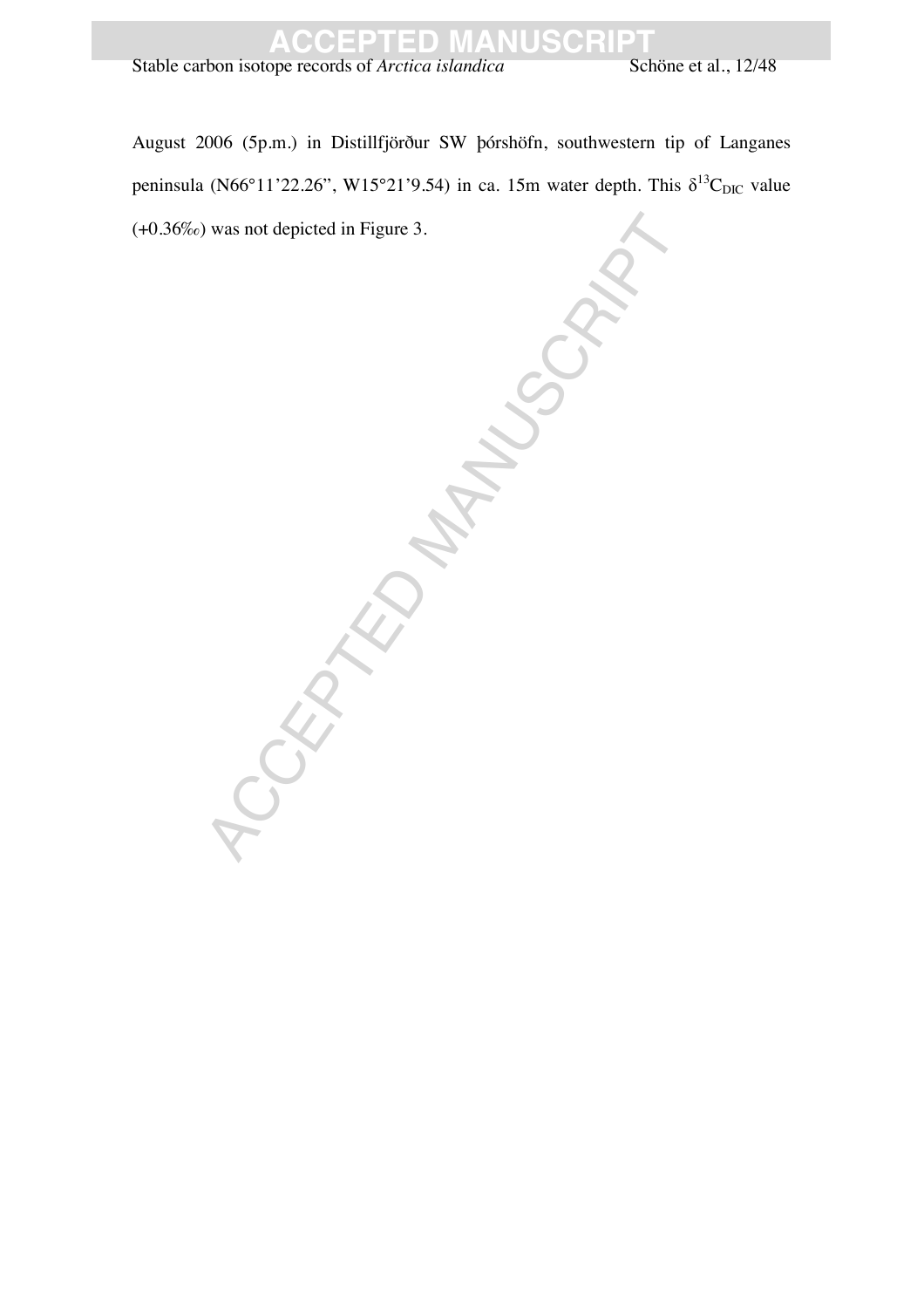### **3. Results**

The four uninterrupted, annually resolved  $\delta^{13}C_{shell}$  chronologies of *Arctica islandica* cover the time interval between AD 1753 and 2003 (Fig. 3A). Prior to 1887, only one shell record (Flatey) was available.

#### 3.1. Offsets among  $\delta^{13}C_{shell}$  curves

time interval between AD 1753 and 2003 (Fig. 3A). Prior to rd (Flatey) was available.<br>
Ats among  $\delta^{13}C_{shell}$  curves<br>
the samong  $\delta^{13}C_{shell}$  curves<br>
trison to the Langanes and Gulf of Maine shells, the specime<br>
strong en In comparison to the Langanes and Gulf of Maine shells, the specimen from Flatey showed a strong enrichment in <sup>13</sup>C. Between 1889 and 1986, average  $\delta^{13}C_{shell}$  values of the Flatey specimen (2.78‰) were 0.83 to 1.03‰ more positive than those of the three remaining specimens (Gulf of Maine =  $1.75\%$ ; Langanes  $5 = 1.95\%$ ). Conversely, the average isotope records of the specimens from Langanes and the Gulf of Maine deviated only by 0.2‰ from each other. According to high-pass filtered data (Fig. 3B), however, even isotope records from specimens living in close distance (few tens of meters) from each other (Langanes shells) did not perfectly match (see also Tab. 1).

#### *3.2. Trends in the stable carbon isotope curves*

Until the early 1920s, none of the shells showed a distinct and directed shift in their  $\delta^{13}C_{shell}$  values (Fig. 3, Tab. 1). During the first 170 years of its life, the shell stable carbon isotope values of the Flatey specimen fluctuated around 3.1‰, while the average  $\delta^{13}$ C<sub>shell</sub> values of the shells from Langanes and the Gulf of Maine remained about 0.9 and 1.2% more negative, respectively (Fig. 3B). This is in sharp contrast to the  $\delta^{13}C_{\text{atm}}$ values and carbon isotope records of tropical sclerosponges ( $\delta^{13}C_{\text{sono}}$ ) (Böhm et al.,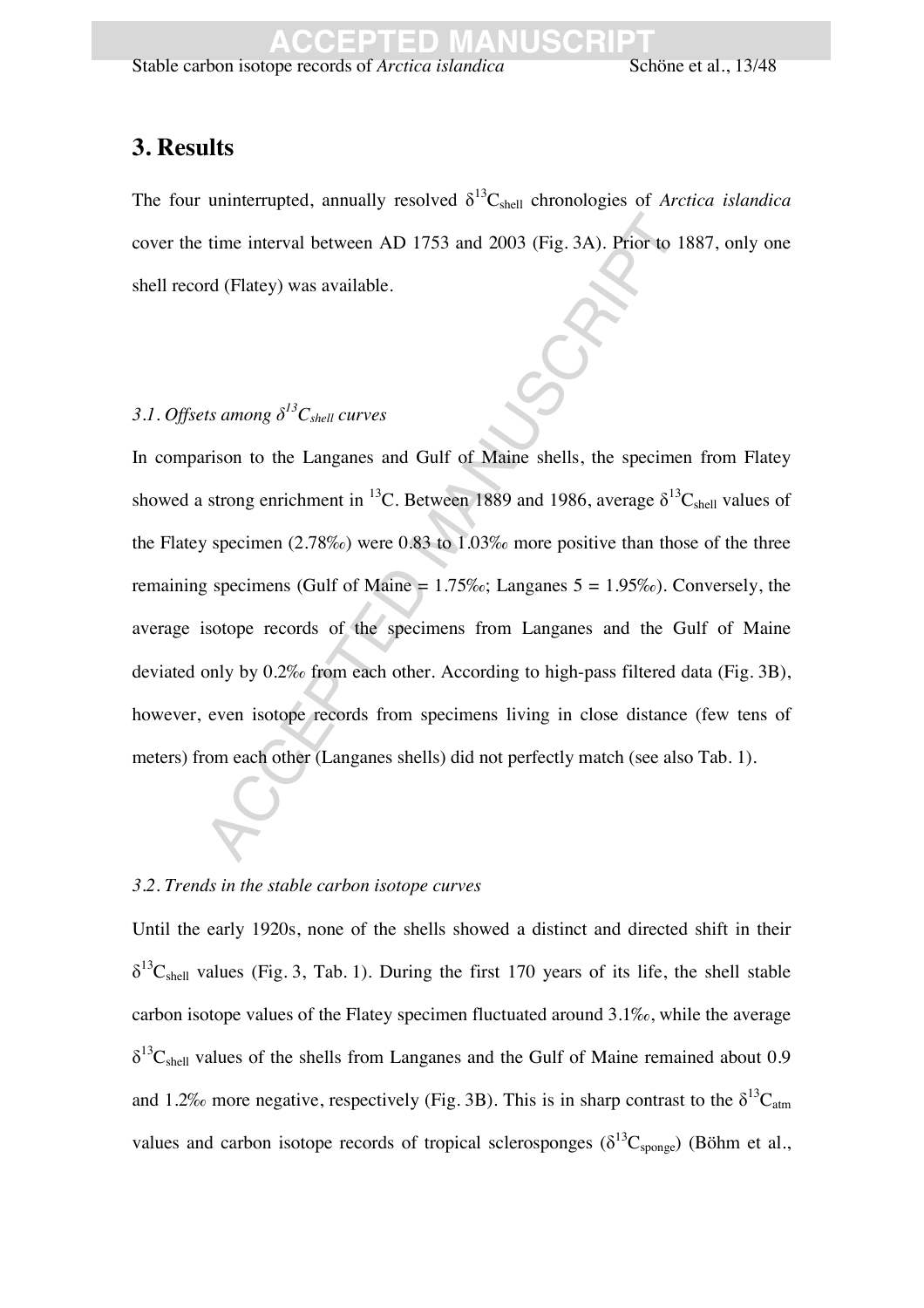Stable carbon isotope records of *Arctica islandica* Schöne et al., 14/48

1996, 2002) that both declined by ca. -0.003‰  $yr^{-1}$  (-0.42‰ and -0.35‰, respectively) between 1790 and 1920 (Fig. 3, Tab. 1). However, between ca. 1920 and 1986,  $\delta^{13}C_{shell}$ values of all studied bivalves changed, on average, by about -0.010‰  $yr^{-1}$  or -0.73‰ (Tab. 1). During the same time interval,  $\delta^{13}C_{\text{atm}}$  values exhibited a more pronounced shift of  $-0.014\%$  yr<sup>-1</sup> ( $-0.95\%$ ), whereas sclerosponges reflected a lower negative change of only  $-0.008\%$  yr<sup>-1</sup>  $(-0.53\%$ ; Fig. 3B, Tab. 1).

all studied bivalves changed, on average, by about -0.010%<br>
During the same time interval,  $\delta^{13}C_{\text{atm}}$  values exhibited a mc<br>
-0.014% yr<sup>-1</sup> (-0.95%), whereas sclerosponges reflected a l<br>
i only -0.008% yr<sup>-1</sup> (-0.53 Notably, shell and atmospheric stable carbon isotope values often decoupled from each other. For example, between 1920 and 1955, the  $\delta^{13}C_{shell}$  values of the specimen from Flatey dropped by  $-0.43\%$  ( $-0.012\%$  yr<sup>-1</sup>), i.e. nearly three times as fast as atmospheric values  $(-0.16\% \text{ or } -0.004\% \text{ or } t)$  or tropical sclerosponge records  $(-$ 0.15‰ or  $-0.004\%$  yr<sup>-1</sup>; Fig. 3B, Tab. 1). During the same time interval, shells from Langanes and the Gulf of Maine decreased, on average, by -0.010‰  $yr^{-1}$  or -0.36‰ (Fig. 3B, Tab. 1). Conversely, atmospheric and sclerosponge  $\delta^{13}$ C values shifted by ca.  $-0.88\%$  and  $-0.41\%$  ( $-0.028\%$  yr<sup>-1</sup> and  $-0.013\%$  yr<sup>-1</sup>), respectively, between 1960 and 1990, whereas only a -0.27‰ (-0.009‰  $yr^{-1}$ ) change was observed in the Iceland shells. In the Gulf of Maine, these changes were even smaller:  $-0.12\%$  or  $-0.004\%$  vr<sup>-1</sup> (Fig. 3B, Tab. 1).

#### 3.3. DIC and skeletal  $\delta^{13}$ C values

Oceanic  $\delta^{13}C_{\text{DIC}}$  values of the northern North Atlantic stretching over multiple consecutive years were only available for 1979-2001 (Fig. 3A) (Keeling & Guenther, 1994). During this time interval, the carbon isotope chemistry shifted by about -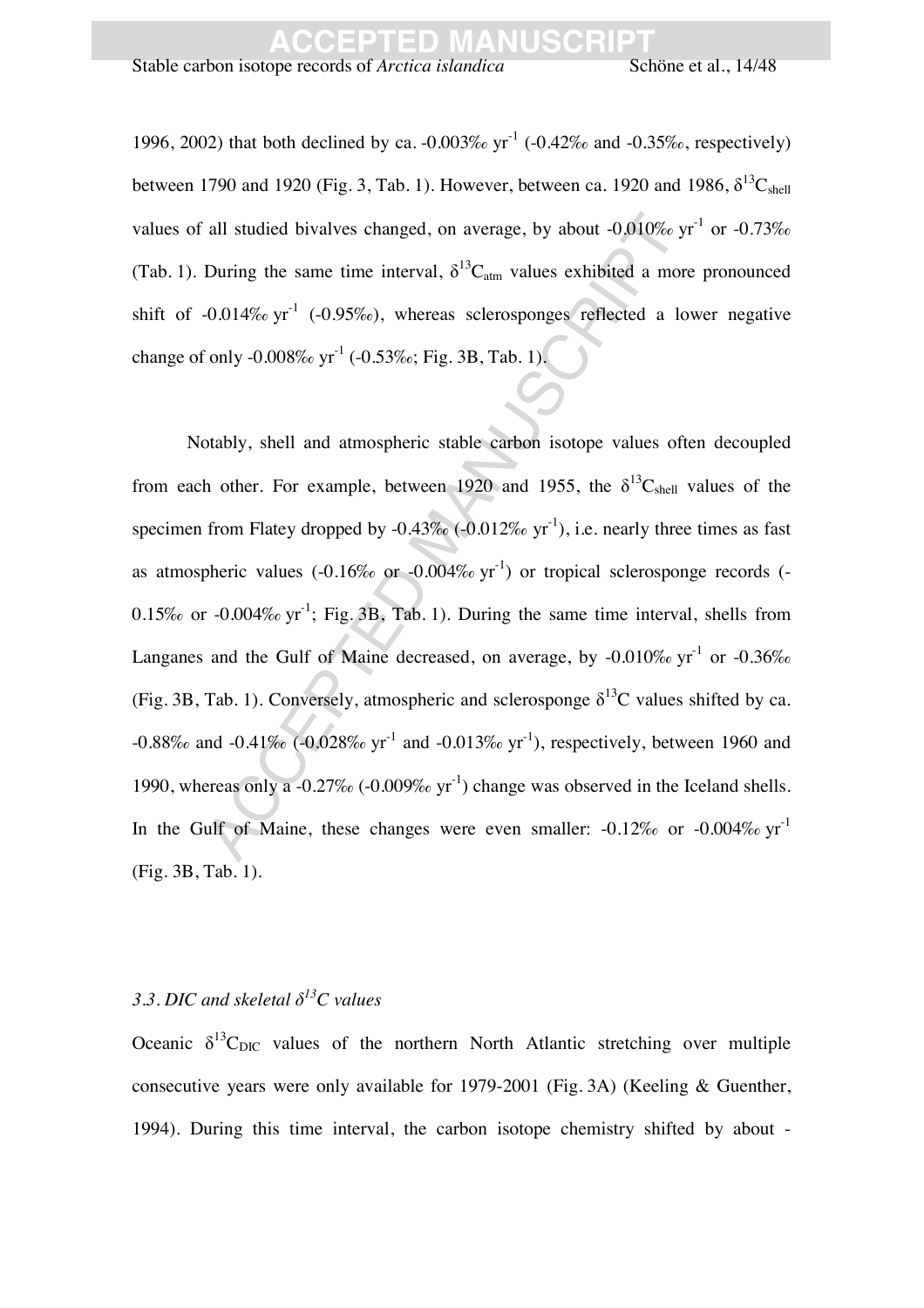0%c; 1979-1986: 1.60%c) were nearly identical (Fig. 3; Tab. 1)<br>ey, however, was 0.58%c (1979-1986) more positive than the avalue. An even stronger positive offset of 2.33%c (1979-198<br>99) from oceanic  $\delta^{13}C_{\text{DIC}}$  data 0.032‰ yr<sup>-1</sup>. Remarkably, the average  $\delta^{13}C_{\text{DIC}}$  (1979-1999: 1.52‰; 1979-1986: 1.79‰) and contemporary  $\delta^{13}C_{shell}$  values (average of Langanes and Gulf of Maine shells; 1979-1999: 1.50‰; 1979-1986: 1.60‰) were nearly identical (Fig. 3; Tab. 1). The specimen from Flatey, however, was 0.58‰ (1979-1986) more positive than the average observed  $\delta^{13}C_{\text{DIC}}$  value. An even stronger positive offset of 2.33‰ (1979-1986) and 2.53‰ (1979-1999) from oceanic  $\delta^{13}C_{\text{DIC}}$  data from Keeling & Guenther (1994) was observed in the case of sclerosponges (Fig. 3B, Tab. 1).

A water sample taken in Distillfjörður, Langanes pensinsula in August 2006 returned a  $\delta^{13}$ C<sub>DIC</sub> value of 0.36‰, i.e. ca. 1 per mil more negative than the 1999 value (1.22‰) from dataset by Keeling & Guenther (1994).

#### 3.4. Inter-annual and decadal  $\delta^{13}$ C variability

Other than the atmospheric, oceanic and sclerosponge carbon isotope chronologies, the  $\delta^{13}$ C<sub>shell</sub> time-series exhibited a distinct inter-annual variability of up to 0.76‰ (Fig. 3A). Average year-to-year  $\delta^{13}$ C changes ranged from 0.08 to 0.13‰ in the case of bivalves, but were as small as 0.05 and 0.01‰ in the case of oceanic and atmospheric carbon isotope values, respectively (Fig. 3A, Tab. 1). Temporal resolution of the  $\delta^{13}C_{\text{sponge}}$  data was not sufficient to compute inter-annual variability.

Furthermore, CTWs revealed lower frequency variations in the  $\delta^{13}C_{shell}$ chronologies (Fig. 4). Significant spectral power occurred at frequencies corresponding to periods of  $2-3$ ,  $4-6$ ,  $7-12$ ,  $14-16$  and  $25-31$  years (Fig. 4). However, not all of these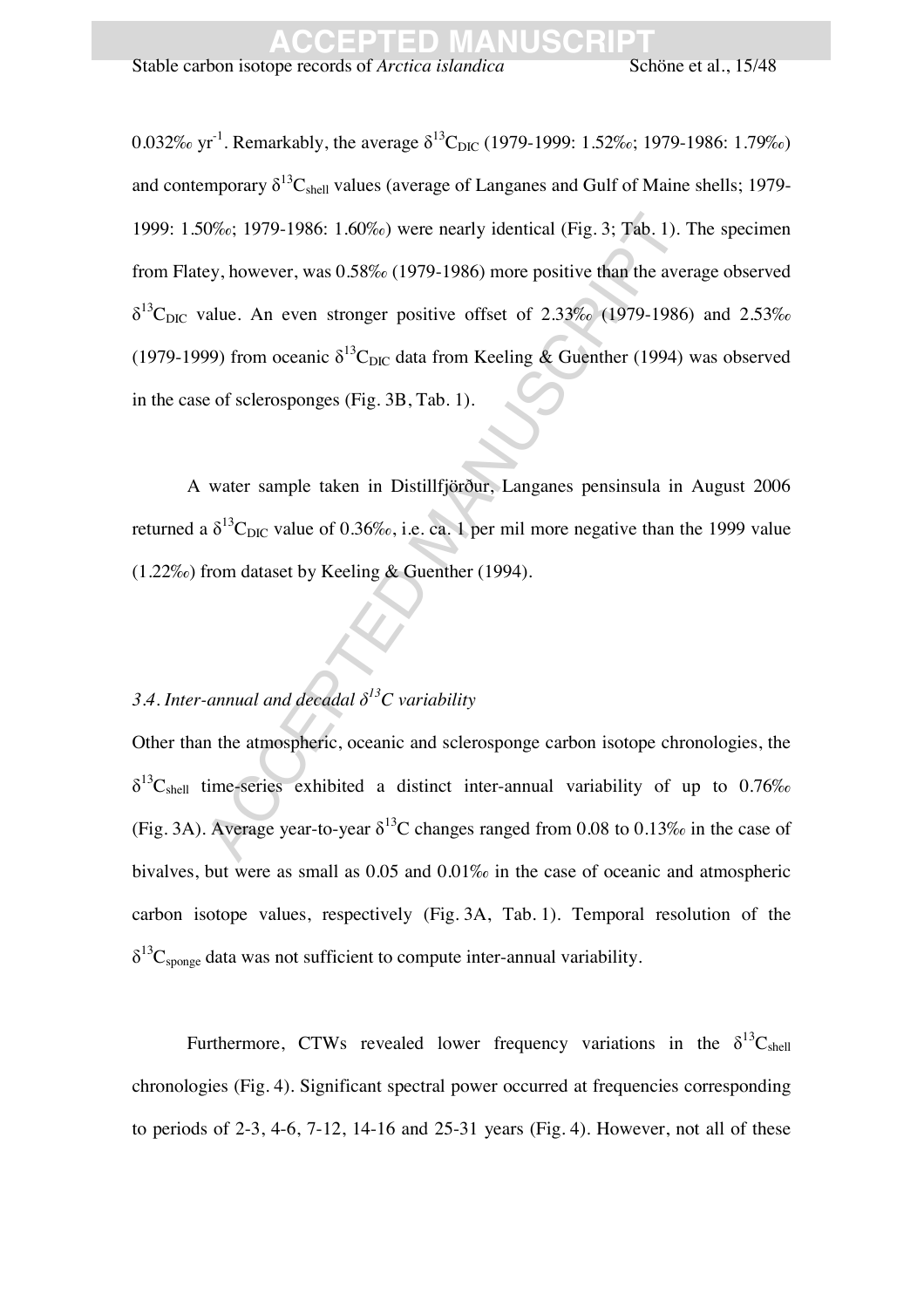Stable carbon isotope records of *Arctica islandica* Schöne et al., 16/48

spectral densities reached statistical significance in each of the studied  $\delta^{13}C_{shell}$ chronologies. For example, the 7–9 year band was only weakly developed in the Flatey time-series series, but stronger in the specimens from the Gulf of Maine and Langanes.

Exercises, but stronger in the specimens from the Gulf of Maine and<br>
Dream of the speciments observed by visual comparison of the dumber of the dumber of the dumber of the dumber of the dumber of the speciment of the spec Common spectral features observed by visual comparison of the CWTs were confirmed by cross-wavelet and wavelet coherence spectra (Figs. 5, 6). However, not all significant common spectral power was phase-locked. For example, 2–3 year oscillations occurred in all four chronologies, but showed only in-phase behavior between 1955 and 1965. Significant common spectral power in the 7–12 year band was in-phase among the Langanes time-series, but in anti-phase (i.e.,  $\sim$ 3 to 6 years shifted) or slightly out-of-phase between Langanes and the Gulf of Maine. 15–16-year and 25– 31-year periods were in-phase among all chronologies from Iceland, but the Gulf of Maine specimen was leading the three Icelandic specimens by  $90^{\circ}$  (i.e.  $\sim$  4 and 6–8 years).

Because of poor temporal resolution, such variations and phase relationships were difficult to detect in either the sclerosponge, oceanic DIC or the atmospheric carbon isotope curves.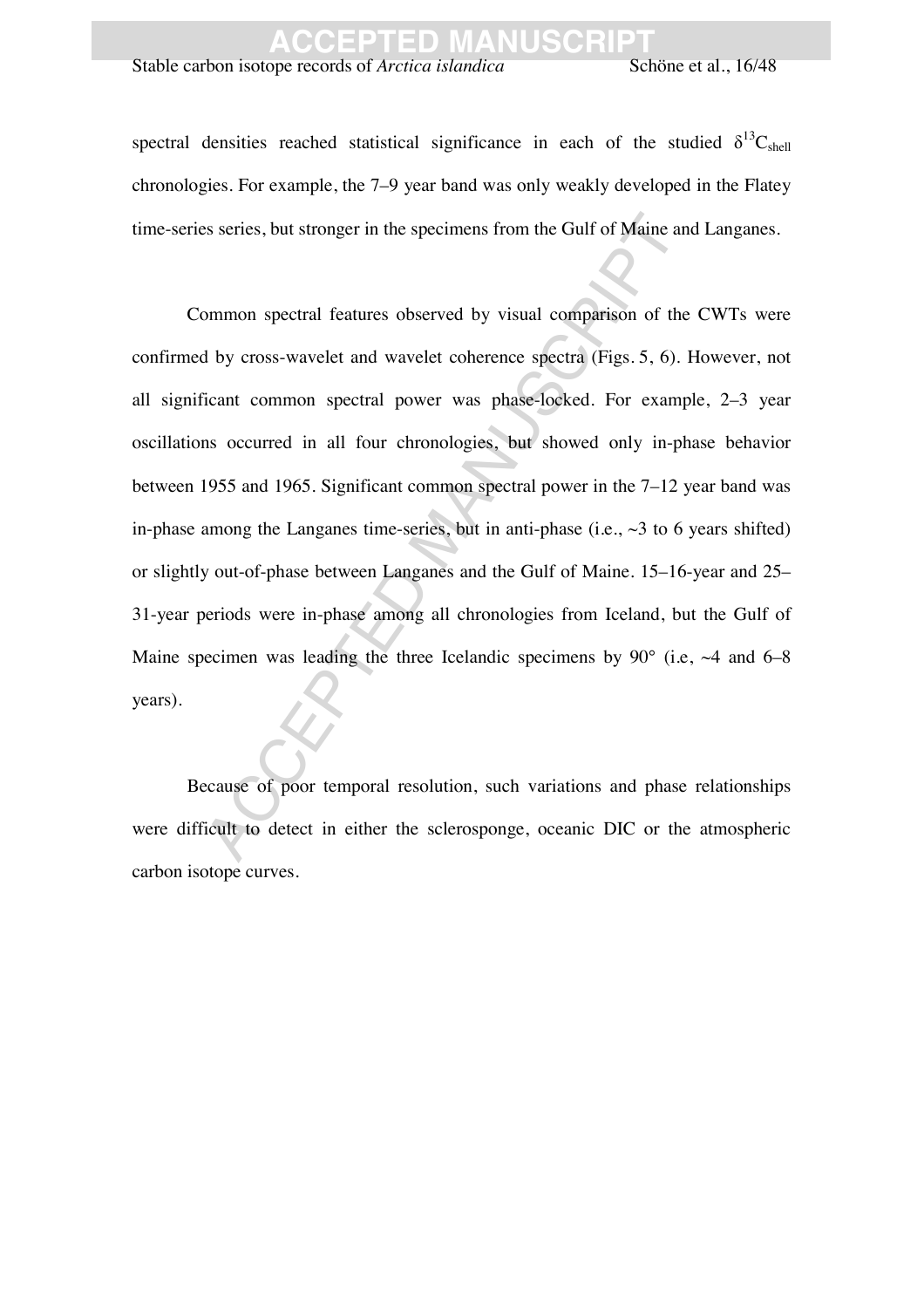Stable carbon isotope records of *Arctica islandica* Schöne et al., 17/48

### **4. Discussion**

 $\overline{a}$ 

ecies without photosymbionts) are affected by vital effects and<br>tic trends which limits there use for  $\delta^{13}C_{\text{DIC}}$  reconstructions: V<br>tic age the amount of respiratory CO<sub>2</sub> increases and drives the<br>ne negative end (e. According to numerous previous studies the stable carbon isotope values of bivalve shells (species without photosymbionts) are affected by vital effects and exhibit strong ontogenetic trends which limits there use for  $\delta^{13}C_{\text{DIC}}$  reconstructions: With increasing ontogenetic age the amount of respiratory  $CO_2$  increases and drives the  $\delta^{13}C_{shell}$  values toward the negative end (e.g., Jones et al., 1983; Tanaka et al., 1986; Krantz et al., 1987; Barrera et al., 1994; Elliot et al., 2003; Lorrain et al., 2004; Gillikin et al., 2006). On the contrary, Gillikin et al. (2005) found a slightly positive  $\delta^{13}C_{shell}$  trend through ontogeny in *Saxidomus gigantea*. Likewise, Brey & Mackensen (1987) reported a trend toward more positive  $\delta^{13}C_{shell}$  values with increasing ontogenetic age in a 15-year-old shell of *Laternula elliptica*. Notably, conclusions on directed  $\delta^{13}C_{shell}$  shifts through lifetime were predominantly drawn from relatively short-lived bivalves (see references above) or from the youth portions of long-lived species (Foster et al., 2009). How was it assured that the alleged ontogenetic trends observed over a time interval of five, ten or twenty years were not actually – at least in part – influenced by environmental forcings, which remained unexamined and fluctuated on decadal time scales? For example, Foster et al. (2009) attributed a negative  $\delta^{13}C_{shell}$  shift<sup>1</sup> within the last nine years of a 21year-old *Arctica islandica* as a "strong ontogenetic effect" without considering that this bivalve lived in a habitat which is greatly influenced by the North Atlantic Oscillation (NAO) and associated decadal-scale biogeochemical cycles (Hurrell & van Loon, 1997; Kröncke et al., 2001). For example, during positive NAO years, primary productivity increases and  $\delta^{13}C_{\text{DIC}}$  values in surface waters should become more positive.

<sup>&</sup>lt;sup>1</sup> Foster et al. (2009) claim that stable isotope measurements were done on shell material obtained from the prismatic layer. However, the outer shell layer of the ocean quahog consists almost exclusively of cross-acicular crystal fabrics. Only the annual growth lines consist of irregular simple prisms (Ropes et al., 1984; Schöne et al., 2010).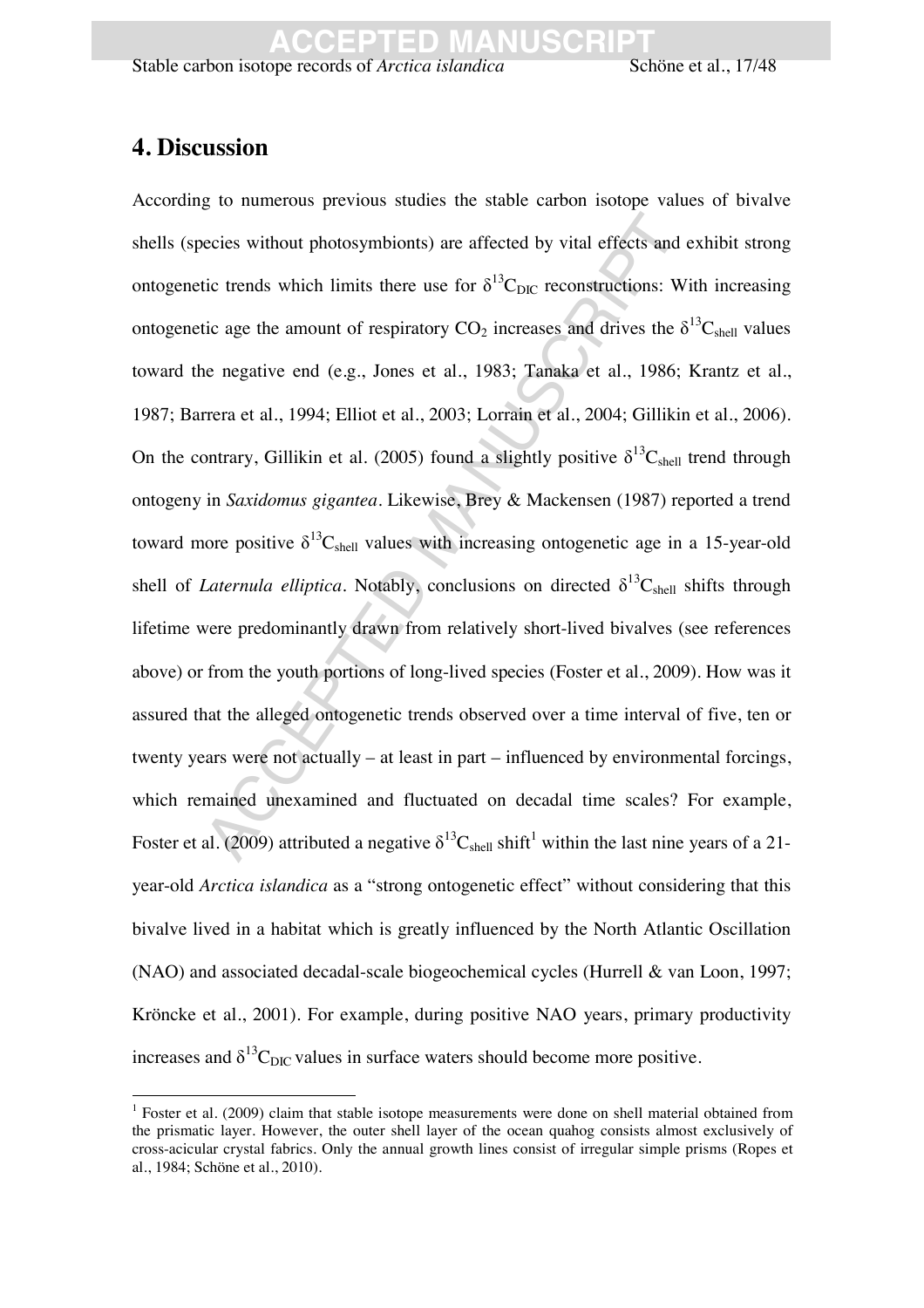Results of the present study provide strong evidence against ontogenetic-age related shifts of the  $\delta^{13}C_{shell}$  values in *A. islandica*. Samples were taken at subannual resolution  $(\sim)$  to 45 weeks per sample) across four old-grown specimens. Through this it has been possible to construct the first, precisely (absolutely) dated, annually resolved, multi-century  $\delta^{13}C_{\text{DIC}}$  record of extratropical settings. As will be demonstrated below, our data indicate that it will be possible to reconstruct the oceanic Suess effect and decadal-scale, natural biogeochemical dynamics in the  $\delta^{13}C_{\text{DIC}}$ .

tifts of the  $δ<sup>13</sup>C<sub>shell</sub>$  values in *A. islandica.* Samples were take<br>
1 (~1 to 45 weeks per sample) across four old-grown specimen<br>
2nd possible to construct the first, precisely (absolutely) d<br>
multi-century  $δ$ 4.1.  $\delta^{13}C_{shell}$  data and vital effects: no ontogenetic trend, but constant metabolic offset According to Figure 3, the  $\delta^{13}C_{shell}$  chronologies of *A. islandica* did not exhibit trends related to ontogenetic age and associated changes in the amount of respired  $CO<sub>2</sub>$  used to build the shell carbonate. Although the bivalves studied here started growing at different times during the last 250 years and were of different ontogenetic age, all  $\delta^{13}$ C<sub>shell</sub> curves showed an abrupt and synchronous negative shift during the early 1920s (Fig. 3). Prior to that time, the curves fluctuated around a long-term mean without exhibiting any directed change (Tab. 1). In the extreme case of the specimen from Flatey, carbon isotope values remained nearly unchanged during the first 170 years of its life. These observations support previous findings (Schöne et al., 2005a) suggesting that  $\delta^{13}C_{shell}$  values of *A. islandica* were unaffected by ontogenetic age (also see Butler et al., this issue).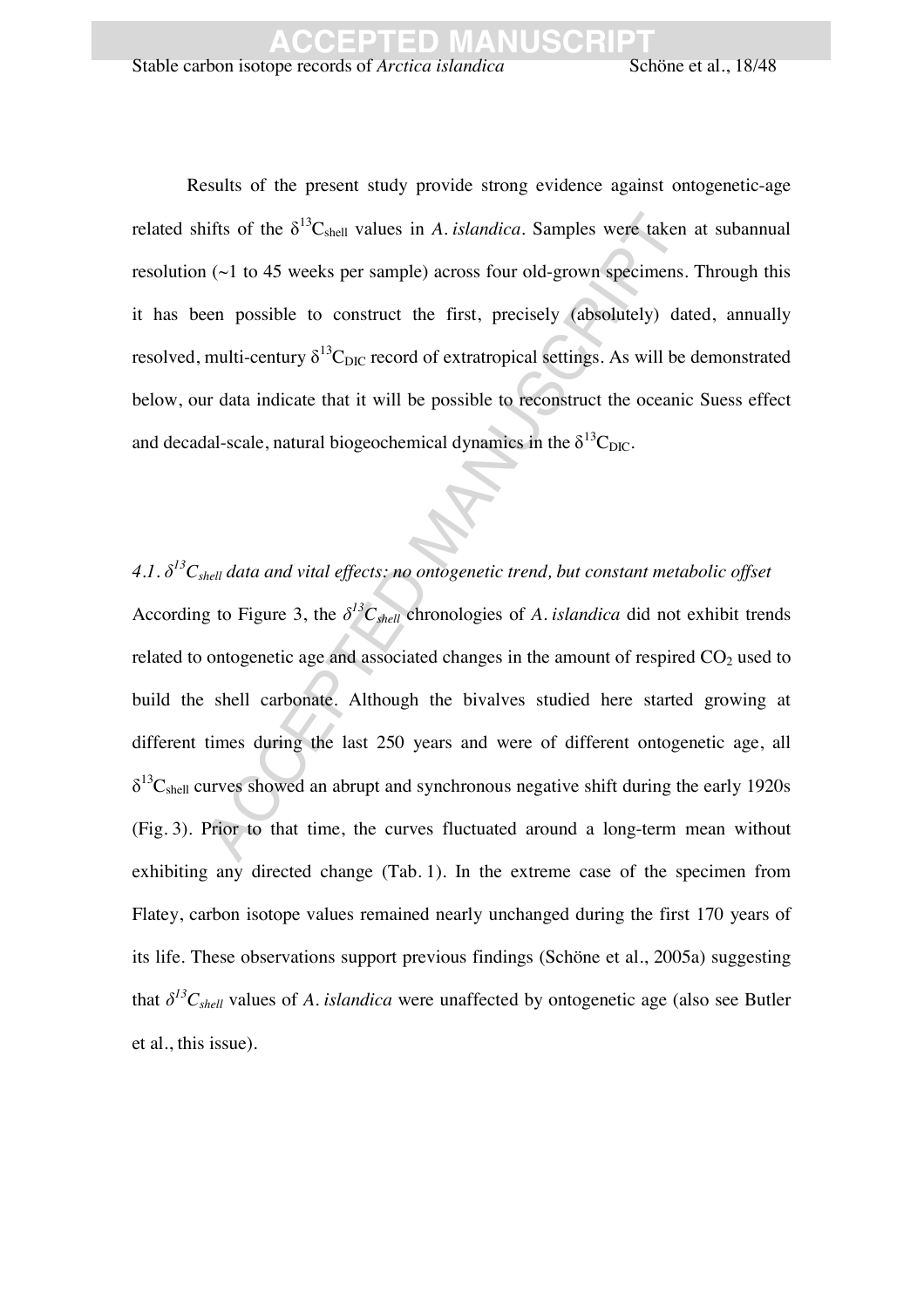Stable carbon isotope records of *Arctica islandica* Schöne et al., 19/48

 $\delta^{13}$ C<sub>DIC</sub> values of the ambient water. This offset likely red over lifetime. Between 1979 and 1999, average  $\delta^{13}$ C<sub>abell</sub> va of Maine) were nearly identical to the  $\delta^{13}$ C<sub>DIC</sub> values (1.52%c; onation factor  $\vare$ Although no age-related  $\delta^{13}C_{shell}$  trends were observed, shells of the ocean quahog were most likely precipitated with a constant offset from expected equilibrium with the  $\delta^{13}C_{\text{DIC}}$  values of the ambient water. This offset likely remained nearly unchanged over lifetime. Between 1979 and 1999, average  $\delta^{13}C_{shell}$  values (Langanes and Gulf of Maine) were nearly identical to the  $\delta^{13}C_{\text{DIC}}$  values (1.52‰; Tab. 1). Taking the fractionation factor  $\varepsilon$  between aragonite and HCO<sub>3</sub> of 2.7±0.2‰ into account (Romanek et al., 1992), *A. islandica* formed its shell -2.7±0.2‰ away from isotopic equilibrium with the ambient DIC pool. Assuming a  $\delta^{13}$ C value of -25‰, which is typical for soft tissues of marine bivalve mollusks (McConnaughey et al., 1997) and close to values of the potential food source, i.e. particulate organic matter, POM (Goericke & Fry, 1994), this offset translates into a contribution of respiratory  $CO<sub>2</sub>$  to the shell carbonate of about  $10.8\pm0.8\%$ , a value that is in good agreement with previous observations (Gillikin et al., 2006; McConnaughey & Gillikin, 2008).

Available instrumental  $\delta^{13}C_{\text{DIC}}$  measurements from the North Atlantic may be not representative of the actual  $\delta^{13}C_{\text{DIC}}$  signature at the localities where the bivalves lived. For example, the single value from the southwestern tip of Langanes suggests that these waters were nearly 1.2‰ more negative that the basin-wide average. If the local Langanes  $\delta^{13}C_{\text{DIC}}$  value of 0.36‰ is used, the (Icelandic) shells would only have formed -1.54±0.2‰ away from the expected isotopic equilibrium, and the contribution of metabolic carbon to the biomineral would decrease to ca. 6.2±0.8%. Note that this figure is a minimum estimate, because due to the oceanic Suess effect (see below) the average  $\delta^{13}C_{\text{DIC}}$  value during 1979-1999 at Langanes was most likely slightly more positive than in 2006.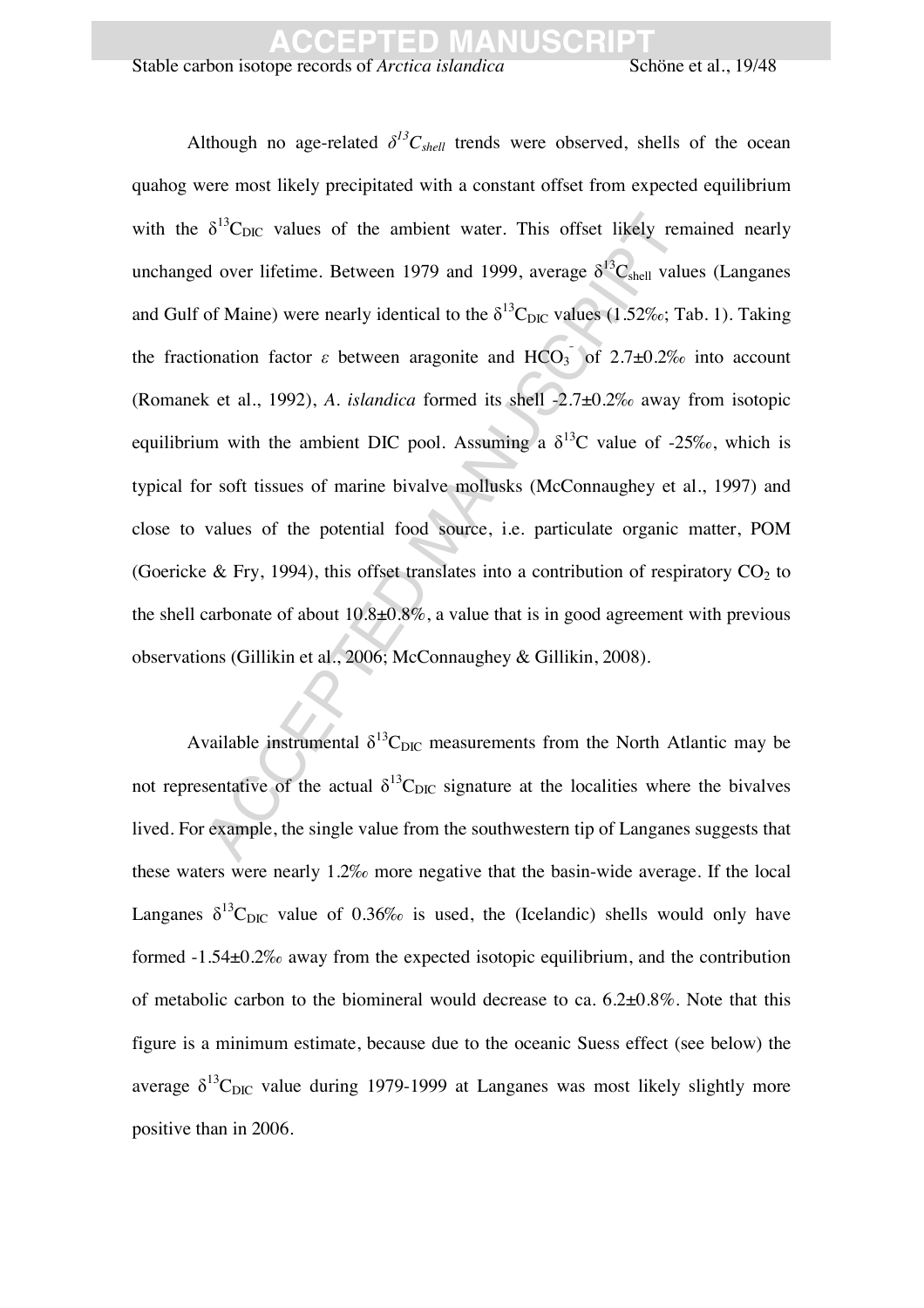In summary, the  $\delta^{13}C_{shell}$  values of *A. islandica* provide a measure of oceanic  $\delta^{13}$ C<sub>DIC</sub> values. However, this relationship is not a one-to-one relationship, because of a metabolic offset which does not appear to change through lifetime.

### 4.2. Habitat-specific  $\delta^{13}C_{shell}$  records

alues. However, this relationship is not a one-to-one relationship<br>
coffset which does not appear to change through lifetime.<br>
tat-specific  $\delta^{l,3}C_{shell}$  records<br>
tat-specific  $\delta^{l,3}C_{shell}$  records<br>
the control of the con The  $\delta^{13}C_{shell}$  curves of specimens from different localities were parallel offset from one another (Fig. 3A, Tab. 1). It appears unlikely that these differences were caused by individual differences in the (ontogenetically unchanged) metabolic  $CO<sub>2</sub>$  contribution to the shell carbonate, because shells that lived in close proximity (Langanes shells) were more similar to each other in respect to carbon isotope values than shells from different settings (specimens from the Gulf of Maine and Flatey). We rather assume that differences in the local isotope signature (background  $\delta^{13}C_{\text{DIC}}$  value) of the water caused the observed  $\delta^{13}C_{shell}$  variability, e.g. differences in the biological activity and remineralization of organic matter, riverine influx (depleted in  ${}^{13}$ C), as well as vertical mixing of the water column. For example, elevated primary productivity results in more positive  $\delta^{13}C_{\text{DIC}}$  and  $\delta^{13}C_{\text{shell}}$  values, whereas oxidation of organic material causes the opposite. The Flatey specimen lived in a highly productive nearshore environment. Therefore, the ambient water was probably enriched in  $^{13}$ C which resulted in more positive  $\delta^{13}C_{shell}$  values than the remaining specimens. In addition, specimens living at different sites (even the two bivalves from Langanes) may have eaten isotopically slightly different food. Note that the figure of -25‰ for soft tissue and POM given above is only an average value and can change by as much as  $5\%$  (Goericke & Fry,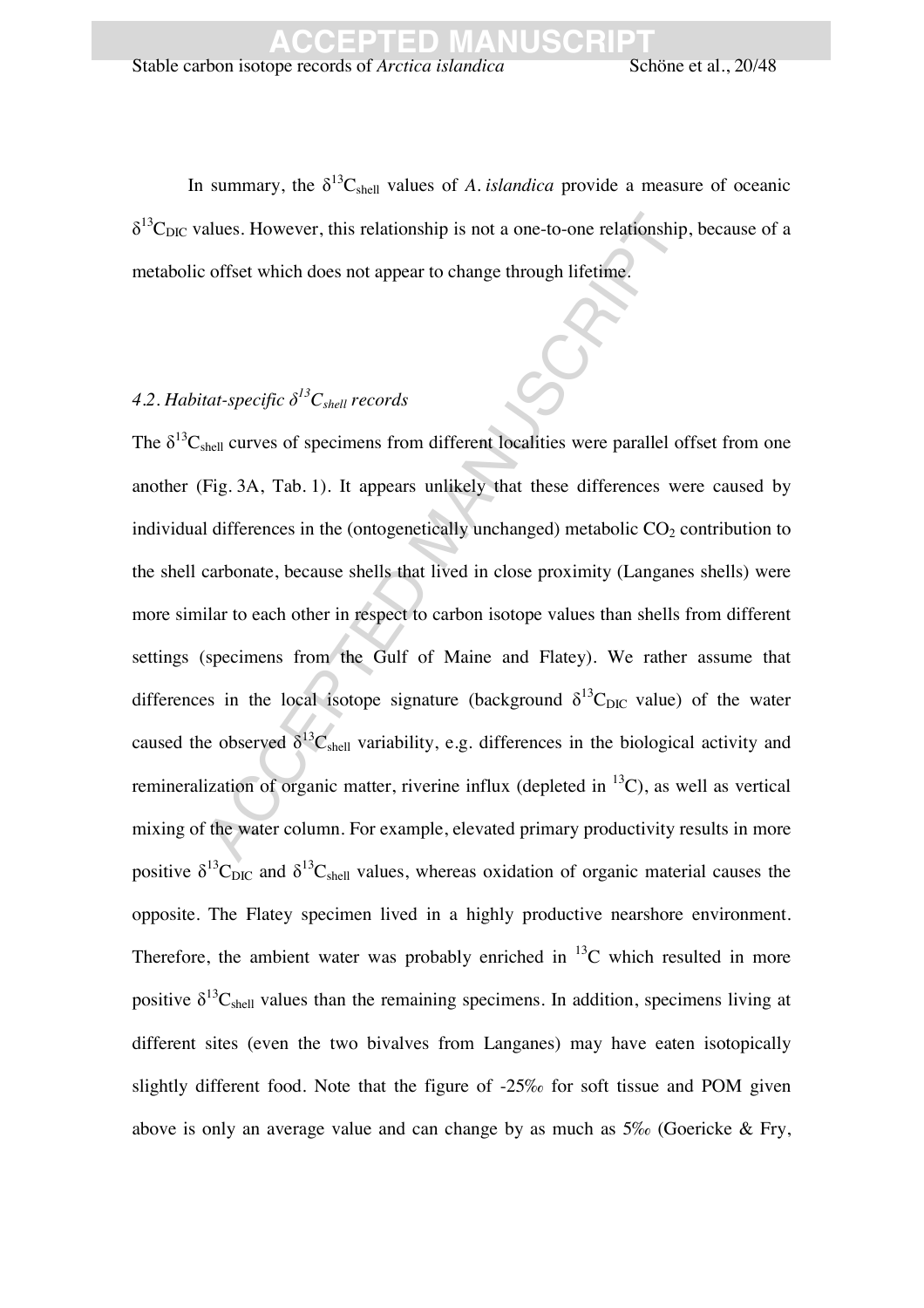Stable carbon isotope records of *Arctica islandica* Schöne et al., 21/48

1994). Further studies are, however, required to confirm our interpretation that individual differences in respiratory  $CO<sub>2</sub>$  incorporation into the shell carbonate of the ocean quahog are negligibly small.

### 4.3. Inter-annual variability of the  $\delta^{13}C_{shell}$  record

Microenvironmental differences between the coastal settings in which the bivalves lived may also have caused the lack of a strong year-to-year running similarity between the four  $\delta^{13}C_{shell}$  time-series (Fig. 3A). At each locality, primary productivity, remineralization of organic matter, temperature and salinity underlie perpetual changes.

*annual variability of the*  $\delta^{13}C_{shell}$  *record*<br> *annual variability of the*  $\delta^{13}C_{shell}$  *record*<br> *iromental differences between the coastal settings in which the*<br> *have caused the lack of a strong year-to-year runni* Furthermore, the inter-annual variability of the carbon isotope ratios from bivalve shells was significantly larger than that of sclerosponges, oceanic DIC or the atmosphere (Fig. 3A). We attribute this finding to a significantly improved temporal resolution of the shell time-series compared with existing instrumental or proxy DIC records. Currently available instrumental  $\delta^{13}C_{\text{DIC}}$  data are snapshot measurements and in fact, the seasonal variability of  $\delta^{13}C_{\text{DIC}}$  can be up to 1‰ in higher latitudes (Tanaka et al., 2003). Averages of instrumental snapshots may represent the annual average. In the case of sclerosponges, year-to-year variations of carbon isotope ratios are attenuated by time-averaging issues. The lack of annual bandings precludes precise temporal control during sampling as well as calendar dating of individual samples. These samples are highly time-averaged and the time represented by each sample remains unknown (Schöne et al., 2004).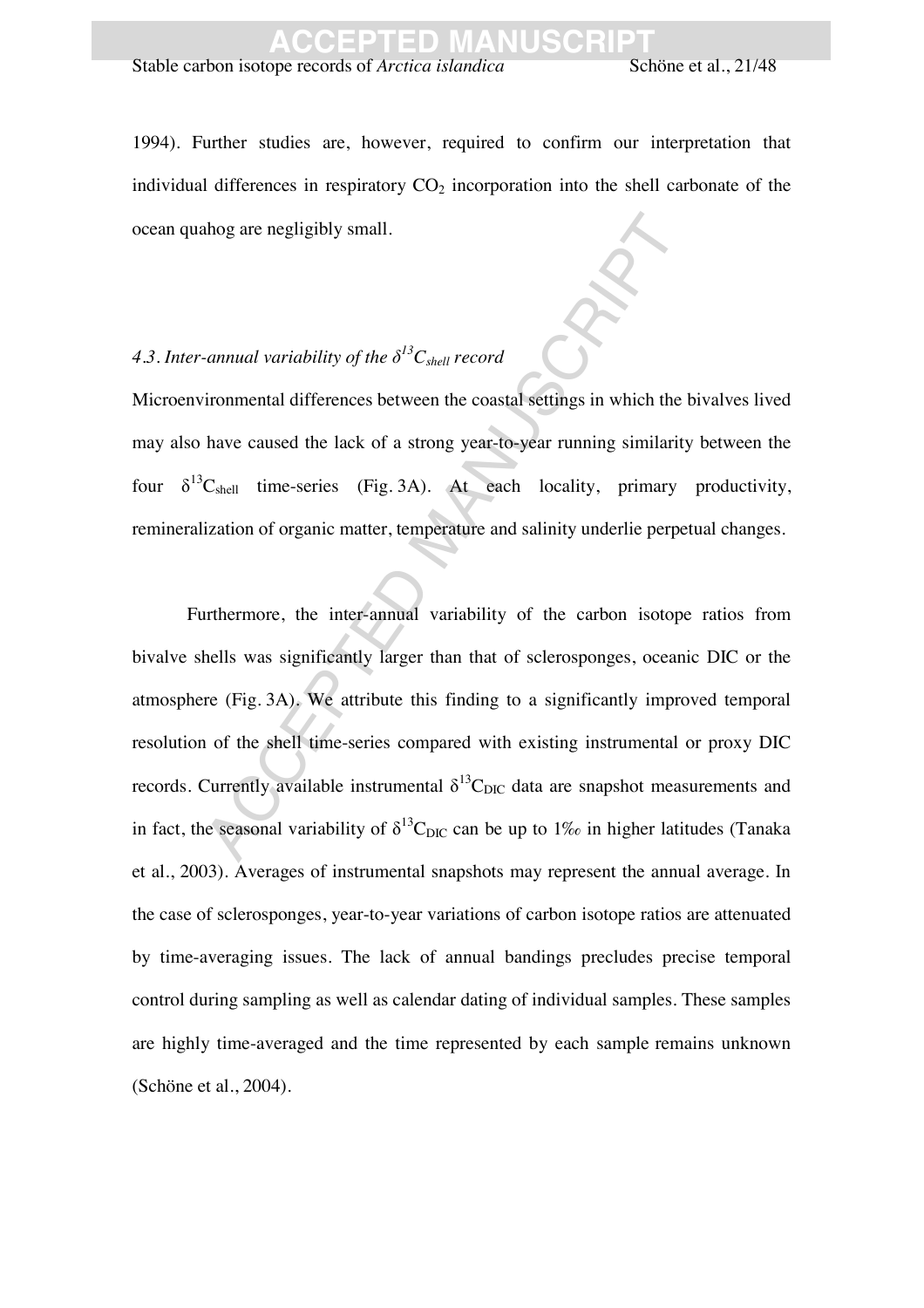#### 4.4. Decadal-scale variability of the  $\delta^{13}C_{shell}$  record

or year-to-year fluctuations, the shell stable carbon isotope c<br>ly significant decadal variability. Common low-frequency  $\delta^{13}$ C<br>occimens from the same site or even among all specimens (Fig<br>forcings of the carbon isotope Aside from year-to-year fluctuations, the shell stable carbon isotope curves revealed statistically significant decadal variability. Common low-frequency  $\delta^{13}C_{shell}$  oscillations among specimens from the same site or even among all specimens (Figs. 4-6) suggest external forcings of the carbon isotope ratios, for example by the NAO (6-10 years, reduced power at 3 and 10-20 years; Hurrell & van Loon, 1997) and large-scale lowerfrequency fluctuations (e.g., 12-16 years) of sea surface temperature in the North Atlantic (Deser & Blackmon, 1993). These climate oscillations may exert a direct control over primary productivity, air-sea exchange, precipitation (riverine influx) and fractionation between DIC and atmospheric  $CO<sub>2</sub>$ .

However, the observed periodic variations were not always phase-locked among the studied shells (Figs. 5, 6). For example, the 7–12, 15–16 and 25–31-year periods were mainly in phase among specimens from Iceland (Langanes shells or Langanes + Flatey shells, respectively), but strongly out of phase between the specimens from Iceland and the Gulf of Maine. These phase shifts probably reflect the propagation of climate signals across the North Atlantic. Following Sutton & Allen (1997) it may take up to nine years for a signal to travel from the equator to Iceland. In turn, carbon isotope signals of the polar water may arrive at the Gulf of Maine with a significant time lag (compare Fig. 1).

#### 4.5. *Oceanic Suess effect recorded by*  $\delta^{13}C_{shell}$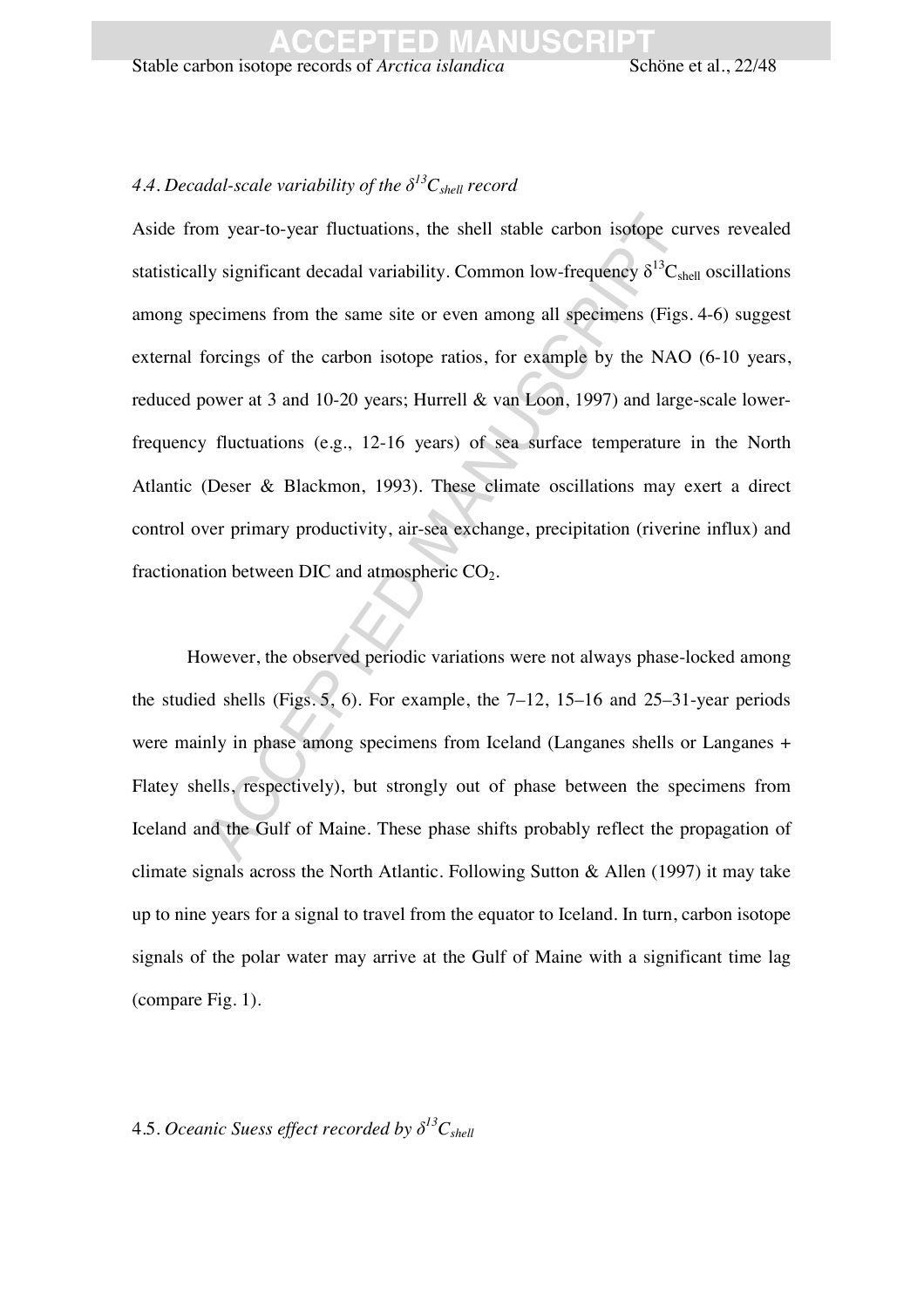Stable carbon isotope records of *Arctica islandica* Schöne et al., 23/48

observer, their interpretation was based on 37, strongly time-averally a precision error of  $\pm 0.14\%$  covering the last four centuries exercies was based on one ventral margin sample per shell while mition of potential A recent study by Butler et al. (2009) suggested that stable carbon isotope values of the long-lived *A. islandica* may provide a potential means to estimate the oceanic Suess effect. However, their interpretation was based on 37, strongly time-averaged isotope data (with a precision error of  $\pm 0.14\%$ ) covering the last four centuries. Furthermore, their time-series was based on one ventral margin sample per shell which exacerbated the recognition of potential ontogenetic trends. Results of the present study, however, provided strong support for the findings by Butler et al. (2009). All four  $\delta^{13}C_{shell}$  timeseries exhibited a nearly synchronous negative shift starting around the early 1920s. On average, the magnitude of this  $\delta^{13}C_{shell}$  shift (-0.71‰) was slightly lower than the decline of atmospheric stable carbon isotope values (-0.95‰), but slightly higher than  $\delta^{13}$ C<sub>sponge</sub> values from the tropics (-0.53‰) during the same time interval. The stronger observed 1920 to 1986 isotope shift in the bivalve shells compared to the Caribbean sclerosponge may reflect local conditions, e.g. enhanced isotopic equilibration of the surface water with the atmosphere by stronger wave agitation or climatically forced increase in riverine influx. River water tends to have a more negative carbon isotope signature than the ocean (e.g., Mook & Tan, 1991).

According to the findings of this study, however, the obvious effects of the oceanic Suess effect in extratropical settings of the North Atlantic started more than a century later than in the tropics (Fig. 3). As reflected by declining  $\delta^{13}C_{\text{sponge}}$  values (Böhm et al., 1996, 2002), tropical oceans began absorbing anthropogenic  $CO<sub>2</sub>$  almost contemporaneously (Körtzinger et al., 2003) with the starting of the industrialization during the late 18<sup>th</sup> century and the associated  $\delta^{13}C_{\text{atm}}$  decline (Fig. 3), whereas the  $\delta^{13}C_{shell}$  values of *A. islandica*, commenced declining only after the 1920s (Fig. 3). This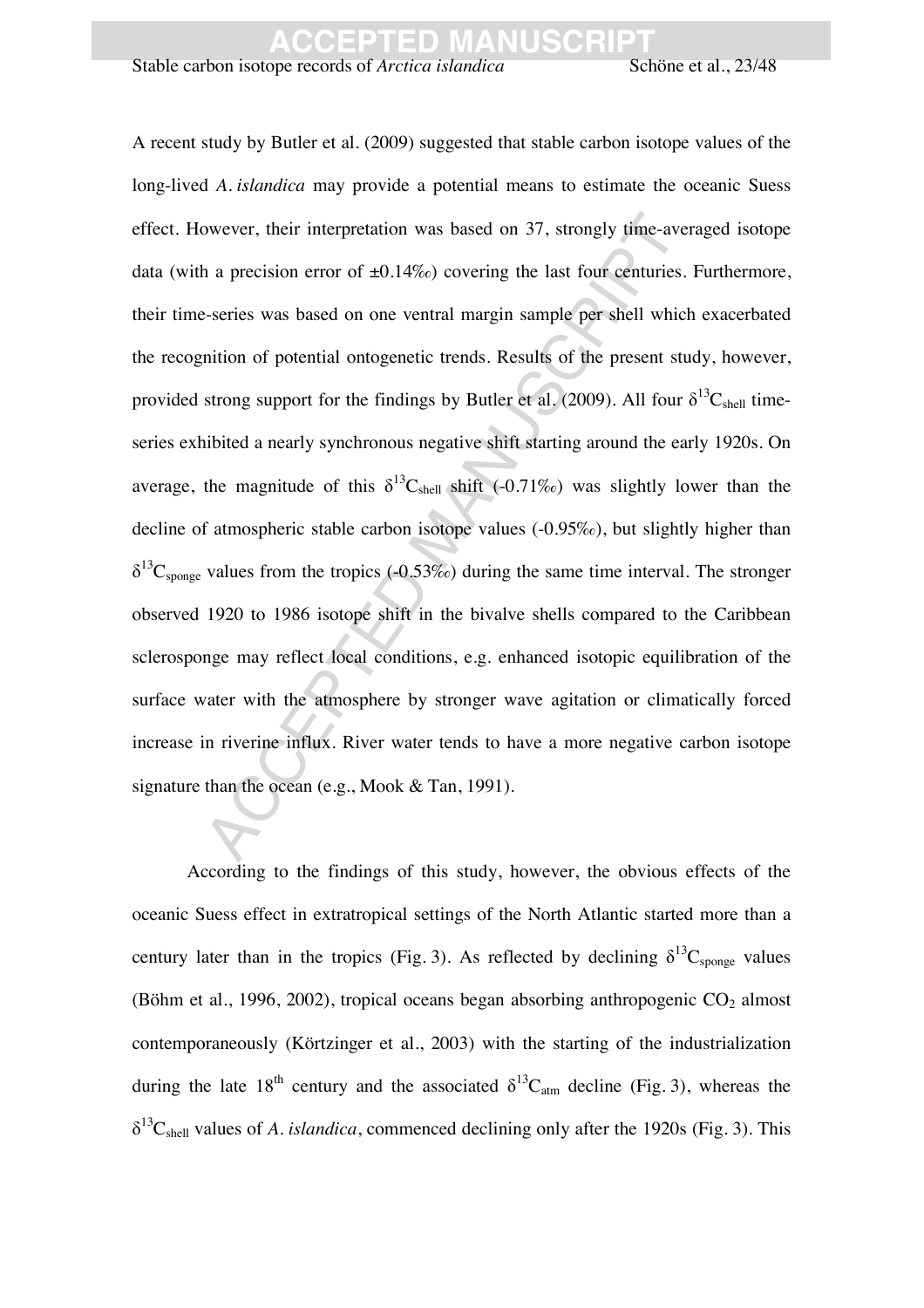Stable carbon isotope records of *Arctica islandica* Schöne et al., 24/48

ation of the major wind fields in the North Atlantic sector du<br>s apparently weakened (Rogers, 1985; Mecker & May<br>ore, high-resolution alkenone data from a sediment core taken r<br>ey) indicate a northward retreat of a major discrepancy can likely be explained by a major regime shift in the North Atlantic (Drinkwater, 2006) at around that time. This regime shift involved a large-scale reorganization of the major wind fields in the North Atlantic sector during which the Westerlies apparently weakened (Rogers, 1985; Meeker & Mayewski, 2002). Furthermore, high-resolution alkenone data from a sediment core taken north of Iceland (near Flatey) indicate a northward retreat of a major water mass boundary, known as the Polar Front, ca. AD 1900 (Sicre et al., 2008). The movement of the Polar Front during the 1920s probably resulted in a reduced admixture of cold Polar water onto the North Icelandic shelf (through the East Iceland Current) and the Gulf of Maine (through the Labrador Current) with an increased volume of warmer Atlantic waters. Because of its long transit time through the North Atlantic gyre, the warmer Atlantic waters (Fig. 1) are isotopically  $(\delta^{13}C)$  well-equilibrated with the atmosphere<sup>2</sup>. On the contrary, polar and arctic waters were only shortly in contact with the atmosphere and may have been temporarily been covered by sea ice. Consequently, these waters are isotopically less well-equilibrated with the atmosphere and typically exhibit a strongly reduced Suess effect (Olsen et al., 2006). The dominance of the arctic and polar waters prior to the 1920s at the sites where the studied bivalves lived likely explains the absence of a measurable negative shift in the shell carbon isotope records.

4.6.  $\delta^{13}C_{shell}$  values as a measure for oceanic uptake rate of anthropogenic CO<sub>2</sub>? Although long-term trends and decadal variability in the carbon chemistry of the ocean can be recognized in the  $\delta^{13}C_{shell}$  data, it appears unlikely that the studied shells are

<sup>&</sup>lt;sup>2</sup> It should be noted that isotopic equilibration between the atmosphere and surface water takes about eight years (Broecker and Peng, 1982).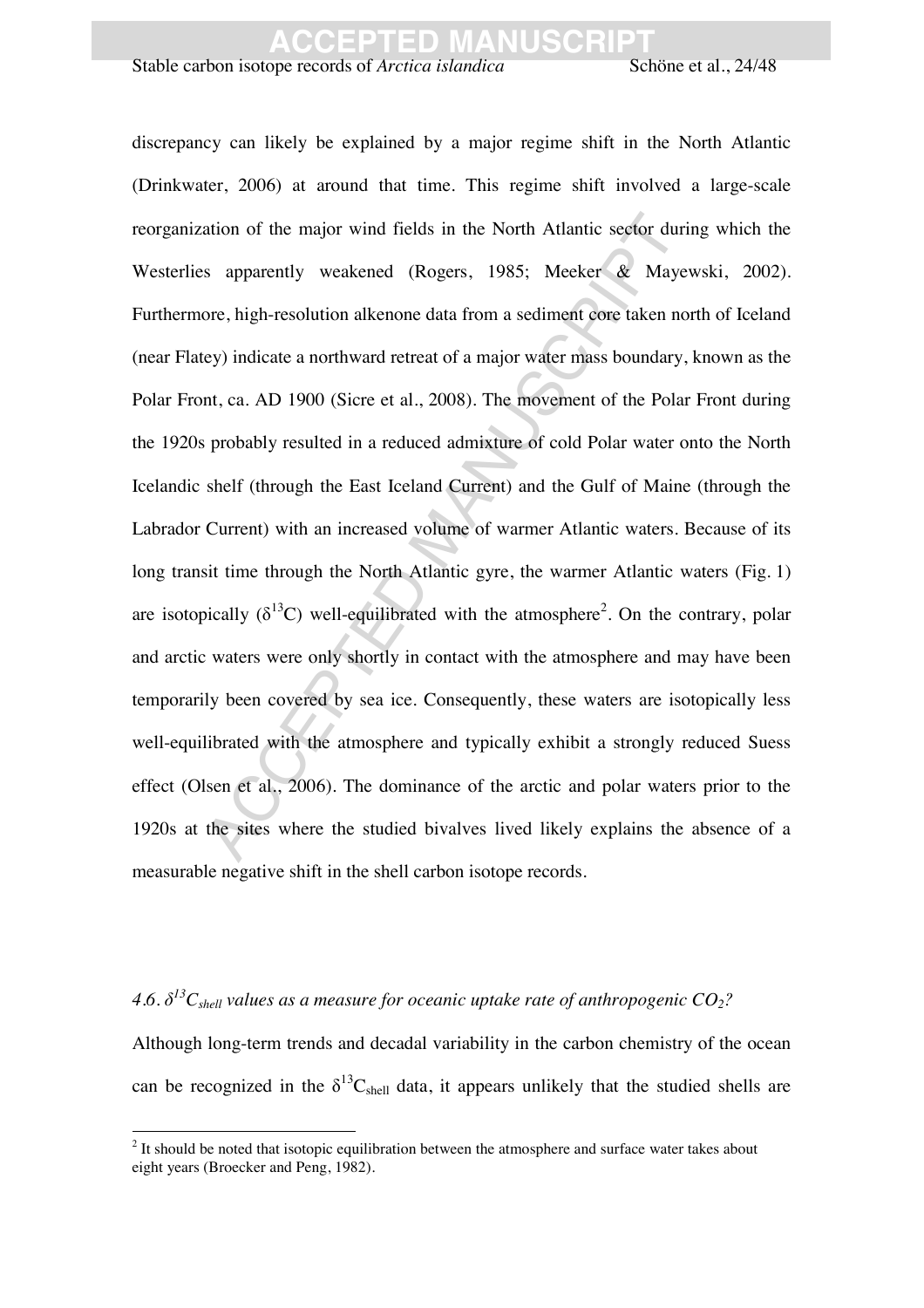Stable carbon isotope records of *Arctica islandica* Schöne et al., 25/48

to changes in the CO<sub>2</sub> absorption by the surface oceans<br>ion time of CO<sub>2</sub> between the atmosphere and the surface wates<br>the carbon isotopic equilibration takes ca. ten times longer (Brocenerefore, most open ocean surface suitable to estimate changes in the oceanic uptake rate of atmospheric carbon dioxide. This is largely because  $\delta^{13}C_{\text{DIC}}$  signature of the surface water does not immediately respond to changes in the  $CO<sub>2</sub>$  absorption by the surface ocean. Whereas the equilibration time of  $CO<sub>2</sub>$  between the atmosphere and the surface water is about eight months, the carbon isotopic equilibration takes ca. ten times longer (Broecker and Peng, 1982). Therefore, most open ocean surface waters are close to equilibrium with respect to atmospheric  $CO<sub>2</sub>$ . However, only surface waters that have been in contact with the atmosphere for eight years or more exhibit nearly the same isotopic composition of the water (as it has been a decade earlier). In order to estimate the uptake rate of anthropogenic  $CO<sub>2</sub>$  by the ocean, bivalves that lived below the thermocline would provide significantly better results. In addition, surface water  $\delta^{13}C_{\text{DIC}}$  values are affected by a variety of local and regional effects such as variable riverine influx, changes in primary productivity, remineralization of organic matter, wave movement, changing ocean currents etc.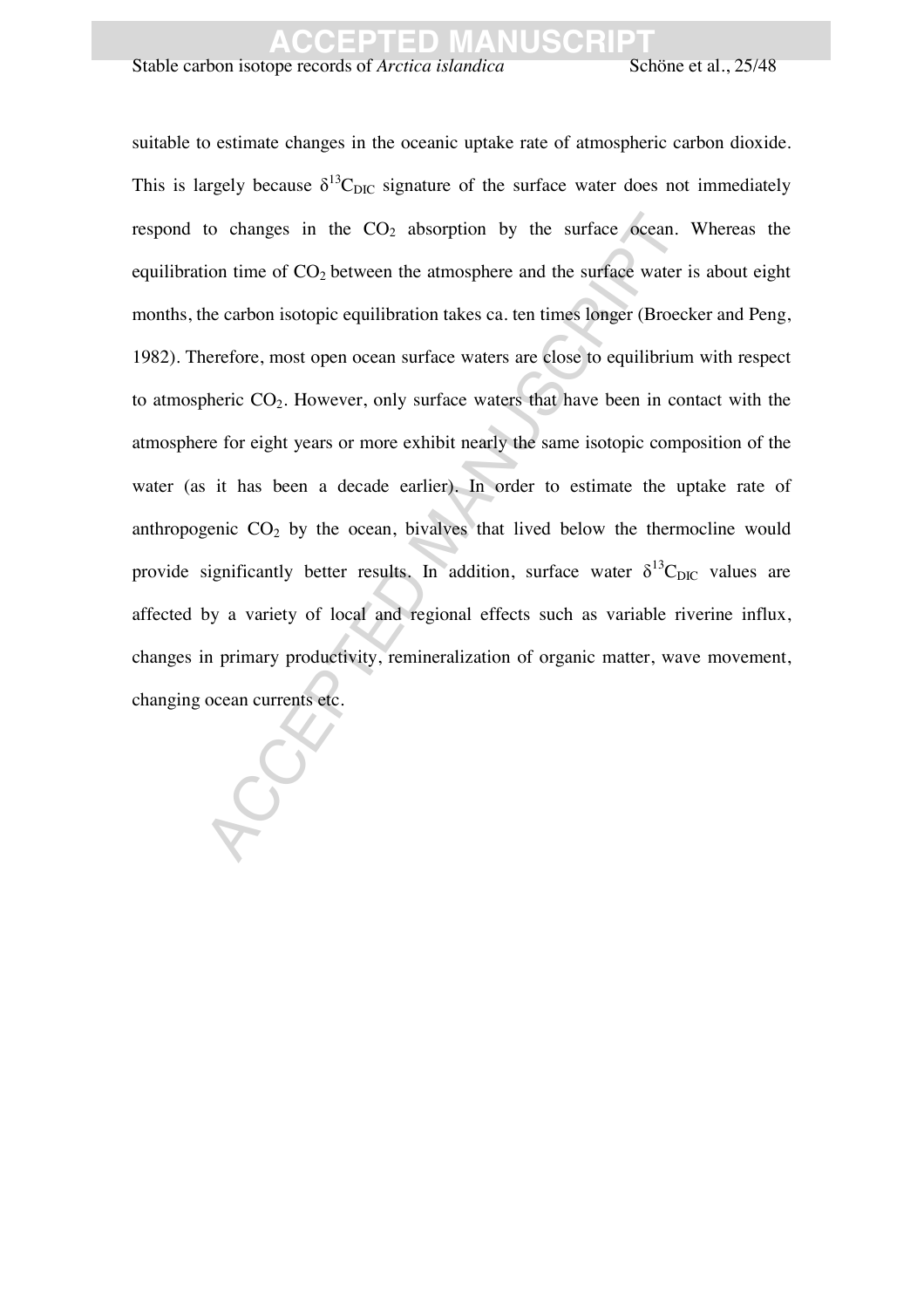Stable carbon isotope records of *Arctica islandica* Schöne et al., 26/48

### **5. Summary and Conclusions**

In this study, we demonstrated that  $\delta^{13}C_{shell}$  values of the ocean quahog, *Arctica islandica* provide a measure of the  $\delta^{13}C_{\text{DIC}}$  history (although a rigorous calibration is still required) which can potentially be used to estimate changes of the strength of the oceanic  $CO<sub>2</sub>$  sink. Previous assumptions regarding this link were based solely upon short-term observational  $\delta^{13}C_{\text{DIC}}$  records (Gruber et al., 2002). The main findings of our study are as follows.

- provide a measure of the  $\delta^{13}C_{DIC}$  history (although a rigorouted) which can potentially be used to estimate changes of the  $2O_2$  sink. Previous assumptions regarding this link were based observational  $\delta^{13}C_{DIC}$  (1) The shell stable carbon isotope signature of the long-lived ocean quahog is not affected by ontogenetic age-related changes. However, ca. 6.2 to 10.8±0.8% of shell carbonate is derived from respiratory  $CO<sub>2</sub>$ . Yet, the amount of metabolic carbon incorporated into the shell does not seem to change significantly over lifetime and does not seem to differ significantly among different specimens. Further studies are required to corroborate this assumption and quantify the variability among specimens.
- (2) Shell stable carbon isotope values of specimens from different localities varied by up to ca. 1‰. This finding is attributed to differences in the local background  $\delta^{13}C_{\text{DIC}}$  signature.
- (3) Due to perpetual changes of the primary productivity, remineralization of organic matter, temperature and riverine influx the annually resolved  $\delta^{13}C_{shell}$ chronologies exhibited considerable inter-annual and decadal-scale variability.
- (4) The oceanic Suess effect was clearly developed in all studied shells. However, the strong negative shift did not occur before the 1920s. During that time interval major atmospheric and hydrographic changes increased the dominance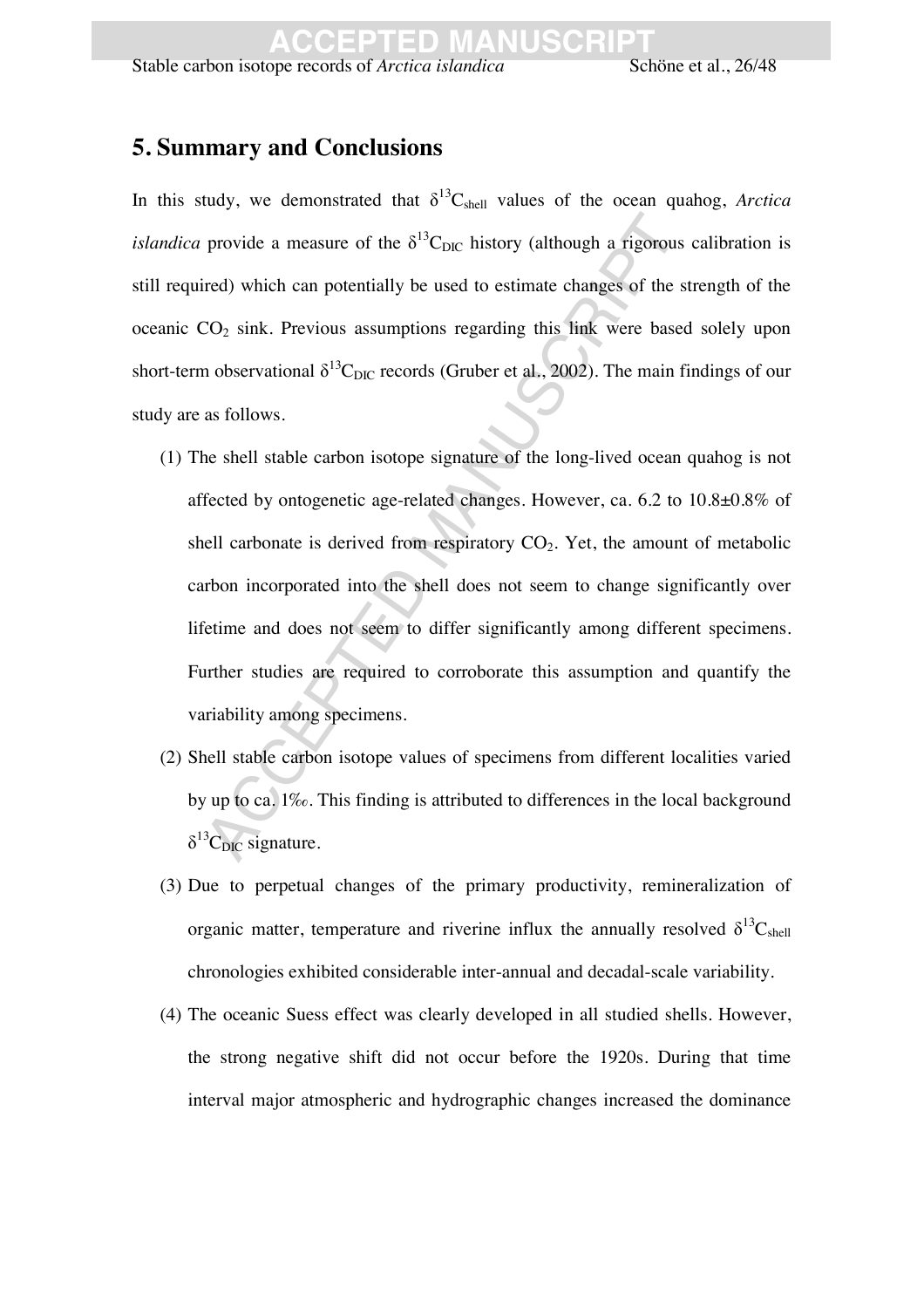Stable carbon isotope records of *Arctica islandica* Schöne et al., 27/48

of isotopically well-equilibrated, subtropical waters at the localities where the bivalves dwelled.

Further studies should assemble  $\delta^{13}C_{shell}$  chronologies of *A. islandica* from subsurface waters. Such records can potentially reveal how climate change impacts the capability of the ocean to absorb anthropogenic  $CO<sub>2</sub>$ . In addition, a rigorous calibration study is required to quantify the metabolic offset of the  $\delta^{13}C_{shell}$  values and confirm that this offset truly remains invariant through lifetime.

CCEPTED MANUSCRIPT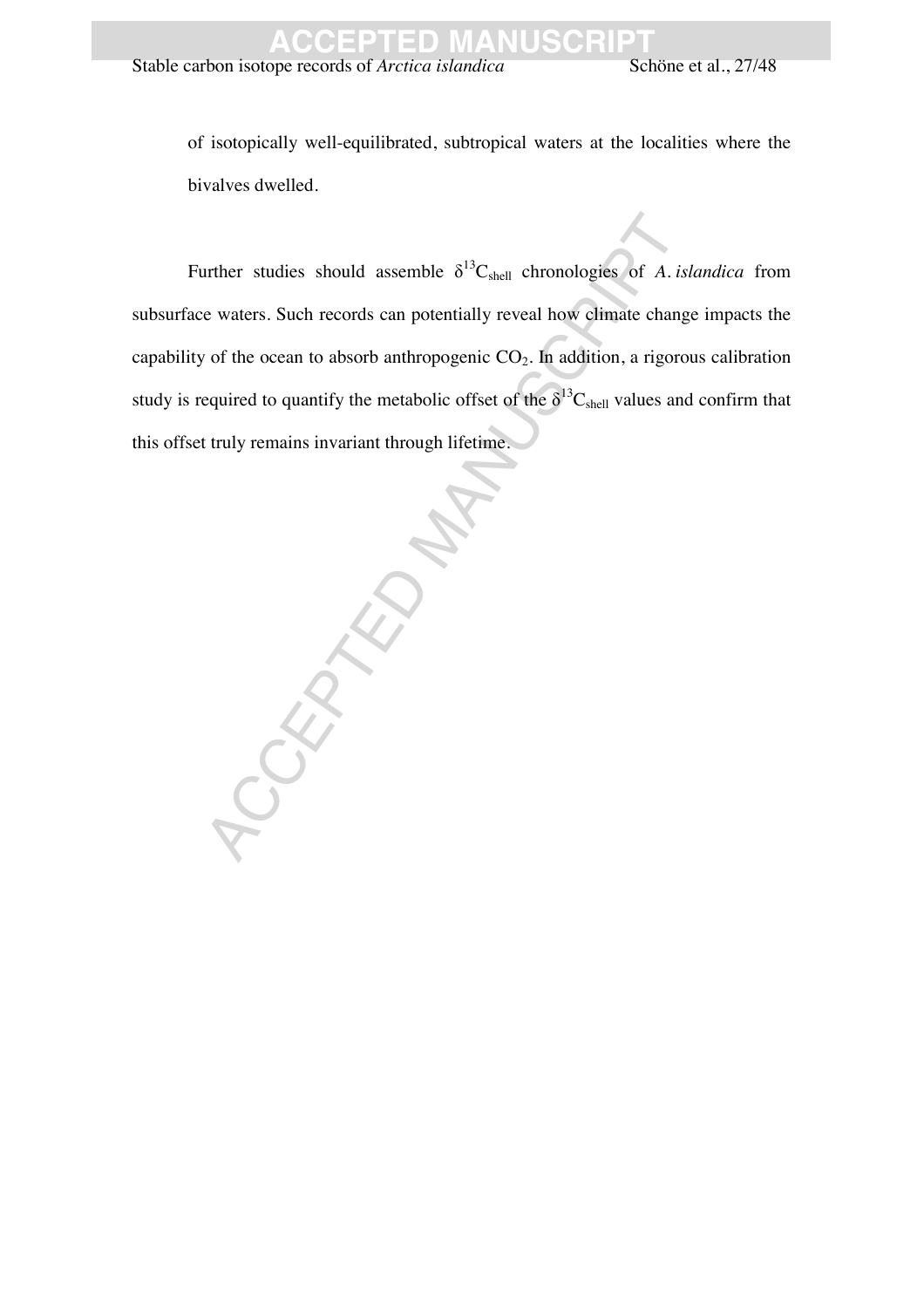Stable carbon isotope records of *Arctica islandica* Schöne et al., 28/48

### **Acknowledgements**

This study was supported by a DFG research grant (SCHO793/4) to BRS and an NSF grant (ATM-0222553) to KK. We thank Harry Mutvei and Alda Möller for providing shells from Iceland, and David P. Gillikin and Elizabeth Nunn for discussions. Chris Romanek is kindly acknowledged for measuring the isotope composition of the water sample from Langanes. Comments made by two anonymous reviewers are kindly acknowledged. We thank the guest-editors for their hard work editing this special issue. This is Geocycles publication number 635.

RANUSCRIPT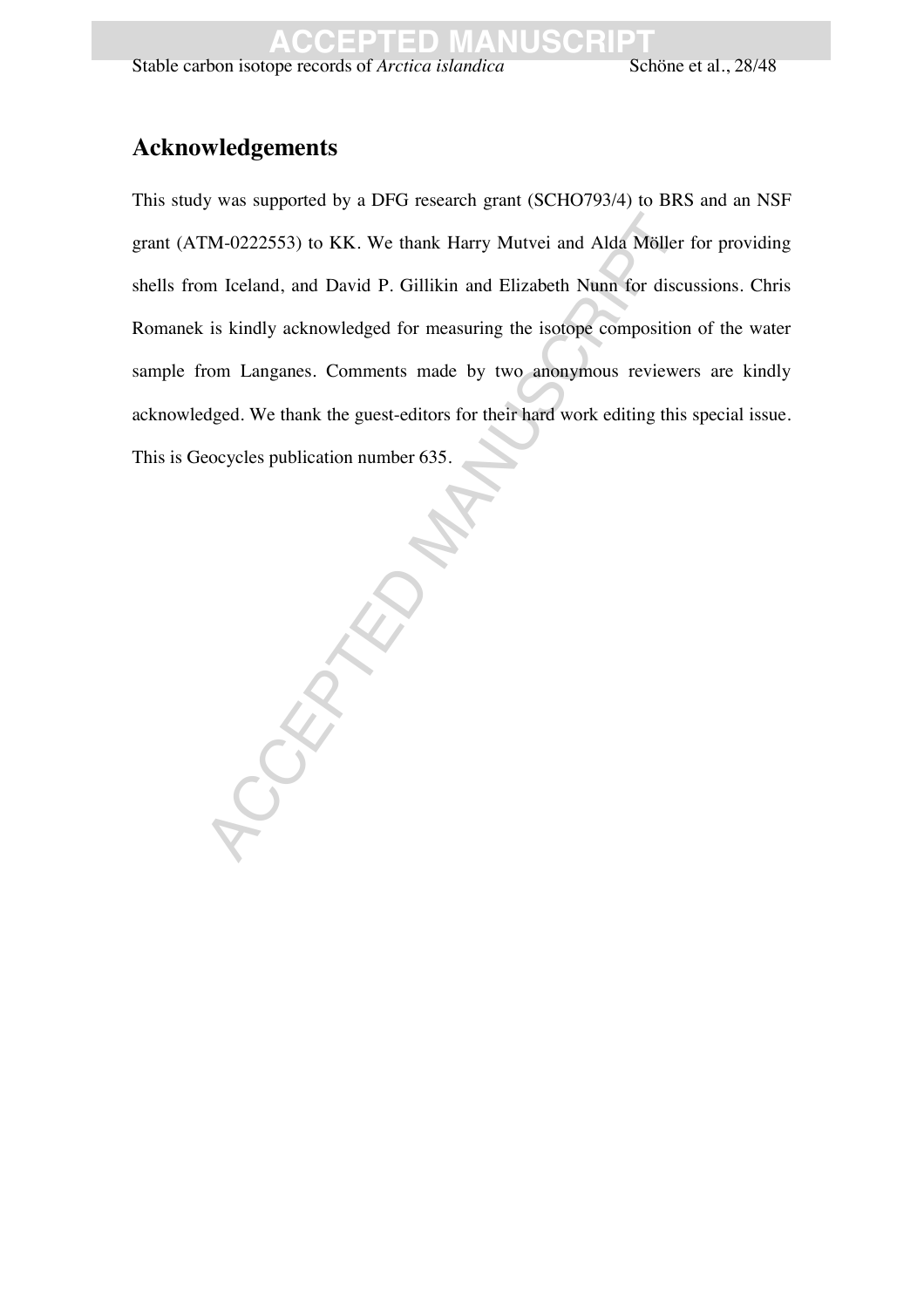### **References**

- Barrera, E., Tevesz, M.J.S., Carter, J.G., McCall, P.L., 1994. Oxygen and carbon isotopic composition and shell microstructure of the bivalve *Laternula elliptica*  from Antarctica. Palaios 9, 275–287.
- otopic composition and shell microstructure of the bivalve *Lation* Antarctica. Palaios 9, 275–287.<br>
Joachmiski, M.M., Lehnert, H., Morgenroth, G., Kretschmer, ullo, W.C., 1996. Carbon isotope records from extant Caribb<br>
a Böhm, F., Joachmiski, M.M., Lehnert, H., Morgenroth, G., Kretschmer, W., Vacelet, J., Dullo, W.C., 1996. Carbon isotope records from extant Caribbean and South Pacific sponges: Evolution of  $\delta^{13}$ C in surface water DIC. Earth and Planetary Science Letters 139, 291–303.
- Böhm, F., Haase-Schramm, A., Eisenhauer, A., Dullo, W.C., Joachmiski, M.M., Lehnertm H., Reitner, J., 2002. Evidence for preindustrial variations in the marine surface water carbonate system from coralline sponges. Geochemistry, Geophysics, Geosystems 3, 1019, doi:10.1029/2001GC000264.
- Box, G.E.P., Jenkins, G., 1976. Time series analysis, forecasting and control. Holden-Day, San Francisco, 575 p.
- Brey, T., Mackensen, A., 1997. Stable isotopes prove shell growth bands in the Antarctic bivalve *Laternula elliptica* to be formed annually. Polar Biology 17, 465–468.
- Brix, H., Gruber, N., Keeling, C.D., 2004. Interannual variability of the upper ocean carbon cycle at station ALOHA near Hawaii. Global Biogeochemical Cycles 18, GB4019, doi:10.1029/2004GB002245.
- Broecker, W.S., Peng, T.H., 1982. Tracers in the sea. Eldigio Press, Palisades, NY (690pp.).
- Butler, P.G., Scourse, J.D., Richardson, C.A., Wanamaker, A.D. Jr., Bryant, C., Bennell, J.D., 2009. Continuous marine radiocarbon reservoir calibration and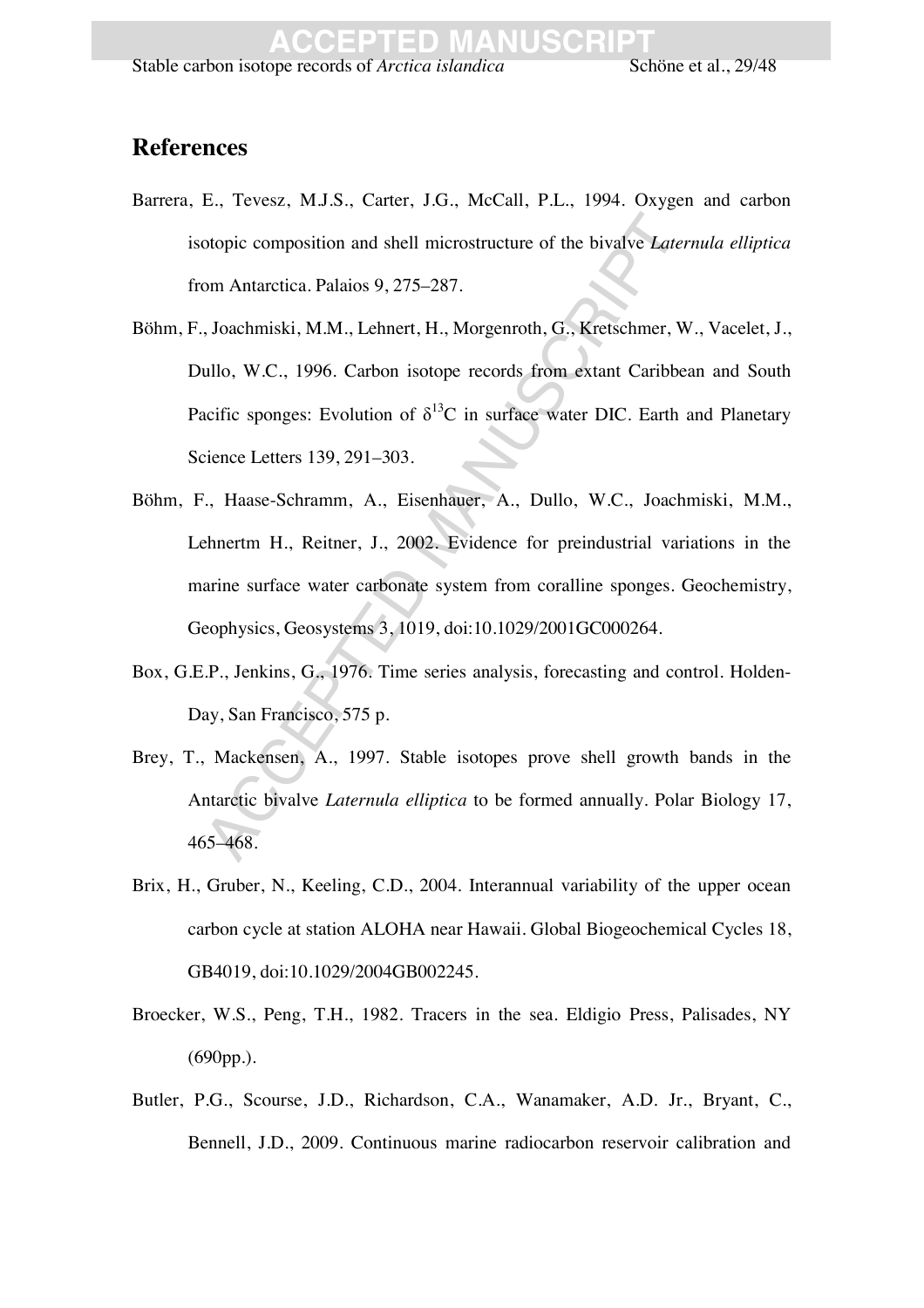the  $^{13}$ C Suess effect in the Irish Sea: Results from the first multi-centennial shell-based marine master chronology. Earth and Planetary Science Letters 279, 230–241.

- 30–241.<br>
.G., Wanamaker, A.D. Jr., Scourse, J.D., Richardson, C.A., R<br>
100. The stability of shell  $\delta^{13}C$  with respect to biological<br>
eecimens of the long-lived bivalve *Arctica islandica*. Pa<br>
alaeoclimatololgy, Palae Butler, P.G., Wanamaker, A.D. Jr., Scourse, J.D., Richardson, C.A., Reynolds, D.R., 2010. The stability of shell  $\delta^{13}$ C with respect to biological age in mature specimens of the long-lived bivalve *Arctica islandica*. Palaeogeography, Palaeoclimatololgy, Palaeoecology,…
- Deser, C., Blackmon, M. L., 1993. Surface climate variations over the North Atlantic Ocean during winter: 1900-1989. Journal of Climate 6, 1743–1753.
- Drinkwater, K.F., 2006. The regime shift of the 1920s and 1930s in the North Atlantic. Progress in Oceanography 68, 134–151.
- Druffel, E.M., Benavides, L.M., 1986. Input of excess  $CO<sub>2</sub>$  to the surface ocean based on  ${}^{13}C/{}^{12}C$  ratios in a banded Jamaican sclerosponge. Nature 321, 58–61.
- Elliot, M., deMenocal, P.B., Linsley, B.K., Howe, S.S., 2003. Environmental controls on the stable isotopic composition of *Mercenaria mercenaria*: potential application to paleoenvironmental studies. Geochemistry, Geophysics, Geosystems 4, 1056, doi:10.1029/2002GC000425.
- Erlenkeuser, H., 1976. <sup>14</sup>C and <sup>13</sup>C isotope concentration in modern marine mussels from sedimentary habitats. Naturwissenschaften 63, 338.
- Foster, L.C., Allison, N., Finch, A.A., Andersson, C., Ninnemann, U.A., 2009. Controls on  $\delta^{18}$ O and  $\delta^{13}$ C profiles within the aragonite bivalve *Arctica islandica*. The Holocene 19, 549–558.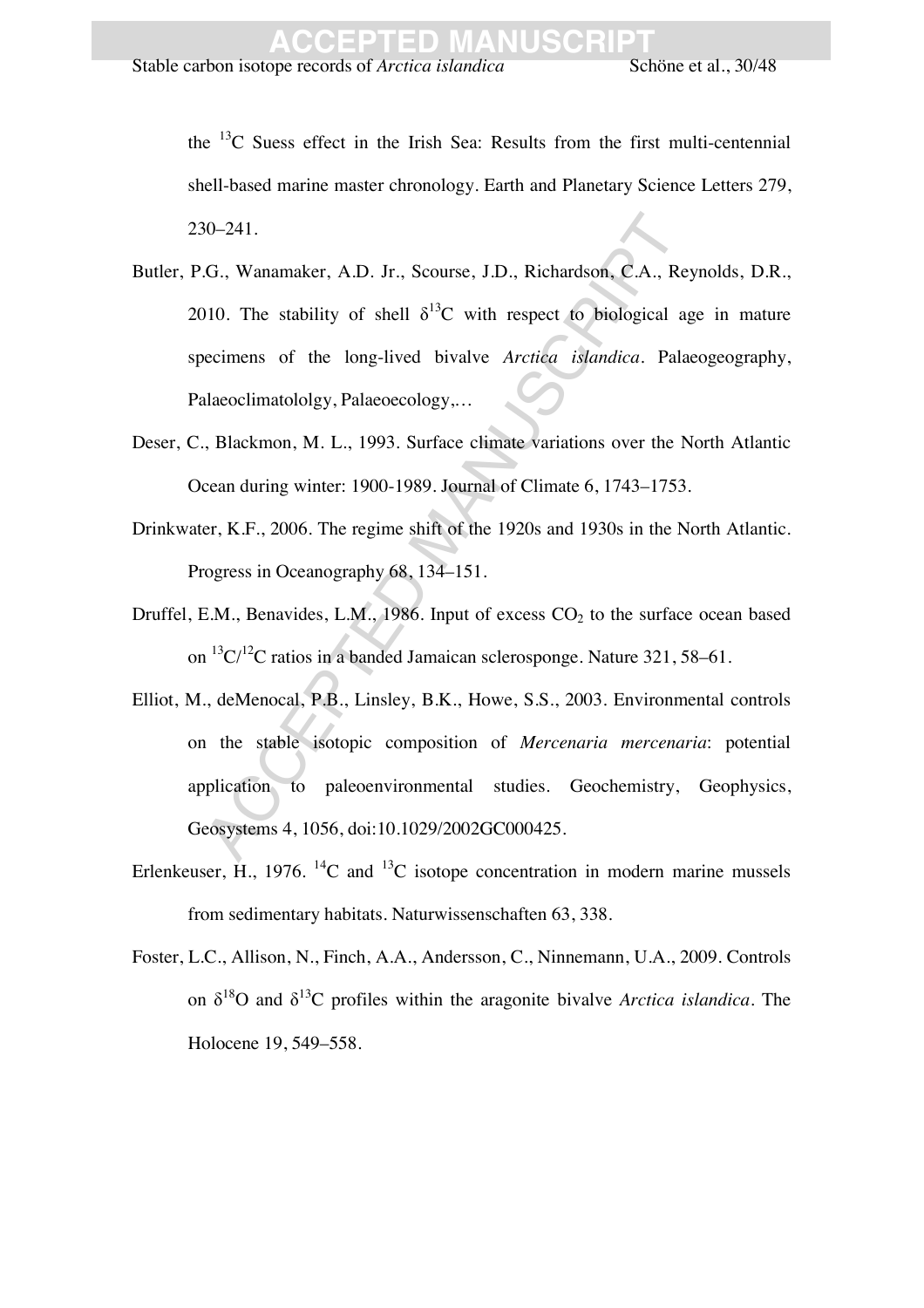- Francey, R.J., Allison, C.E., Etheridge, D.M., Trudinger, C.M., Enting, I.G., Leuenberger, M., Langenfelds, R.L., Michel, E., Steele, L.P., 1999. A 1000-year high precision record of  $\delta^{13}C$  in atmospheric CO<sub>2</sub>. Tellus 51B, 170–193 (1999).
- Friedli, H., Lotscher, H., Oeschger, H., Siegenthaler U., Stauffer, B, 1986. Ice core record of the  ${}^{13}C/{}^{12}C$  ratio of atmospheric  $CO<sub>2</sub>$  in the past two centuries. Nature 324, 237–238.
- Gatien, M.G., 1976. A study in the slope water region south of Halifax. Journal of the Fisheries Research Board of Canada 33, 2213–2217.
- gh precision record of  $\delta^{13}C$  in atmospheric CO<sub>2</sub>. Tellus 51B, 17<br>I., Lotscher, H., Oeschger, H., Siegenthaler U., Stauffer, B,<br>cord of the  ${}^{13}C/{}^{12}C$  ratio of atmospheric CO<sub>2</sub> in the past two cc<br>24, 237–238.<br>I. Gillikin, D.P., De Ridder, F., Ulens, H., Elskens, M., Keppens, E., Baeyens, W., Dehairs, F., 2005. Assessing the reproducibility and reliability of estuarine bivalve shells (*Saxidomus giganteus*) for sea surface temperature reconstruction: Implications for paleoclimate studies. Palaeogeography, Palaeoclimatololgy, Palaeoecology 228, 70–85.
- Gillikin, D.P., Lorrain, A., Bouillon, S., Willenz, P., Dehairs, F. 2006. Stable carbon isotopic composition of *Mytilus edulis* shells: relation to metabolism, salinity, d13CDIC and phytoplankton. Organic Geochemistry 37, 1371–1382.
- Goericke, R., Fry, B., 1994. Variations of marine plankton  $\delta^{13}C$  with latitude, temperature, and dissolved  $CO<sub>2</sub>$  in the world ocean. Global Biogeochemical Cycles 8, 85–90.
- Grinsted, A., Moore, J.C., Jevrejeva, S., 2004. Application of the cross wavelet transform and wavelet coherence to geophysical time series. Nonlinear Processes in Geophysics 11, 561–566.
- Gruber, N., 1999. Anthropogenic  $CO<sub>2</sub>$  in the Atlantic Ocean. Global Biogeochemical Cycles 12, 165–191.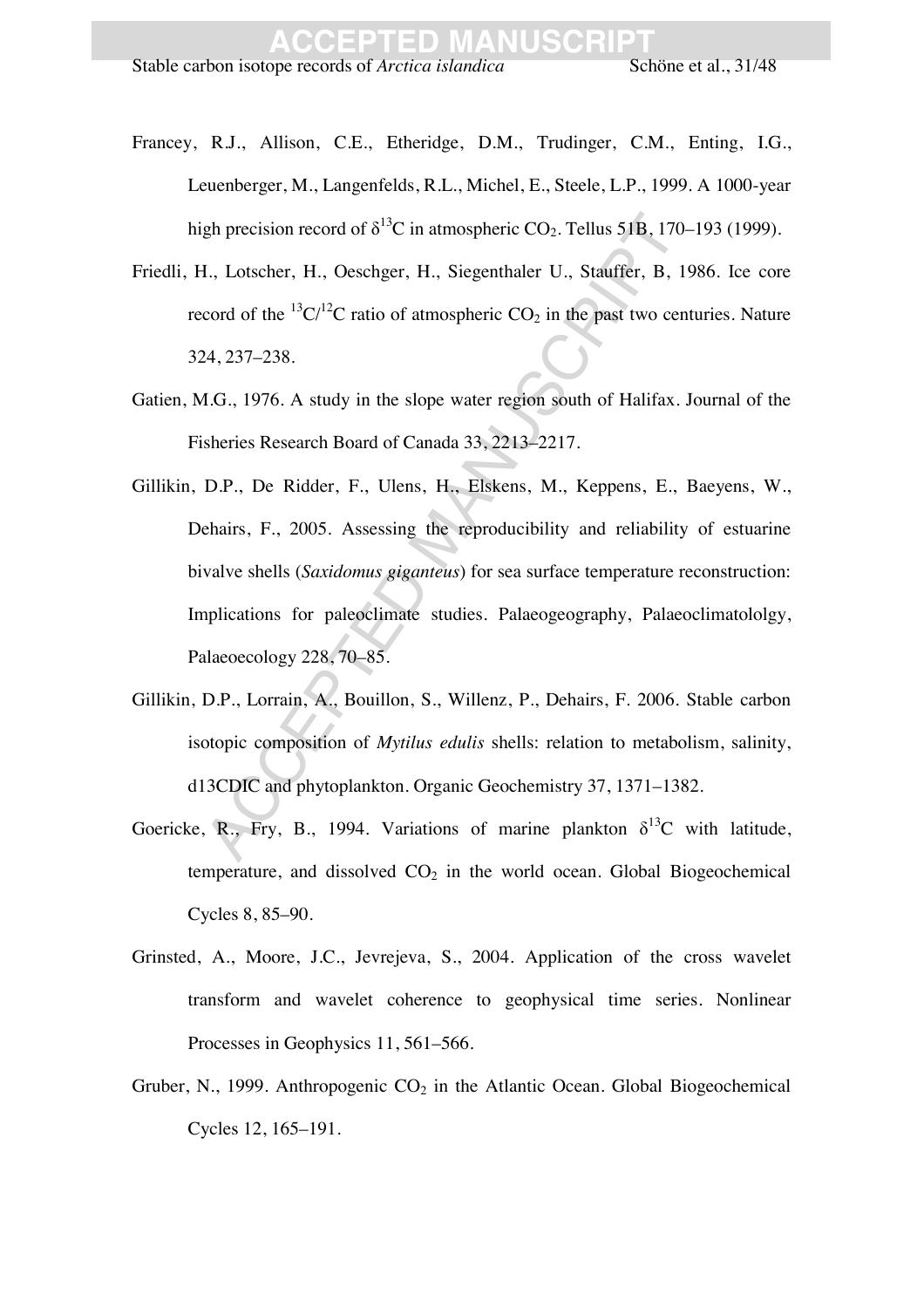- Gruber, N., Keeling, C.D., Bacastow, R.B., Guenther, P.R., Lueker, T.J., Wahlen, M., Meijer, H.A.J., Mook, W.G., Stocker, T.F., 1999. Spatiotemporal patterns of carbon-13 in the global surface oceans and the oceanic Suess effect. Global Biogeochemical Cycles 13, 307–335.
- Gruber, N., Keeling, C.D., Bates, N.R., 2002. Interannual variability in the North Atlantic Ocean carbon sink. Science 298, 2374–2378.
- Hurrell, J.W., van Loon, H., 1997. Decadal variations in climate associated with the North Atlantic Oscillation. Climatic Change 36, 301–326.
- Jones, D.S., 1980. Annual cycle of shell growth increment formation in two continental shelf bivalves and its paleoecologic significance. Paleobiology 6, 331–340.
- rbon-13 in the global surface oceans and the oceanic Suess<br>iogeochemical Cycles 13, 307–335.<br>V., Kecling, C.D., Bates, N.R., 2002. Interannual variability<br>tlantic Ocean carbon sink. Science 298, 2374–2378.<br>J.W., van Loon, Jones, D.S., Williams, D.F., Arthur, M.A., 1983. Growth history and ecology of the Atlantic surf clam, *Spisula solidissima* (Dillwyn), as revealed by stable isotopes and annual shell increments, Journal of Experimental Marine Biology and Ecology 73, 225–242.
- Keeling, C.D., Guenther, P., 1994. Shore based carbon analysis: duplicate carbon measurements made by the Carbon Dioxide Research Group - Scripps Institution of Oceanography, University of California, San Diego. http://cdiac.esd.ornl.gov/ftp/oceans/keeling.data/. Carbon Dioxide Information Analysis Center, Oak Ridge National Laboratory, US Department of Energy, Oak Ridge, Tennessee.
- Keeling, C.D., Piper, S.C., Bacastow, R.B., Wahlen, M., Whorf, T.P., Heimann, M, Meijer, H.A., 2005. Atmospheric  $CO_2$  and  ${}^{13}CO_2$  exchange with the terrestrial biosphere and oceans from 1978 to 2000: Observations and carbon cycle implications. Ecological Studies 177, 83–113.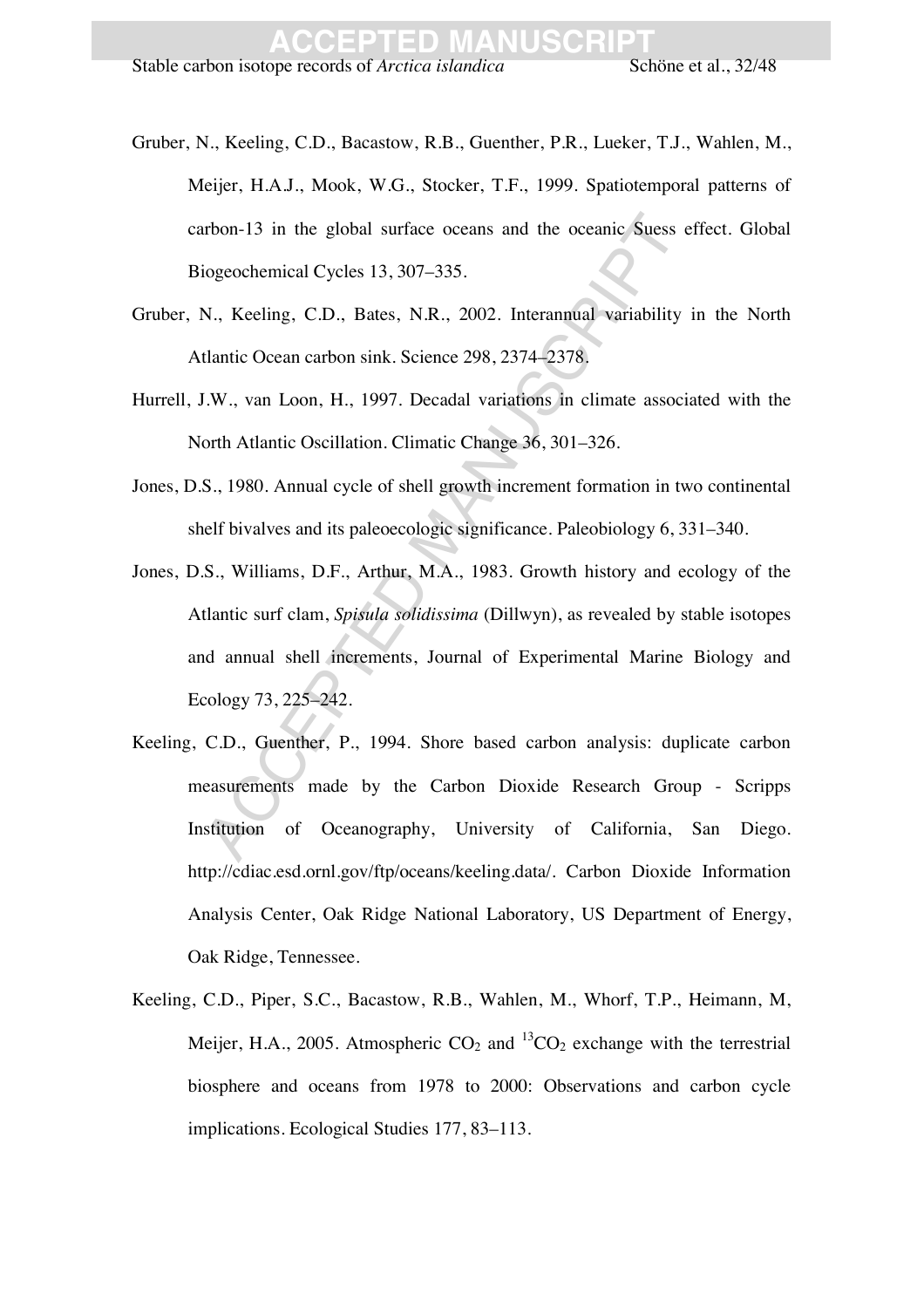- Körtzinger, A., Quay, P.D., Sonnerup, R.E., 2003. Relationship between anthropogenic  $CO<sub>2</sub>$  and the  $^{13}C$  Suess effect in the North Atlantic Ocean. Global Biogeochemical Cycles 17, 1005, doi:10.1029/2001GB001427.
- Krantz, D.E., Williams, S.F., Jones, D.S., 1987. Ecological and paleoenvironmental information using stable isotope profiles from living and fossil mollusks. Palaeogeography, Palaeoclimatololgy, Palaeoecology 58, 249–266.
- iogeochemical Cycles 17, 1005, doi:10.1029/2001GB001427.<br>
D.E., Williams, S.F., Jones, D.S., 1987. Ecological and pale<br>
formation using stable isotope profiles from living and folaeogeography, Palaeoclimatololgy, Palaeocol Kröncke, I., Zeiss, B., Rensing, C., 2001, Long-term variability in macrofauna species composition off the island of Norderney (East Frisia, Germany) in relation to changes in climatic and environmental conditions. Senckenbergiana Maritima 31, 65–82.
- Lazareth C.E., Willenz, P., Navez, J., Keppens, E., Dehairs, F., André, L., 2000. Sclerosponges as a new potential recorder of environmental changes: Lead in *Ceratoporella nicholsoni*. Geology 28, 515–518.
- Lorrain, A., Paulet, Y.-M., Chauvaud, L., Dunbar, R., Mucciarone, D., Fontugne, M., 2004.  $\delta^{13}$ C variation in scallop shells: increasing metabolic carbon contribution with body size? Geochimica et Cosmochimica Acta 68, 3509–3519.
- Marchitto, T.A., Jones, G.A., Goodfriend, G.A., Weidman, C.R., 2000. Precise temporal correlation of Holocene mollusk shells using sclerochronology. Quaternary Research 53, 236–246.
- McConnaughey, T.A., Gillikin, D.P., 2008. Carbon isotopes in mollusk shell carbonates. Geo-Marine Letters, doi:10.1007/s00367-008-0116-4.
- McConnaughey, T.A., Burdett, J., Whelan, J.F., Paull, C.K., 1997. Carbon isotopes in biological carbonates: Respiration and photosynthesis. Geochimica et Cosmochimica Acta 61, 611–622.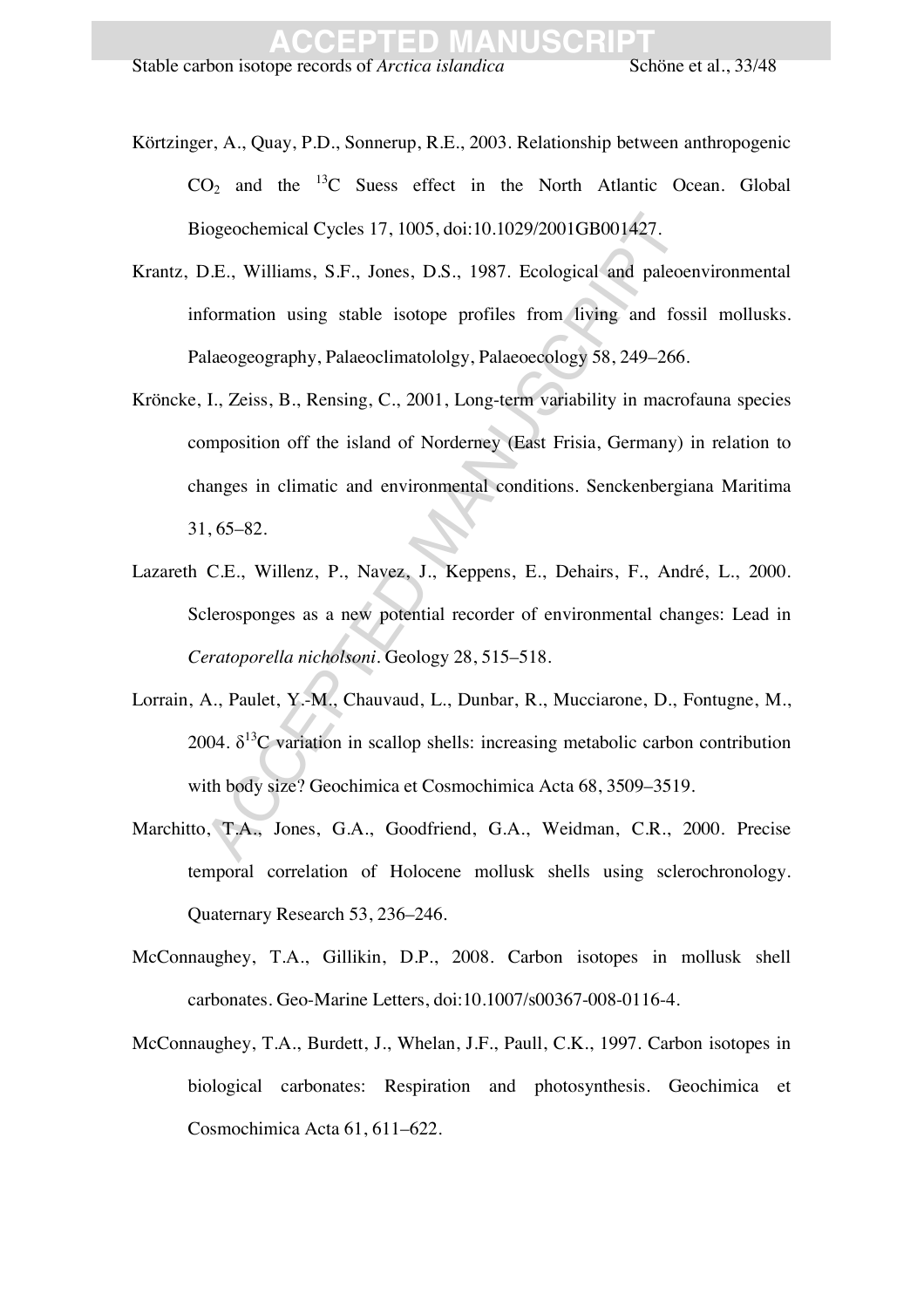- Meeker, L.D., Mayewski, P.A., 2002. A 1400-year high-resolution record of atmospheric circulation over the North Atlantic and Asia. The Holocene 12, 257–266.
- Mook, W.G., Tan, F.C., 1991. Stable carbon isotopes in rivers and estuaries. In: Degens, E.T., Kempe, S., Richey, J.E. (Eds.), SCOPE 42 – Biogeochemistry of Major World Rivers. Wiley, New York, pp. 245–264.
- Moore, M.D., Charles, C.D., Rubenstone, J.L., Fairbanks, R.G., 2000. U/Th-dated sclerosponges from the Indonesian Seaway record subsurface adjustmens to west Pacific winds. Paleoceanography 15, 404–416.
- Nicol D., 1951 Recent species of the veneroid pelecypod *Arctica*. Journal of the Washington Academy of Sciences 41, 102–106.
- Nozaki, Y., Rye, D.M., Turekian, K.K., Dodge, R.E., 1978. A 200 year record of carbon-13 and carbon-14 variations in a Bermuda coral. Geophysical Research Letters 5, 826–828.
- 57–266.<br>
V.G., Tan, F.C., 1991. Stable carbon isotopes in rivers and<br>
egens, E.T., Kempe, S., Richey, J.E. (Eds.), SCOPE 42 Biog<br>
iajor World Rivers. Wiley, New York, pp. 245–264,<br>
M.D., Charles, C.D., Rubenstone, J.L., Olsen, A., Omar, A.M., Bellerby, R.G.J., Johannessen, T., Ninnemann, U., Brown, K.R., Olsson, K.A., Olafsson, J., Nondal, G., Kivimäe, C., Kringstad, S., Neill, C., Olafsdottir, S., 2006. Magnitude and origin of the anthropogenic  $CO<sub>2</sub>$ increase and 13C Suess effect in the Nordic seas since 1981. Global Biogeochemical Cycles 20, GB3027, doi :10.1029/2005GB002669.
- Quay, P.D., Sonnerup, R.E., Westby, T., Stutsman, J., McNichol, A.P., 2003. Changes in the  ${}^{13}C/{}^{12}C$  of dissolved inorganic carbon in the ocean as a tracer of anthropogenic  $CO<sub>2</sub>$  uptake. Global Biogeochemical Cycles, 17, 1004, doi:10.1029/2001GB001817.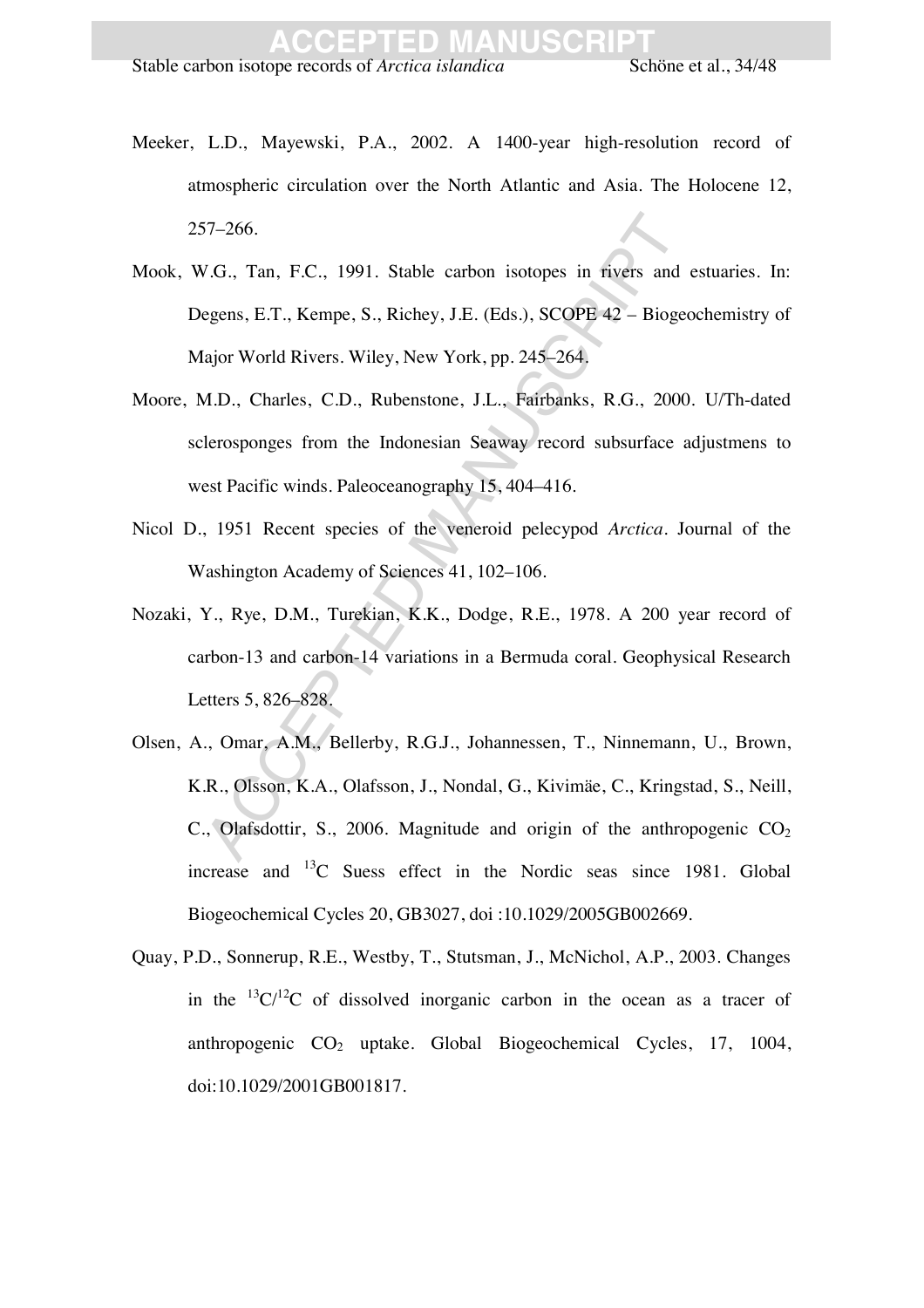Stable carbon isotope records of *Arctica islandica* Schöne et al., 35/48

Quay, P., Sonnerup, R., Stutsman, J., Maurer, J., Körtzinger, A., Padin, X.A., Robinson, C., 2007. Anthropogenic  $CO<sub>2</sub>$  accumulation rates in the North Atlantic Ocean from changes in the  ${}^{13}C/{}^{12}C$  of dissolved inorganic carbon. Global Biochemical Cycles 21, GB1009, doi:10.1029/2006GB002761.

- Rogers, J.C., 1985. Atmospheric circulation changes associated with the warming over the northern North Atlantic in the 1920s. Journal of Climate and Applied Meteorology 24, 1303–1310.
- Romanek, C.S., Grossman, E.L., Morse, J.W., 1992. Carbon isotopic fractionation in synthetic aragonitc and calcite: Effects of temperature and precipitation rate. Geochimica et Cosmochimica Acta 56, 419–430.
- Ropes, J.W., Jones, D.S., Murawski, S.A., Serchuk, F.M., Jearld, A. Jr., 1984. Documentation of annual growth lines in ocean quahogs, *Arctica islandica* Linné. Fisheries Bulletin 82, 1–19.
- om changes in the  $^{13}C/^{12}C$  of dissolved inorganic carbon. Glob<br>ycles 21, GB1009, doi:10.1029/2006GB002761.<br>C., 1985. Atmospheric circulation changes associated with the<br>e northern North Atlantic in the 1920s. Journal Rowell, T.W., Chaisson, D.R., McLane, J.T., 1990. Size and age of sexual maturity and annual gametogenic cycle in the ocean quahog, *Arctica islandica* (Linnaeus, 1767), from coastal waters in Nova Scotia, Canada. Journal of Shellfish Res. 9, 195–203.
- Sabine, C.L., Feely, R.A., Gruber, N, Key, R.M., Lee, K., Bullister, J.L., Wanninkhof, R., Wong, C.S., Wallace, D.W.R., Tilbrrok, B., Millero, F.J., Peng, T.-H., Kozyr, A., Ono, R., Rios, A.F., 2004. The oceanic sink for anthropogenic  $CO<sub>2</sub>$ . Science 305, 367–371.
- Schöne, B.R., 2008. The curse of physiology Challenges and opportunities in the interpretation of geochemical data from mollusk shells. Geo-Marine Letters 28, 269–285.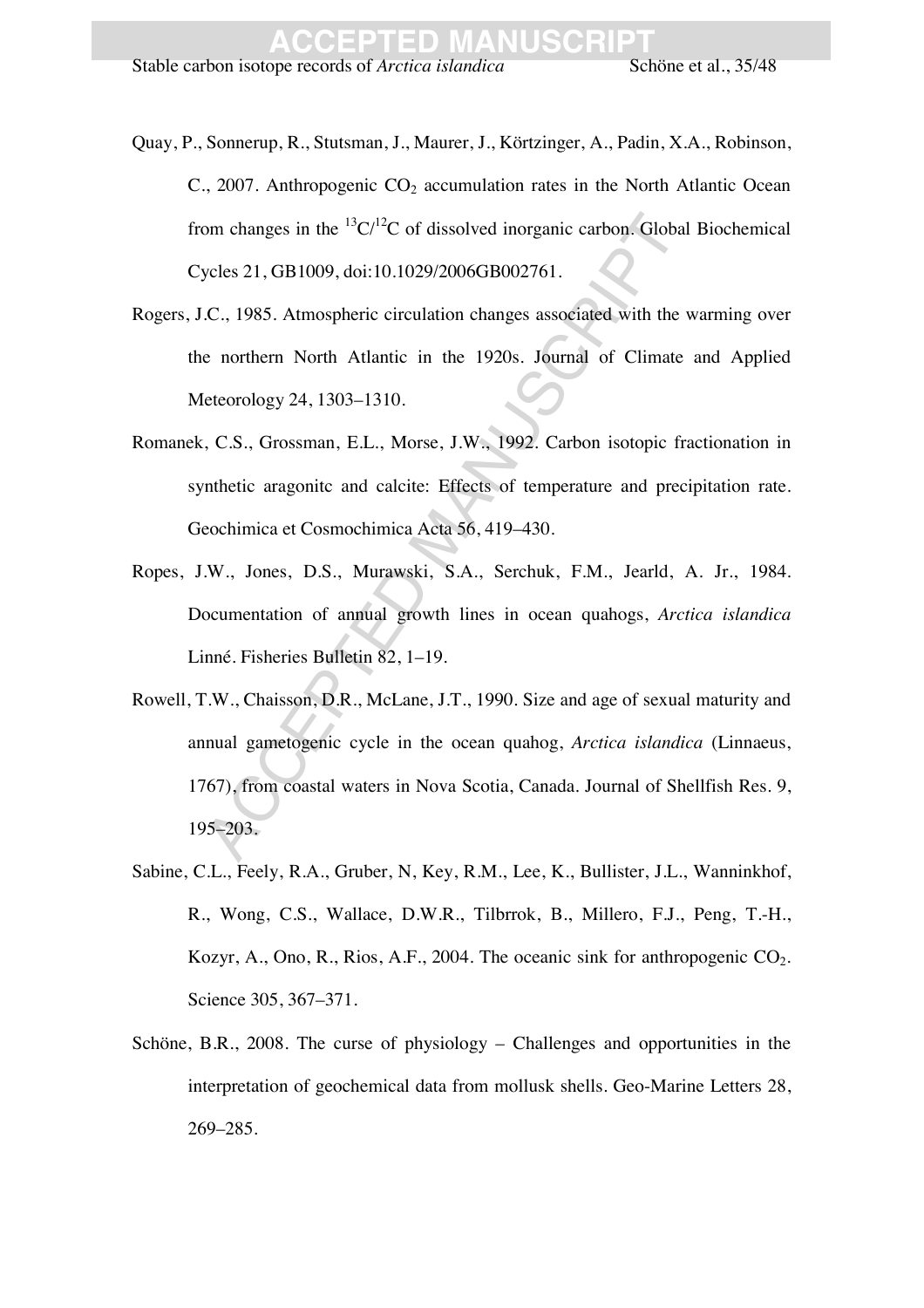Stable carbon isotope records of *Arctica islandica* Schöne et al., 36/48

- Schöne, B.R., Freyre Castro, A.D., Fiebig, J., Houk, S.D., Oschmann, W., Kröncke, I., 2004. Sea surface water temperatures over the period 1884-1983 reconstructed from oxygen isotope ratios of a bivalve mollusk shell (*Arctica islandica*, southern North Sea). Palaeogeography, Palaeoclimatololgy, Palaeoecology 212, 215–232.
- om oxygen isotope ratios of a bivalve mollusk shell (*Arc*<br>
utthern North Sea). Palacogeography, Palacoclimatololgy, Palac<br>
15–232.<br>
3.R., Fiebig, J., Pfeiffer, M., Gleß, R., Hickson, J., Johnson, A., J., Soshmann, W., 200 Schöne, B.R., Fiebig, J., Pfeiffer, M., Gleß, R., Hickson, J., Johnson, A.L.A., Dreyer, W., Oschmann, W., 2005a. Climate records from a bivalved Methuselah (*Arctica islandica*, Mollusca; Iceland). Palaeogeography, Palaeoclimatololgy, Palaeoecology 228, 130–148.
- Schöne, B.R., Houk, S.D., Freyre Castro, A.D., Fiebig, J., Kröncke, I., Dreyer, W., Oschmann, W., 2005b. Daily growth rates in shells of *Arctica islandica*: Assessing subseasonal environmental controls on a long-lived bivalve mollusk. Palaios 20, 78–92.
- Schöne, B.R., Dunca, E., Fiebig, J., Pfeiffer, M., 2005c. Mutvei's solution: An ideal agent for resolving microgrowth structures of biogenic carbonates. Palaeogeography, Palaeoclimatololgy, Palaeoecology 228, 149–166.
- Schöne, B.R., Zhang, Z., Jacob, D., Gillikin, D.P., Tütken, T., Garbe-Schönberg, D., McConnaughey, T., Soldati, A., 2010. Effect of organic matrices on the determination of the trace element chemistry (Mg, Sr, Mg/Ca, Sr/Ca) of aragonitic bivalve shells (*Arctica islandica*) – comparison of ICP-OES and LA-ICP-MS data. Geochemical Journal 44, in press.
- Sicre, M.-A., Jacob, J., Ezat, U., Rousse, S., Kissel, C., Yiou, P., Eiríksson, J., Knudsen, K.L., Jansen, E., Turon, J.-L., 2008. Decadal variability of sea surface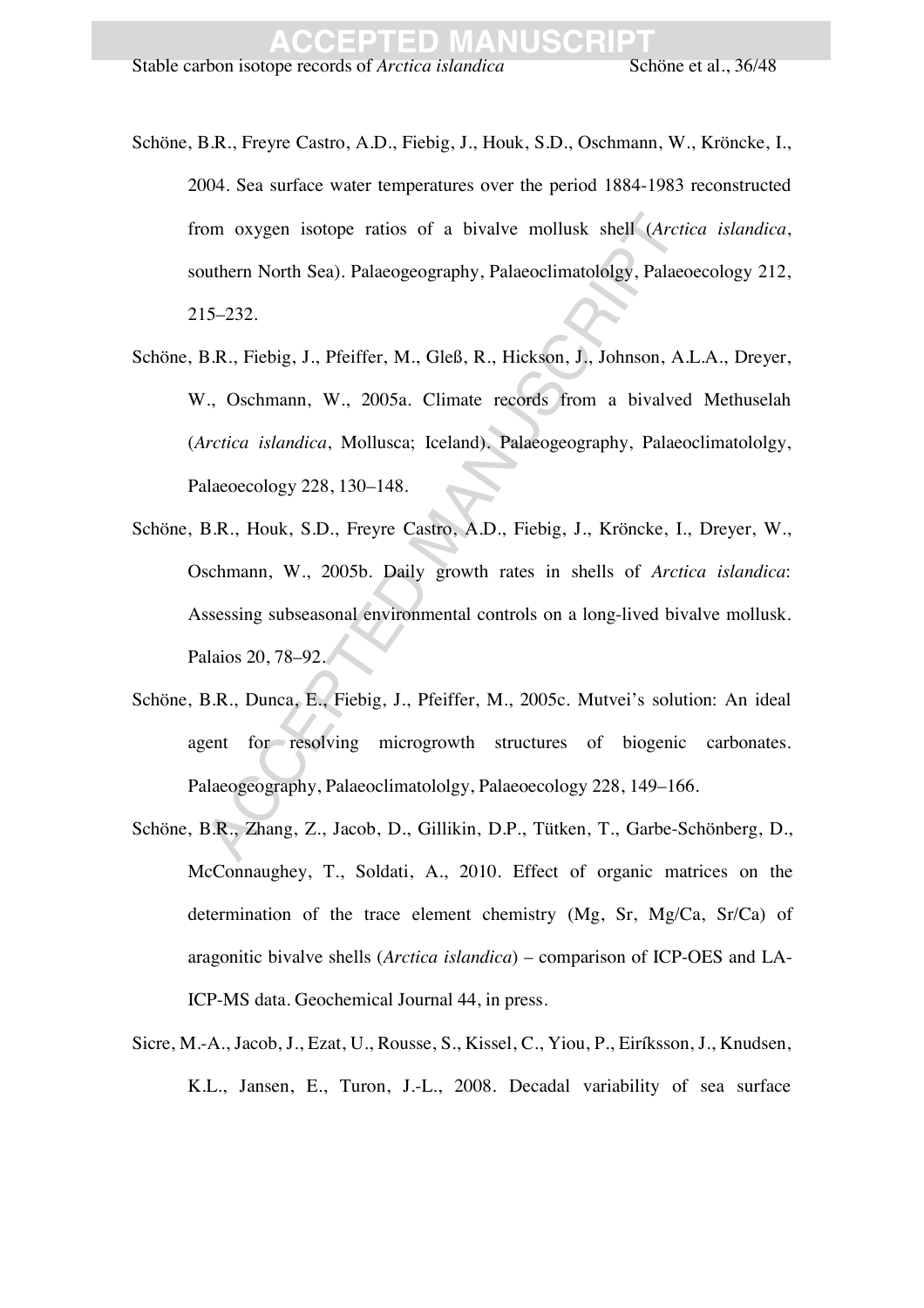Stable carbon isotope records of *Arctica islandica* Schöne et al., 37/48

temperatures off North Iceland over the last 2000 years. Earth and Planetary Science Letters 268, 137–142.

- Sutton, R.T., Allen, M.R., 1997. Decadal predictability of North Atlantic sea surface temperature and climate. Nature 388, 563–567.
- Swart, P. K., Moore, M, Charles, C., Böhm, F., 1998. Sclerosponges may hold new keys to marine paleoclimate. EOS Transactions AGU 79, 636–638.
- Tanaka, N., Monaghan, M.C., Rye, D.M., 1986. Contribution of metabolic carbon to mollusc and barnacle shell carbonate. Nature 320, 520–523.
- Tanaka T., Watanabe, Y.W., Watanabe, S., Noriki, S., Tsurushima, Y., Nojiri, Y., 2003. Oceanic Suess effect of  $\delta^{13}C$  in subpolar region: The North Pacific. Geophysical Research Letters, 30, 2159, doi:10.1029/2003GL018503.
- Tans, P., 1981.  ${}^{13}C/{}^{12}C$  of industrial carbon dioxide. In: Bolin, B. (Ed.), SCOPE 16 Carbon Cycle Modelling. Wiley, New York, pp. 127–130.
- .T., Allen, M.R., 1997. Decadal predictability of North Atlar<br>mperature and climate. Nature 388, 563–567.<br>K., Moore, M. Charles, C., Böhm, F., 1998. Sclerosponges<br>eys to marine paleoclimate. EOS Transactions AGU 79, 636–6 Thompson, I., Jones, D.S., Ropes, J.W., 1980a. Advanced age for sexual maturity in the ocean quahog *Arctica islandica* (Mollusca: Bivalvia). Marine Biology 57, 35– 39.
- Thompson, I., Jones, D.S., Dreibelbis, D., 1980b. Annual internal growth banding and life history of the ocean quahog *Arctica islandica* (Mollusca: Bivalvia). Marine Biology 57, 25–34.
- Torrence, C., Compo, G., 1998. A Practical Guide to Wavelet Analysis. Bulletin of the American Meteorological Society 79, 61–78.
- Wanamaker, A.D. Jr., Heinemeier, J., Scourse, J.D., Richardson, C.A., Butler, P.G., Eiríksson, J., Knudsen, K.L., 2008a. Very long-lived mollusks confirm 17<sup>th</sup>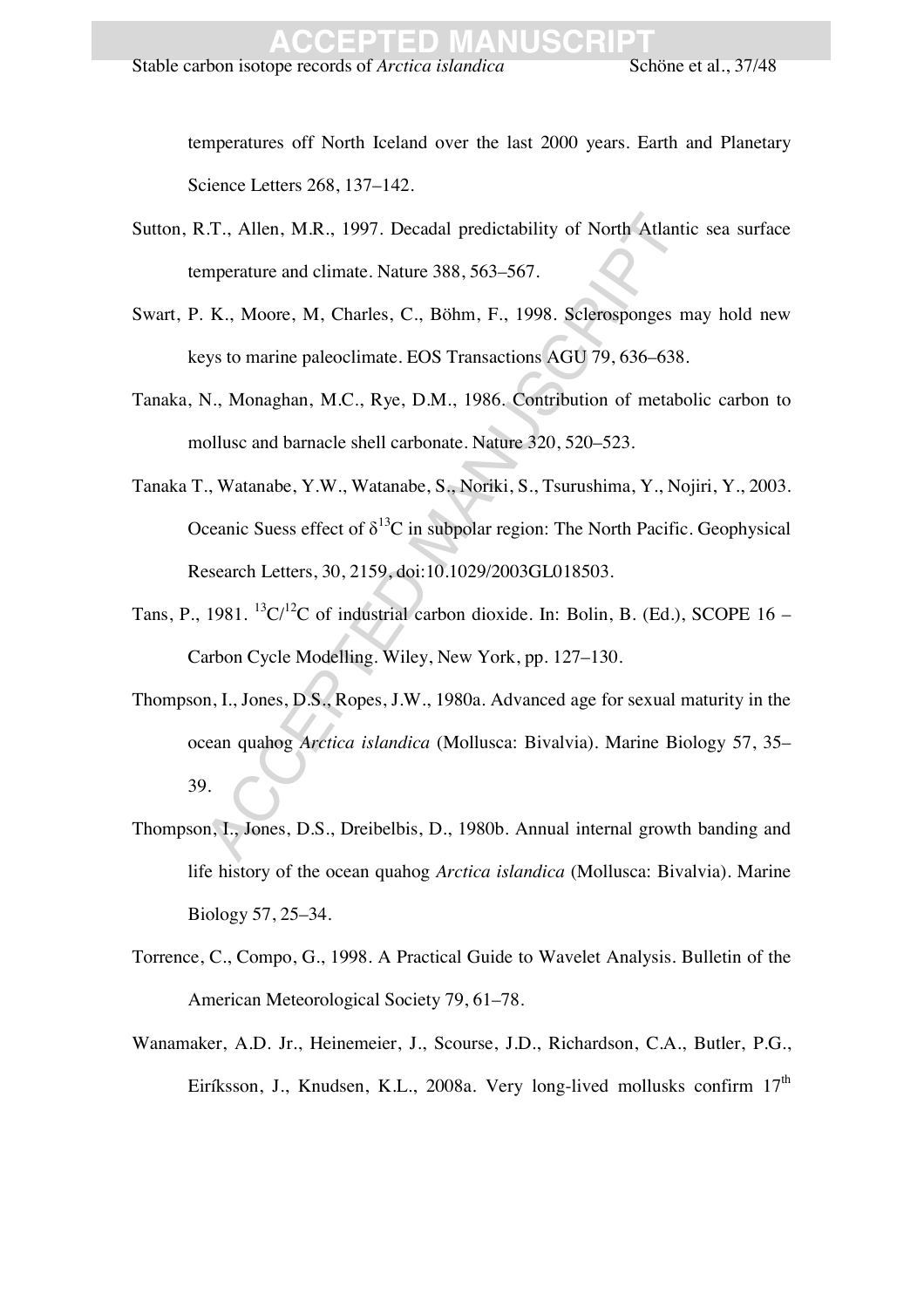century AD tephra-based radiocarbon reservoir ages for North Icelandic shelf waters. Radiocarbon 50, 399–412.

Wanamaker, A.D. Jr., Kreutz, K., Schöne, B.R., Pettigrew., N., Borns, H.W., Introne, D.S., Belknap, D., Maasch, K.A., Feindel, S., 2008b. Coupled North Atlantic slope water forcing on Gulf of Maine temperatures over the past millennium. Climate Dynamics 31, 183–194.

CERTIFIED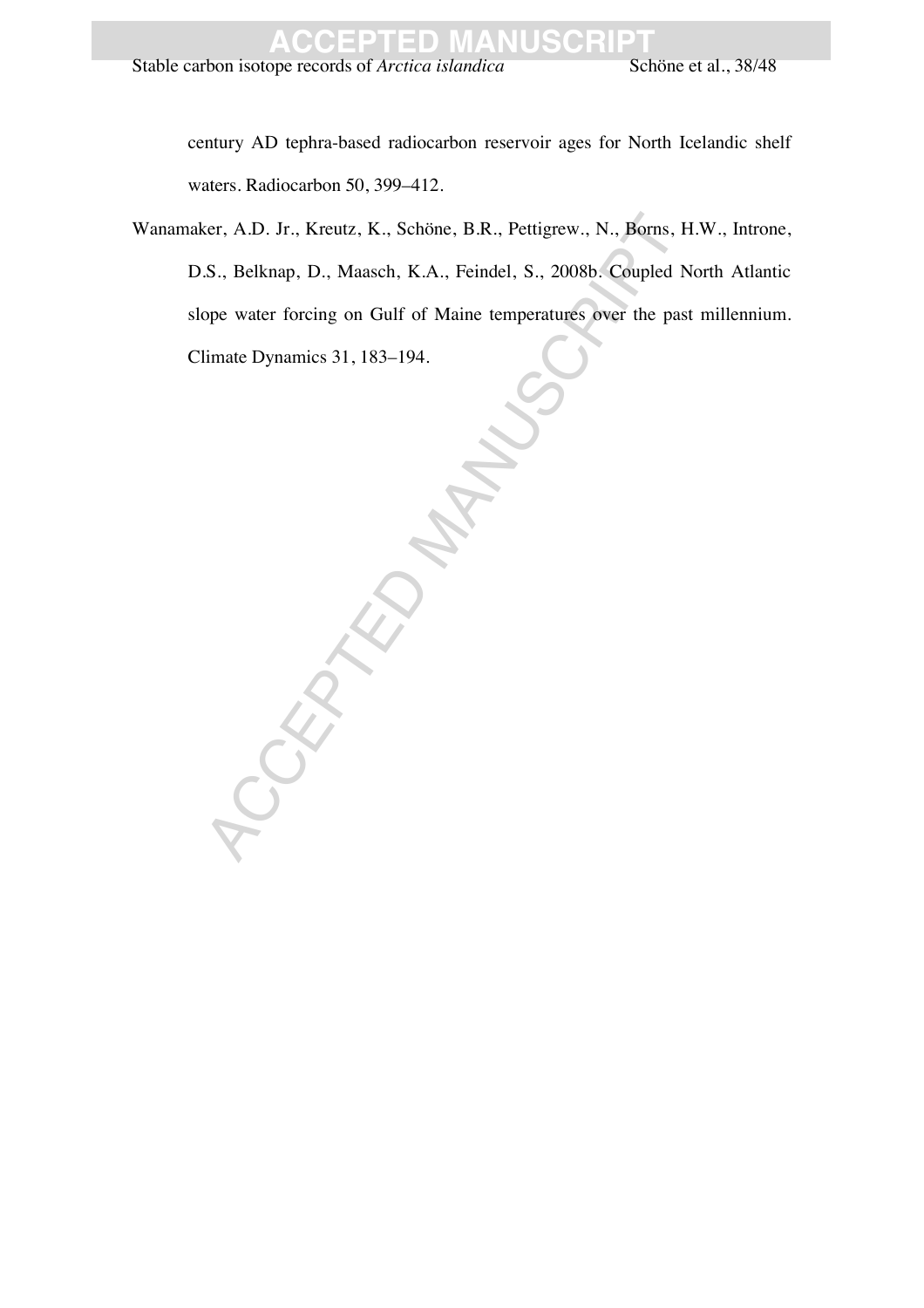### **Figure Captions**

- Experience and CIC = Labrador Current; EIC = East Iceland C<br>the North Atlantic and sampling localities of the biogenic hard<br>cells and sclerosponges) that were used for analyses of stable c<br>ne shell from Flatey (open circle Fig. 1: Map showing major warm (NAC = North Atlantic Current;  $IC = Irminger$ Current) and cold ( $LC =$  Labrador Current;  $EIC =$  East Iceland Current) currents in the North Atlantic and sampling localities of the biogenic hard parts (bivalve shells and sclerosponges) that were used for analyses of stable carbon isotopes. The shell from Flatey (open circle) was exposed to stronger influence of the warm IC, a branch of the NAC, whereas the two specimens from Langanes (filled circle) and the shell from the Gulf of Maine (open square) received relatively larger amounts of cold water from the Polar region (LC, EIC). Tropical sclerosponge (Jamaica; open triangle) carbon isotope data (Böhm et al., 1996, 2002) were taken from the literature for comparison with the new bivalve record.
- Fig. 2: Cross-section of an *Arctica islandica* shell ('Flatey' specimen, HM-Fla86-A1L ca. N66°11', W77°51'; live-collected in 1986, kindly provided by Harry Mutvei) treated with Mutvei's solution. Distinct annual growth lines (dashed lines) are easily discernible in the outer shell layer enabling precise calendar dating of each shell portion and of isotope samples taken from the shell. In surface waters, the growing season of this species is typically from November of the current through September of the next calendar year. Annual growth lines are formed during reproduction approximately four weeks after summer temperature maximum (Schöne, 2008).  $o = outer$  shell layer; i = inner shell layer.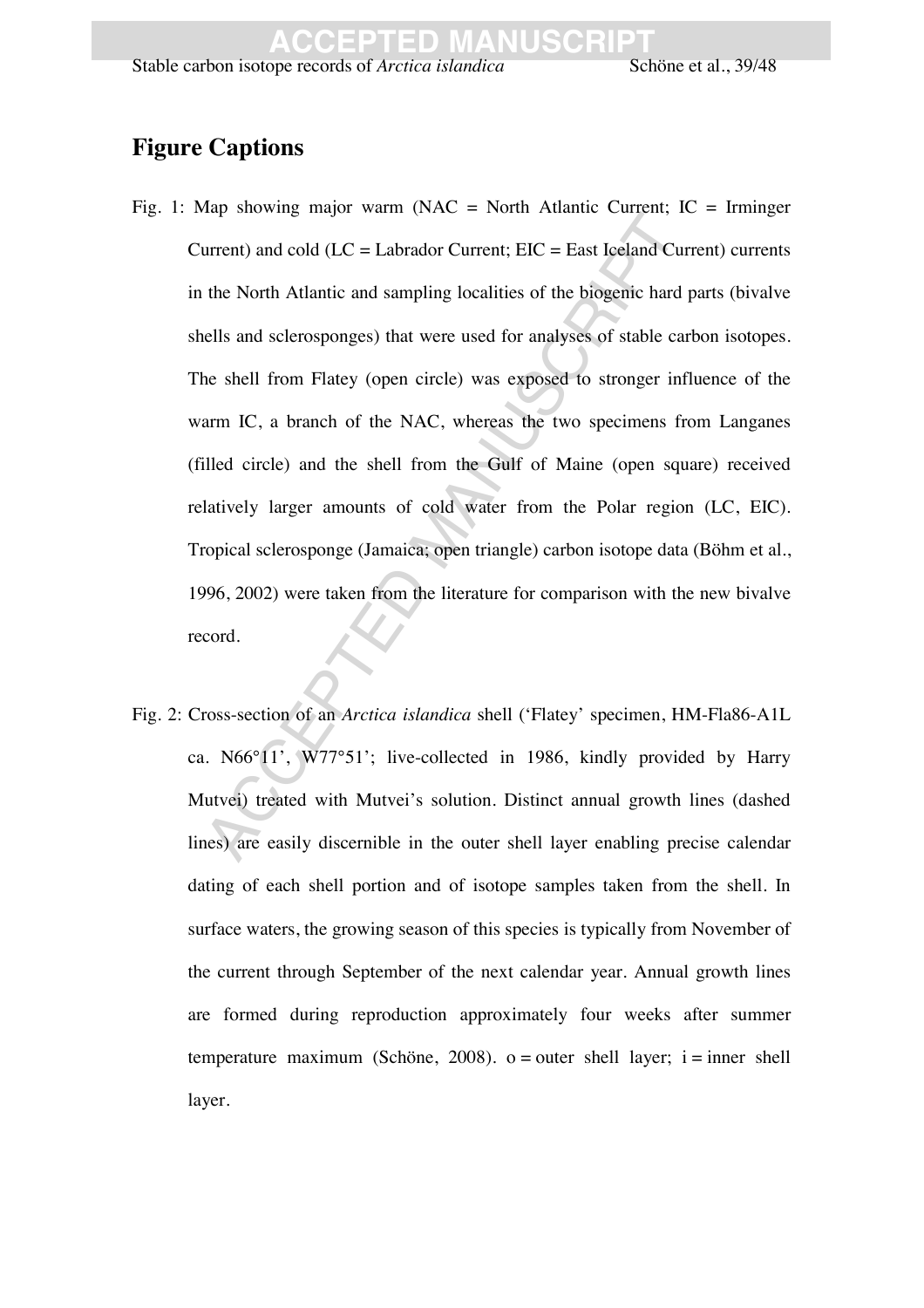Stable carbon isotope records of *Arctica islandica* Schöne et al., 40/48

- al., 2005); oceanic dissolved inorganic carbon (open circle<br>ucnther, 1994) between 45° and 59°N and 0°-59°W and biog<br>ivalve shells from temperate North Atlantic; tropical selerospe<br>., 1996, 2002)]. (A) Declining values re Fig. 3: Annual stable carbon isotope curves from instrumental records [atmospheric carbon dioxide (filled circles) (Friedli et al., 1986; Francey et al., 1999; Keeling et al., 2005); oceanic dissolved inorganic carbon (open circles) (Keeling & Guenther, 1994) between 45° and 59°N and 0°-59°W and biogenic hard parts [bivalve shells from temperate North Atlantic; tropical sclerosponges (Böhm et al., 1996, 2002)]. (A) Declining values resemble the oceanic Suess effect and enrichment in 12C. Shells of *Arctica islandica* are precipitated with a constant offset of ca.  $-1.54$  to  $-2.7\pm0.2\%$  from expected carbon isotope equilibrium. (B) After removal of high-frequency oscillations, the negative shift in stable carbon isotopes appears more distinct. Note the decoupled decline of the records. Atmospheric  $(\delta^{13}C_{atm})$  and tropical sclerosponge carbon isotope values  $(\delta^{13}C_{\text{songe}})$  show a negative shift from the late  $18^{\text{th}}$  century to present, whereas bivalve data ( $\delta^{13}C_{shell}$ ) only decreased after the early 1920s concurrent with a major regime shift in North Atlantic climate. Decline of  $\delta^{13}C_{shell}$  during 1920-1955 is more severe than that of  $\delta^{13}C_{\text{atm}}$  and  $\delta^{13}C_{\text{songe}}$  reflecting increased influence of warm Atlantic waters in Nordic Seas. Right y-axis is for  $\delta^{13}C_{\text{atm}}$ values, left y-axis for all other isotope data. Shorter record from 'Langanes' is from specimen "Langanes 9", longer record from specimen "Langanes 5".
- Fig. 4: Continuous wavelet power spectra of the pre-whitened and standardized  $\delta^{13}C_{shell}$ time-series (A = Flatey; B = Langanes 9; C = Langanes 5; D = Gulf of Maine). For comparison with one another, only the time interval between 1887 and 1986 was spectrally analyzed. Low-frequency trend caused by oceanic Suess effect was removed prior to the analysis. Zero padding has been applied to reduce the variance. Legend indicates relative power units. Black contour within cone of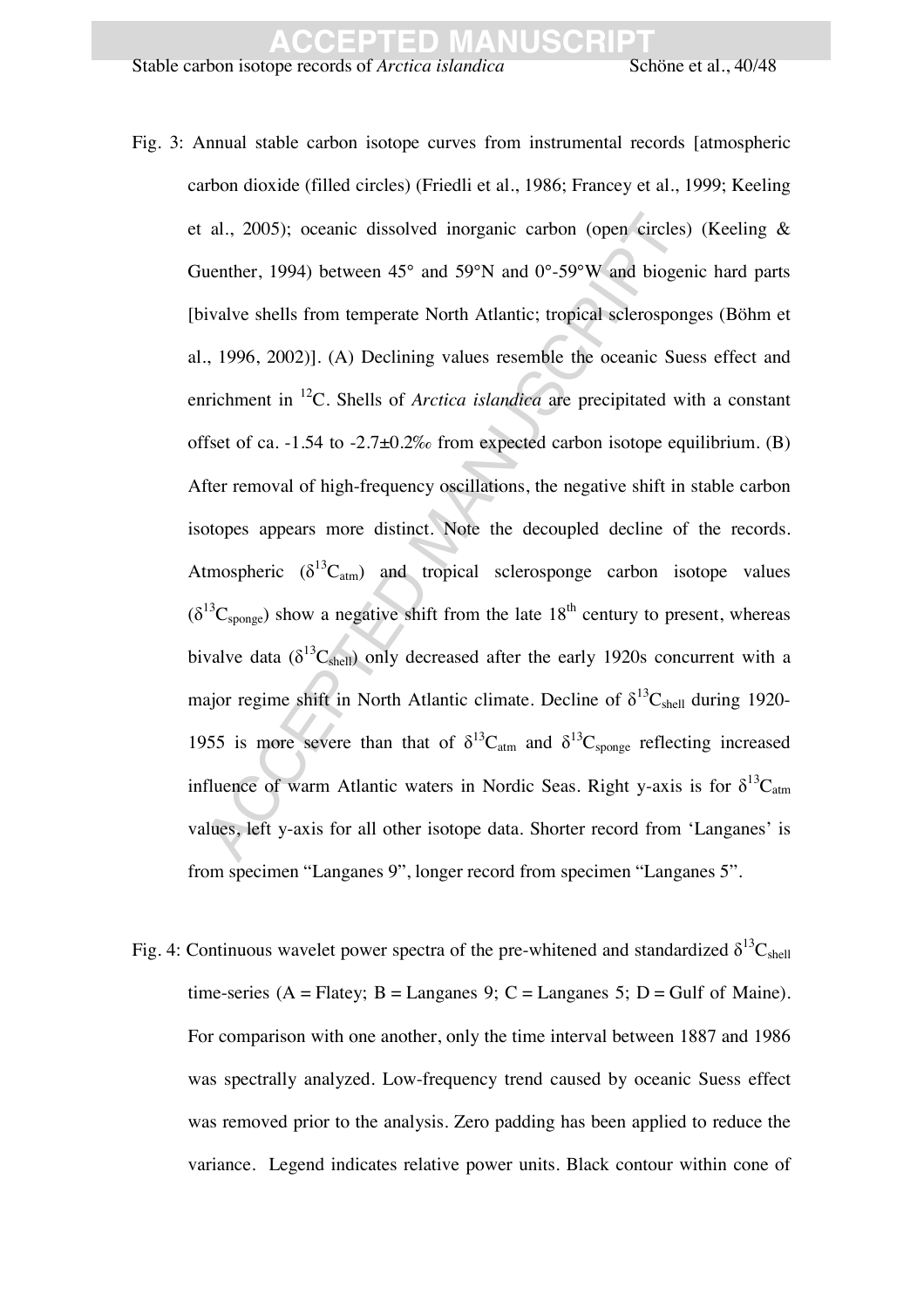Stable carbon isotope records of *Arctica islandica* Schöne et al., 41/48

influence (portion outside cone is not shown because these may be distorted by edge effects) is the 5% significance level, using a red-noise (autoregressive lag1) background spectrum. Diagrams were produced with Matlab routine provided by Grinsted et al. (2004). Note common power occurred at periods of 2-3, 4-6, 7-12, 14-16 and 25-31 years. However these spectral densities did not reach statistical significance in all specimens.

- g1) background spectrum. Diagrams were produced with lovided by Grinsted et al. (2004). Note common power occurre 3, 4-6, 7-12, 14-16 and 25-31 years. However these spectral dach statistical significance in all specimens.<br> Fig. 5: Cross-wavelet power spectra of the pre-whitened and standardized  $\delta^{13}C_{shell}$  timeseries  $(A = Flatev$  vs. Langanes 9;  $B = Lapeane$ ges 9 vs. Langanes 5;  $C =$  Langanes 9 vs. Gulf of Maine;  $D =$  Flatey vs. Langanes 5;  $E =$  Flatey vs. Gulf of Maine;  $F =$  Langanes 5 vs. Gulf of Maine). Low-frequency trend caused by oceanic Suess effect was removed prior to the analysis. Legend indicates relative power units. The 5% significance level against red noise is shown as a thick contour. Relative phase relationships are depicted as arrows (in-phase pointing right; anti-phase pointing left; any other direct = out-of-phase). Diagrams were produced with Matlab routine provided by Grinsted et al. (2004). Note that not all significant spectral power was phase-locked. For example, the 7–12 year band was in-phase among the Langanes time-series, but in anti-phase (i.e.,  $\sim$ 3 to 6 years shifted) or slightly out-of-phase between Langanes and the Gulf of Maine.
- Fig. 6: Squared wavelet coherence spectra of the pre-whitened and standardized  $\delta^{13}C_{shell}$ time-series  $(A =$  Flatey vs. Langanes 9;  $B =$  Langanes 9 vs. Langanes 5;  $C =$  Langanes 9 vs. Gulf of Maine; D = Flatey vs. Langanes 5; E = Flatey vs.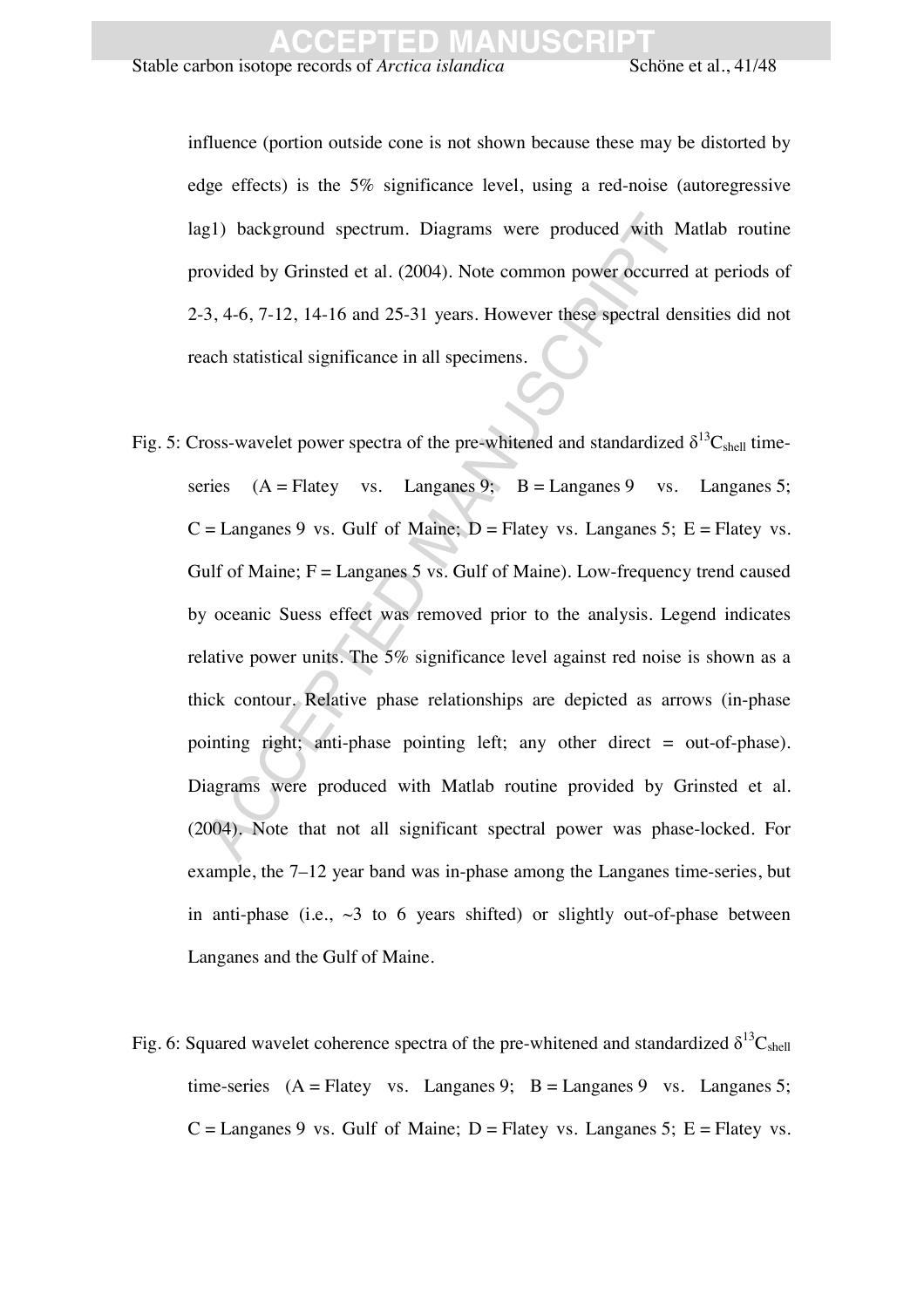Stable carbon isotope records of *Arctica islandica* Schöne et al., 42/48

Gulf of Maine;  $F =$  Langanes 5 vs. Gulf of Maine). Low-frequency trend caused by oceanic Suess effect was removed prior to the analysis. Legend indicates coherence between series, similar to read as correlation coefficient  $(0 = no$ coherence;  $1 =$  strong coherence). The 5% significance level against red noise is shown as a thick contour. Relative phase relationships are depicted as arrows  $(in-phase$  pointing right; anti-phase pointing left; any other direct = out-ofphase). Diagrams were produced with Matlab routine provided by Grinsted et al. (2004).

CCEPTED MANUSCRIPT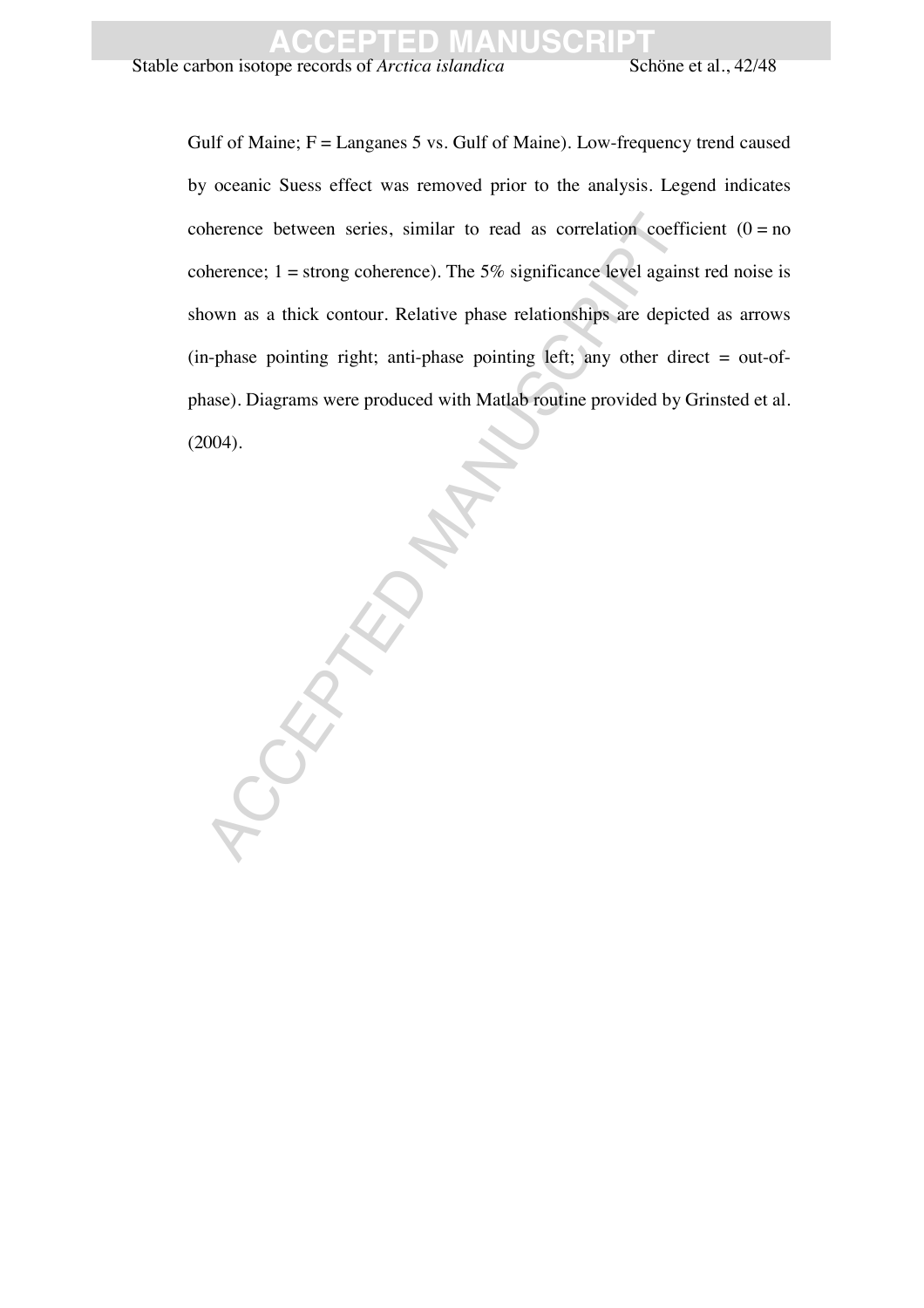Stable carbon isotope records of *Arctica islandica* Schöne et al., 43/48

Table 1: Comparison of stable carbon isotope ( $\delta^{13}$ C) data from instrumental records [atmospheric CO<sub>2</sub> (Friedli et al., 1986; Francey et al., 1999; Keeling et al., 2005), oceanic dissolved inorganic carbon, DIC (Keeling & Guenther, 1994)] and biogenic hard parts [sclerosponges (Böhm et al., 1996, 2002); bivalves]. For original values see supplementary information.

|                       |                     |                     |                     | Average                                                                                                                       | Average $\delta^{13}C$ (%o)                                                                                                           |                                                                                                                                                                                                                                                                                                                        |
|-----------------------|---------------------|---------------------|---------------------|-------------------------------------------------------------------------------------------------------------------------------|---------------------------------------------------------------------------------------------------------------------------------------|------------------------------------------------------------------------------------------------------------------------------------------------------------------------------------------------------------------------------------------------------------------------------------------------------------------------|
| 1790-1920             | 1920-1955           | 1920-1986           | 1960-1990           | variability (‰)*                                                                                                              | 1979-1986                                                                                                                             | 1979-1999                                                                                                                                                                                                                                                                                                              |
| $-0.0032,$<br>$-0.42$ | $-0.004$<br>$-0.16$ | $-0.014$<br>$-0.95$ | $-0.028$<br>$-0.88$ | $0.013 \pm 0.020$                                                                                                             | $-7.56$                                                                                                                               | $-7.77$                                                                                                                                                                                                                                                                                                                |
|                       |                     |                     |                     | $0.047 \pm 0.031$                                                                                                             | 1.79                                                                                                                                  | 1.52                                                                                                                                                                                                                                                                                                                   |
| $-0.0027$<br>$-0.35$  | $-0.004$<br>$-0.15$ | $-0.008$<br>$-0.53$ | $-0.013$<br>$-0.41$ | $0.024 \pm 0.025$                                                                                                             | 4.12                                                                                                                                  | 4.05                                                                                                                                                                                                                                                                                                                   |
|                       |                     |                     |                     |                                                                                                                               |                                                                                                                                       |                                                                                                                                                                                                                                                                                                                        |
| $-0.0007$<br>$-0.09$  | $-0.012$<br>$-0.43$ | $-0.010$<br>$-0.66$ | $-0.008$<br>$-0.23$ | $0.134 \pm 0.120$                                                                                                             | 2.37                                                                                                                                  |                                                                                                                                                                                                                                                                                                                        |
|                       |                     | $(-0.012)$          | $-0.009$<br>$-0.29$ | $0.078 \pm 0.055$                                                                                                             | 1.74                                                                                                                                  | 1.64                                                                                                                                                                                                                                                                                                                   |
| (0.0018)              | $-0.011$<br>$-0.39$ | $-0.011$<br>$-0.76$ | $-0.010$<br>$-0.30$ | $0.132 \pm 0.111$                                                                                                             | 1.47                                                                                                                                  | 1.44                                                                                                                                                                                                                                                                                                                   |
| (0.0016)              | $-0.009$<br>$-0.32$ | $-0.006$<br>$-0.37$ | $-0.004$<br>$-0.12$ | $0.089 + 0.093$                                                                                                               | 1.60                                                                                                                                  | 1.47                                                                                                                                                                                                                                                                                                                   |
|                       |                     |                     |                     |                                                                                                                               |                                                                                                                                       |                                                                                                                                                                                                                                                                                                                        |
|                       |                     |                     |                     |                                                                                                                               |                                                                                                                                       |                                                                                                                                                                                                                                                                                                                        |
|                       |                     |                     |                     | original values see supplementary information.<br>Inter-annual (% yr <sup>-1</sup> ) and long-term $\delta^{13}$ C change (%) | $\delta^{13}C$<br>inter-annual<br>Prior to calculation of inter-annual and long-term changes, high-frequency oscillation was removed. | 2005), oceanic dissolved inorganic carbon, DIC (Keeling & Guenther, 1994)]<br>and biogenic hard parts [sclerosponges (Böhm et al., 1996, 2002); bivalves]. For<br>*Errors given in standard deviations (16). Values in parentheses represent average values over shorter time interval than given in header of column. |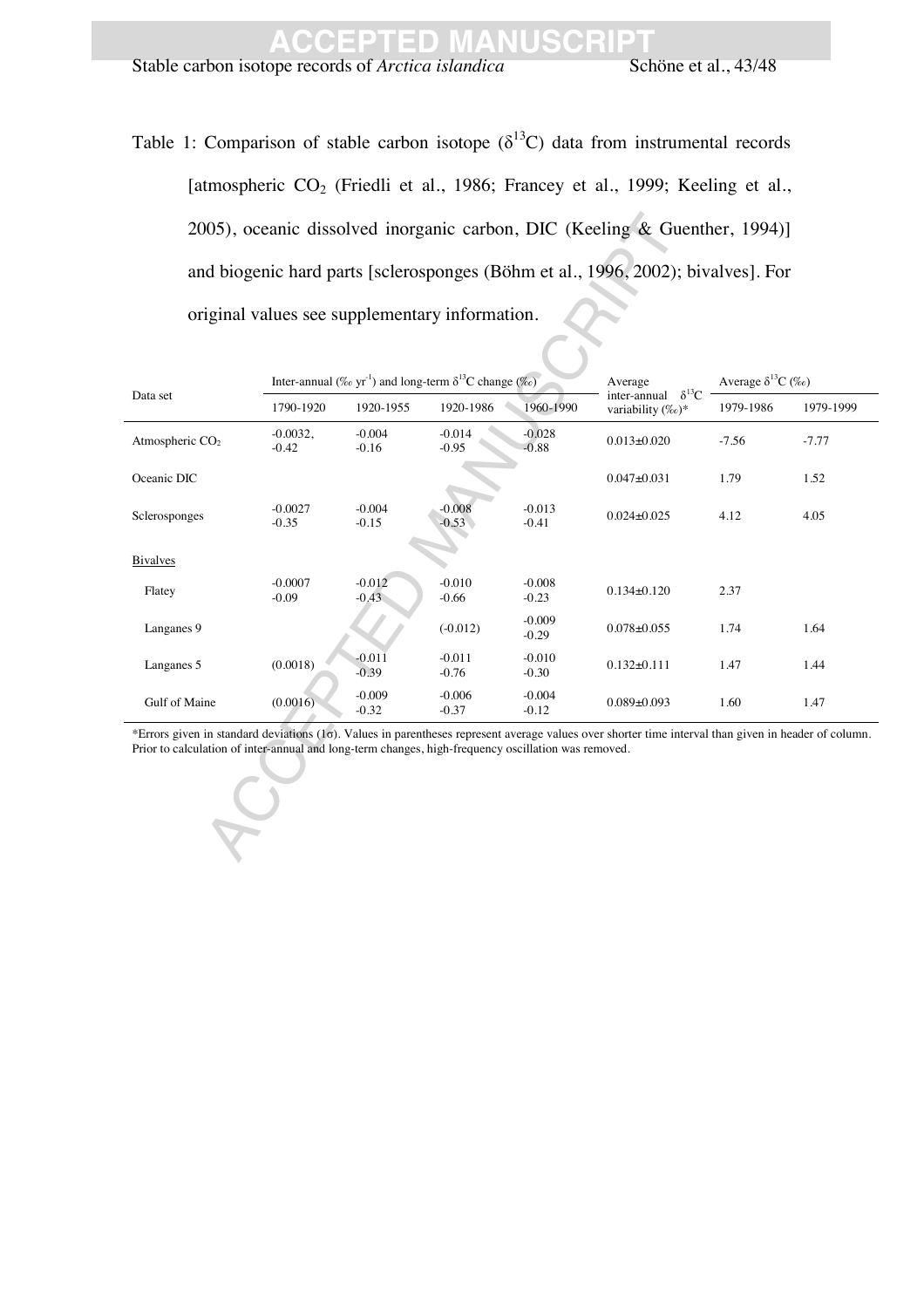Stable carbon isotope records of *Arctica islandica* Schöne et al., 44/48

Appendix. Summary of instrumental and proxy stable carbon isotope data (‰V<sub>PDB</sub>). Data were annually averaged, weighted averages in the case of bivalves. Atmospheric data were assembled from air inclusions in firn ice and measured  $CO<sub>2</sub>$  at Hawaii (Friedli et al., 1986; Francey et al., 1999; Keeling et al., 2005). DIC values came from the temperate North Atlantic (Keeling & Guenther, 1994). Caribbean (Jamaica) sclerosponge record consists of averages of two transects of a specimen from Montego Bay and one transect of a specimen from Rio Bueno (Böhm et al., 1996, 2002).

|                        |                      |                             |                                |              | data were assembled from air inclusions in firn ice and measured $CO2$ at Hawaii (Friedli |                      |
|------------------------|----------------------|-----------------------------|--------------------------------|--------------|-------------------------------------------------------------------------------------------|----------------------|
|                        |                      |                             |                                |              | et al., 1986; Francey et al., 1999; Keeling et al., 2005). DIC values came from the       |                      |
|                        |                      |                             |                                |              | temperate North Atlantic (Keeling & Guenther, 1994). Caribbean (Jamaica)                  |                      |
|                        |                      |                             |                                |              | sclerosponge record consists of averages of two transects of a specimen from Montego      |                      |
|                        |                      |                             |                                |              | Bay and one transect of a specimen from Rio Bueno (Böhm et al., 1996, 2002).              |                      |
|                        |                      |                             |                                |              |                                                                                           |                      |
|                        |                      |                             |                                |              |                                                                                           |                      |
| Year AD Į              | $\delta^{13}C_{atm}$ | $\delta^{13}C_{\text{DIC}}$ | $\delta^{13}C_{\text{sponge}}$ |              | $\delta^{13}C_{shell}$                                                                    |                      |
| Locality $\rightarrow$ | Hawaii               | N Atlantic                  | Jamaica                        | Flatey       | Langanes 9 Langanes 5                                                                     | <b>Gulf of Maine</b> |
| 1753                   |                      |                             | 4.97                           | 2.98         |                                                                                           |                      |
| 1754                   |                      |                             | 4.91                           | 3.21         |                                                                                           |                      |
| 1755                   |                      |                             | 4.94                           | 3.51         |                                                                                           |                      |
| 1756                   |                      |                             |                                | 3.75         |                                                                                           |                      |
| 1757                   |                      |                             | 4.86                           | 3.23         |                                                                                           |                      |
| 1758                   |                      |                             |                                | 2.95         |                                                                                           |                      |
| 1759                   |                      |                             |                                | 2.96         |                                                                                           |                      |
| 1760                   | $-6.28$              |                             |                                | 2.60         |                                                                                           |                      |
| 1761                   |                      |                             | 4.97                           | 2.85         |                                                                                           |                      |
| 1762                   |                      |                             | 5.01                           | 2.75         |                                                                                           |                      |
| 1763                   |                      |                             | 4.95                           | 2.95         |                                                                                           |                      |
| 1764                   |                      |                             |                                | 3.20         |                                                                                           |                      |
| 1765                   |                      |                             | 5.03                           | 3.16         |                                                                                           |                      |
| 1766                   |                      |                             | 4.92                           | 3.38         |                                                                                           |                      |
| 1767                   |                      |                             |                                | 3.25         |                                                                                           |                      |
| 1768                   |                      |                             |                                | 3.25         |                                                                                           |                      |
| 1769                   |                      |                             |                                | 3.17         |                                                                                           |                      |
| 1770                   |                      |                             | 5.01                           | 3.11         |                                                                                           |                      |
| 1771                   |                      |                             | 4.95                           | 3.26         |                                                                                           |                      |
| 1772                   |                      |                             |                                | 3.17         |                                                                                           |                      |
| 1773                   |                      |                             |                                | 2.98         |                                                                                           |                      |
| 1774                   |                      |                             |                                | 3.06         |                                                                                           |                      |
| 1775                   |                      |                             |                                | 3.40         |                                                                                           |                      |
| 1776                   |                      |                             | 4.88                           | 3.53         |                                                                                           |                      |
| 1777                   |                      |                             |                                | 3.24         |                                                                                           |                      |
| 1778<br>1779           |                      |                             |                                | 3.18<br>3.10 |                                                                                           |                      |
| 1780                   |                      |                             | 4.95                           | 3.05         |                                                                                           |                      |
| 1781                   |                      |                             | 5.05                           | 3.17         |                                                                                           |                      |
| 1782                   |                      |                             | 4.93                           | 3.13         |                                                                                           |                      |
| 1783                   |                      |                             |                                | 3.33         |                                                                                           |                      |
| 1784                   |                      |                             |                                | 3.33         |                                                                                           |                      |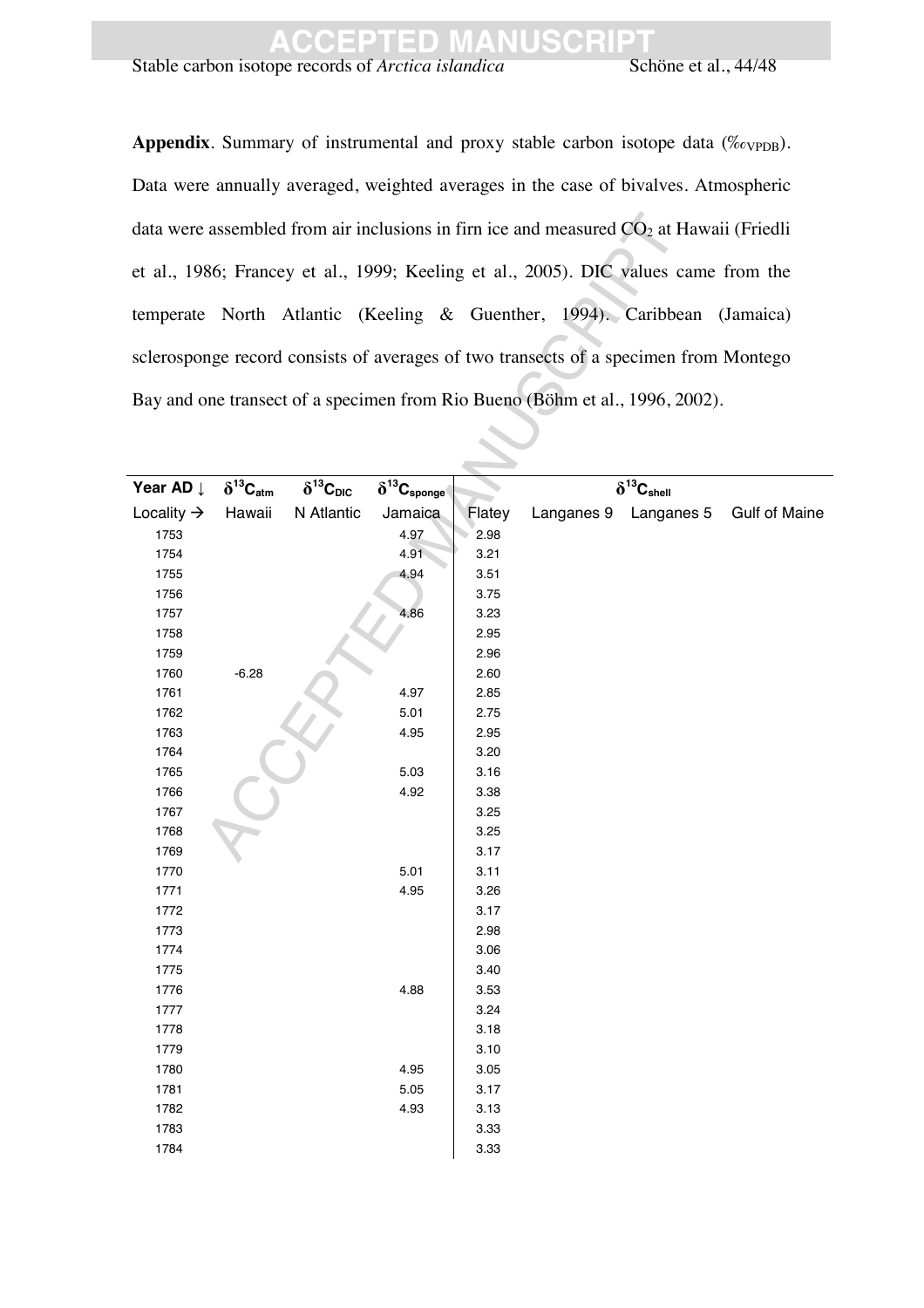#### Stable carbon isotope records of *Arctica islandica* Schöne et al., 45/48

| 1785         |         |      | 3.16 |  |
|--------------|---------|------|------|--|
| 1786         |         |      | 3.00 |  |
| 1787         |         |      | 2.83 |  |
| 1788         |         |      | 3.01 |  |
| 1789         |         |      | 2.80 |  |
| 1790         |         | 5.03 | 2.84 |  |
| 1791         |         |      | 2.94 |  |
| 1792         |         |      | 2.98 |  |
| 1793         |         |      | 3.05 |  |
| 1794         |         |      | 2.89 |  |
| 1795         |         | 4.94 | 3.12 |  |
| 1796         | $-6.33$ | 4.93 | 2.89 |  |
| 1797         |         |      | 2.84 |  |
| 1798         |         |      | 3.10 |  |
| 1799         |         |      | 3.22 |  |
| 1800         |         | 4.90 | 3.29 |  |
| 1801         |         |      | 3.20 |  |
| 1802         |         | 4.93 | 3.23 |  |
| 1803         |         |      | 3.31 |  |
| 1804         |         | 4.84 | 3.12 |  |
| 1805         |         | 4.92 | 3.00 |  |
| 1806         |         |      | 3.20 |  |
| 1807         |         |      | 3.20 |  |
| 1808         |         | 4.96 | 3.20 |  |
| 1809         |         |      | 3.35 |  |
| 1810         |         |      | 3.13 |  |
| 1811         |         |      | 3.18 |  |
| 1812         |         |      | 3.23 |  |
| 1813         |         | 4.98 | 3.23 |  |
| 1814         |         | 4.94 | 3.14 |  |
| 1815         |         |      | 3.15 |  |
| 1816         |         |      | 3.07 |  |
| 1817         |         |      | 3.14 |  |
| 1818         |         | 4.89 | 3.18 |  |
| 1819         |         |      | 3.39 |  |
| 1820         |         |      | 3.01 |  |
| 1821         |         |      | 3.21 |  |
| 1822         |         | 4.93 | 3.16 |  |
| 1823         |         |      | 2.98 |  |
| 1824         |         | 4.93 | 2.99 |  |
| 1825         | $-6.49$ |      | 3.16 |  |
| 1826         |         | 4.90 | 3.18 |  |
|              |         |      |      |  |
| 1827<br>1828 |         |      | 3.14 |  |
|              |         |      | 3.16 |  |
| 1829         |         |      | 3.17 |  |
| 1830         |         | 4.88 | 3.14 |  |
| 1831         |         |      | 3.04 |  |
| 1832         | $-6.5$  |      | 3.04 |  |
| 1833         |         |      | 3.14 |  |
| 1834         |         |      | 3.35 |  |
| 1835         |         | 4.89 | 3.15 |  |
| 1836         |         | 4.95 | 3.13 |  |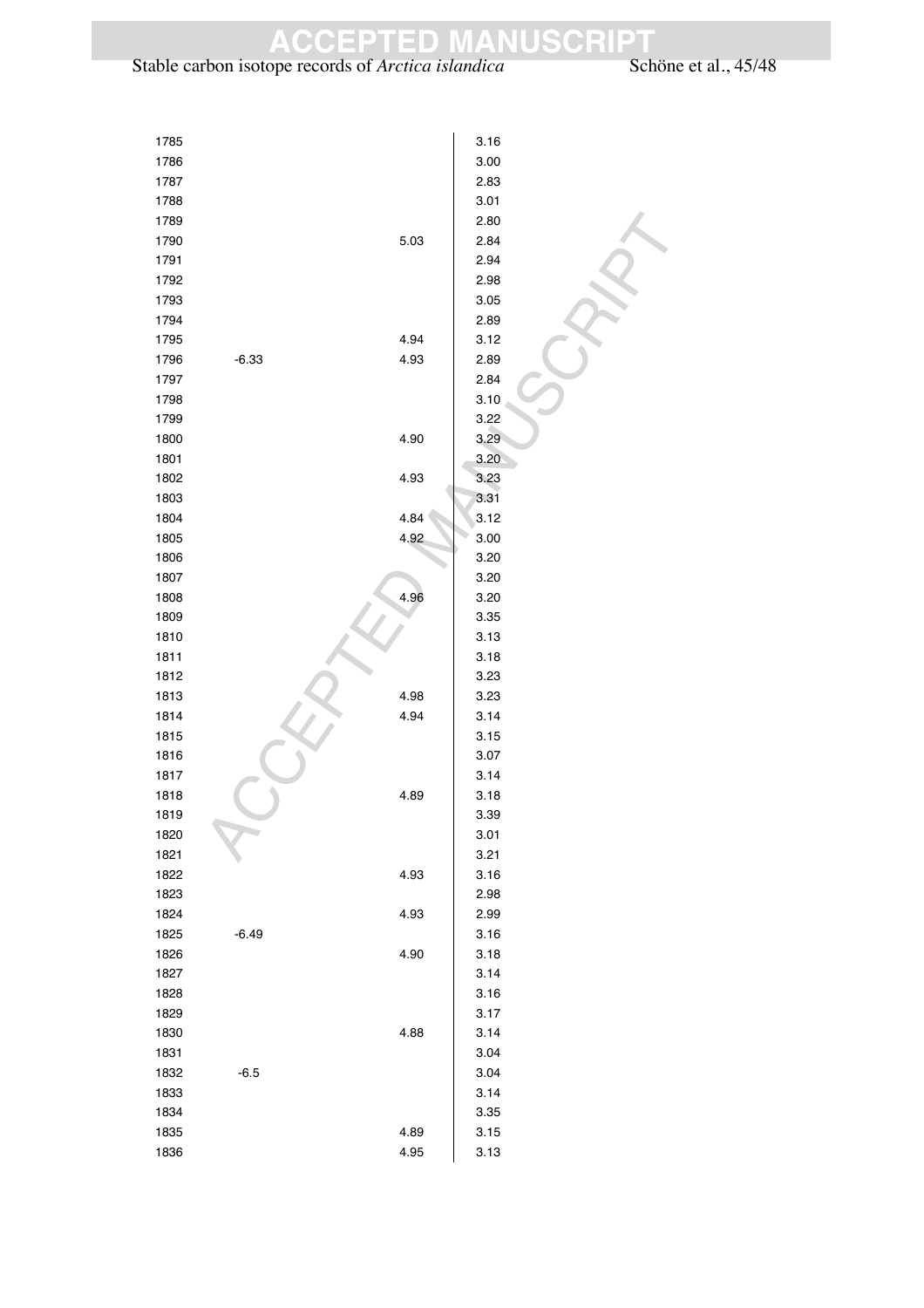Stable carbon isotope records of *Arctica islandica* Schöne et al., 46/48

| 1837 |         |      | 2.93 |      |
|------|---------|------|------|------|
| 1838 |         |      | 3.03 |      |
| 1839 |         |      | 3.03 |      |
| 1840 | $-6.49$ | 4.85 | 3.12 |      |
| 1841 |         |      | 3.21 |      |
| 1842 |         |      | 3.05 |      |
| 1843 |         |      | 2.96 |      |
| 1844 |         |      | 3.17 |      |
| 1845 | $-6.4$  | 4.78 | 3.31 |      |
| 1846 |         |      | 3.41 |      |
| 1847 |         |      | 2.65 |      |
| 1848 |         |      | 2.96 |      |
| 1849 |         |      | 3.09 |      |
| 1850 |         | 4.79 | 3.16 |      |
| 1851 |         |      | 3.40 |      |
| 1852 |         |      | 3.46 |      |
| 1853 |         |      | 3.43 |      |
| 1854 | $-6.45$ |      | 3.41 |      |
| 1855 |         | 4.78 | 3.44 |      |
| 1856 |         |      | 3.38 |      |
| 1857 |         |      | 3.21 |      |
| 1858 |         |      | 3.18 |      |
| 1859 |         |      | 3.20 |      |
| 1860 |         | 4.76 | 2.97 |      |
| 1861 | $-6.49$ |      | 3.62 |      |
| 1862 |         |      | 3.07 |      |
| 1863 |         |      | 2.79 |      |
| 1864 |         | 4.79 | 2.93 |      |
| 1865 |         |      | 2.98 |      |
| 1866 |         |      | 3.00 |      |
| 1867 |         |      | 3.14 |      |
| 1868 |         |      | 3.09 |      |
| 1869 | $-6.46$ | 4.77 | 3.15 |      |
| 1870 |         |      | 2.97 |      |
| 1871 |         | 4.83 | 2.97 |      |
| 1872 |         |      | 3.07 |      |
|      |         |      |      |      |
| 1873 |         | 4.79 | 3.14 |      |
| 1874 |         |      | 3.18 |      |
| 1875 |         |      | 3.02 |      |
| 1876 |         |      | 2.91 |      |
| 1877 |         |      | 2.74 |      |
| 1878 |         | 4.72 | 2.93 |      |
| 1879 |         | 4.79 | 3.10 |      |
| 1880 |         | 4.80 | 3.09 |      |
| 1881 |         |      | 3.09 |      |
| 1882 | $-6.59$ |      | 3.28 |      |
| 1883 |         | 4.68 | 3.07 |      |
| 1884 |         | 4.80 | 3.14 |      |
| 1885 |         |      | 3.35 |      |
| 1886 | $-6.52$ | 4.86 | 3.31 |      |
| 1887 |         |      | 3.19 | 2.40 |
| 1888 |         |      | 3.16 | 2.44 |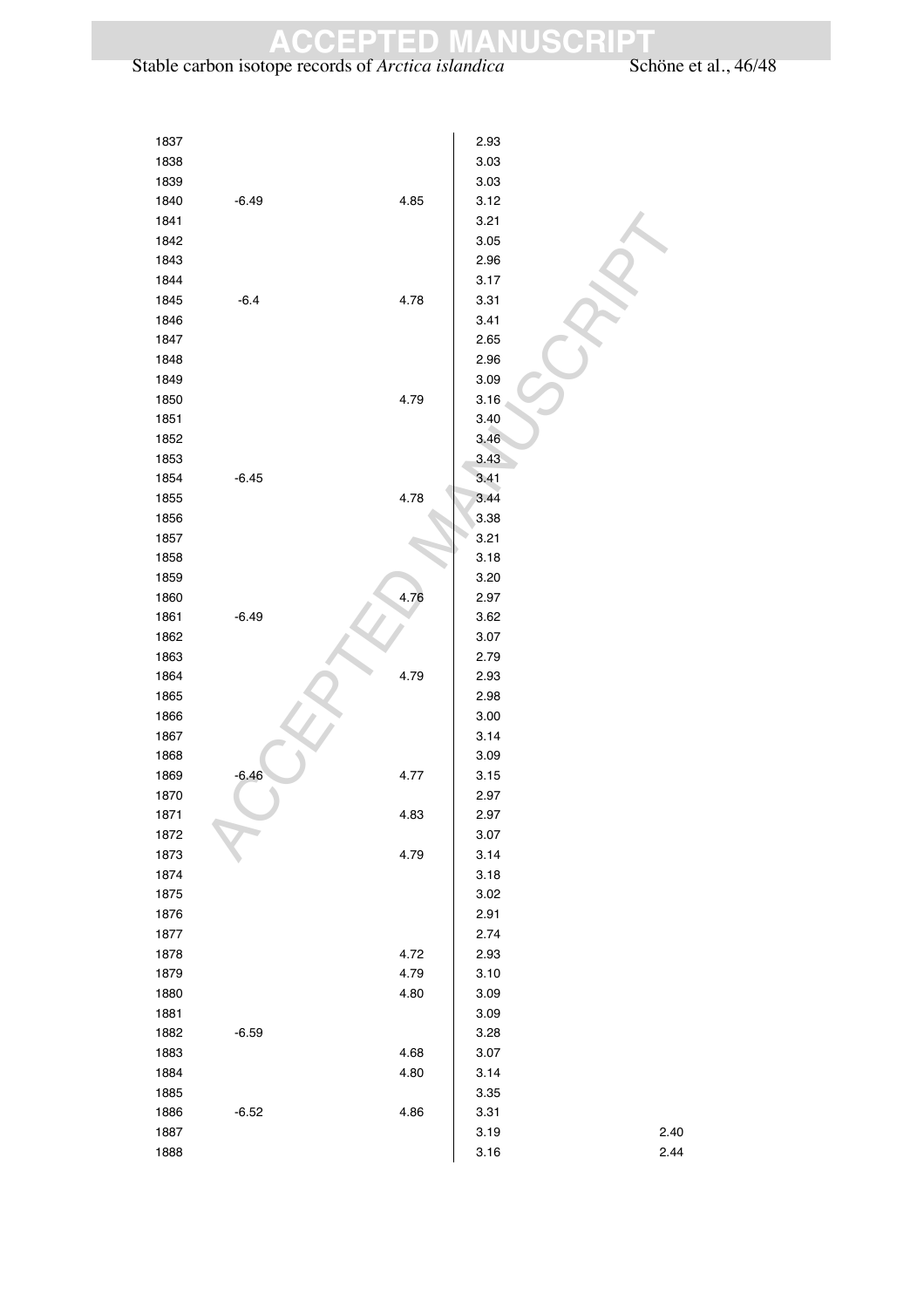#### Stable carbon isotope records of *Arctica islandica* Schöne et al., 47/48

| 1889 |         | 4.73 | 3.44 | 2.19 | 1.89 |
|------|---------|------|------|------|------|
| 1890 |         |      | 3.11 | 2.04 | 1.79 |
| 1891 | $-6.61$ | 4.71 | 3.07 | 2.34 | 2.12 |
| 1892 | $-6.66$ | 4.88 | 2.99 | 2.19 | 2.09 |
| 1893 |         |      | 3.07 | 1.73 | 1.93 |
| 1894 |         | 4.69 | 3.07 | 1.91 | 1.96 |
| 1895 |         |      | 3.06 | 2.02 | 1.98 |
| 1896 |         | 4.64 | 3.10 | 1.96 | 1.81 |
| 1897 |         |      | 2.90 | 1.84 | 1.74 |
| 1898 | $-6.55$ | 4.73 | 2.86 | 1.54 | 1.68 |
| 1899 |         | 4.63 | 3.06 | 2.08 | 1.73 |
| 1900 |         |      | 2.86 | 2.26 | 1.79 |
| 1901 |         | 4.69 | 3.03 | 2.32 | 1.80 |
| 1902 |         |      | 3.22 | 2.28 | 1.91 |
| 1903 |         |      | 3.40 | 2.32 | 1.90 |
| 1904 |         | 4.67 | 3.31 | 2.30 | 1.99 |
| 1905 | $-6.56$ |      | 3.00 | 2.33 | 1.82 |
| 1906 |         | 4.72 | 3.56 | 2.45 | 1.72 |
| 1907 |         |      | 3.24 | 2.38 | 1.69 |
| 1908 |         |      | 3.43 | 2.39 | 1.84 |
| 1909 |         | 4.61 | 3.37 | 2.61 | 1.79 |
| 1910 |         |      | 3.19 | 2.50 | 1.94 |
| 1911 |         | 4.59 | 3.24 | 2.48 | 1.88 |
| 1912 | $-6.69$ | 4.68 | 3.28 | 2.44 | 1.91 |
| 1913 |         |      | 3.10 | 2.31 | 1.94 |
| 1914 |         |      | 3.10 | 2.09 | 1.87 |
| 1915 | $-6.75$ | 4.64 | 3.32 | 2.21 | 1.83 |
| 1916 |         | 4.64 | 3.24 | 2.26 | 2.05 |
| 1917 |         |      | 3.12 | 2.36 | 2.03 |
| 1918 |         | 4.57 | 3.47 | 2.42 | 2.02 |
| 1919 |         |      | 3.14 | 2.35 | 2.00 |
| 1920 |         |      | 3.04 | 2.18 | 1.98 |
| 1921 |         | 4.55 | 3.00 | 2.02 | 2.01 |
| 1922 |         |      | 2.82 | 2.02 | 1.88 |
| 1923 |         | 4.66 | 2.89 | 2.06 | 1.93 |
| 1924 | $-6.79$ | 4.55 | 2.91 | 2.06 | 1.93 |
| 1925 |         |      | 2.97 | 1.96 | 1.81 |
| 1926 | $-6.74$ | 4.61 | 2.81 | 2.09 | 1.87 |
| 1927 |         | 4.54 | 2.73 | 1.92 | 2.13 |
| 1928 |         |      | 2.75 | 1.82 | 1.83 |
| 1929 | $-6.72$ |      | 2.64 | 2.19 | 1.80 |
| 1930 |         | 4.59 | 2.79 | 1.99 | 1.75 |
| 1931 |         |      | 2.66 | 2.24 | 1.55 |
| 1932 | $-6.74$ | 4.55 | 2.70 | 2.44 | 1.40 |
| 1933 |         | 4.56 | 2.74 | 2.29 | 2.06 |
| 1934 |         |      | 2.89 | 2.31 | 1.84 |
| 1935 |         |      | 2.87 | 2.26 | 1.70 |
| 1936 | $-6.83$ | 4.59 | 2.83 | 2.15 | 1.75 |
| 1937 |         |      | 2.75 | 2.38 | 1.77 |
| 1938 | $-6.8$  | 4.57 | 2.71 | 2.24 | 1.73 |
| 1939 | $-6.88$ |      | 2.59 | 2.29 | 1.79 |
| 1940 | $-6.78$ | 4.53 | 2.59 | 2.10 | 1.72 |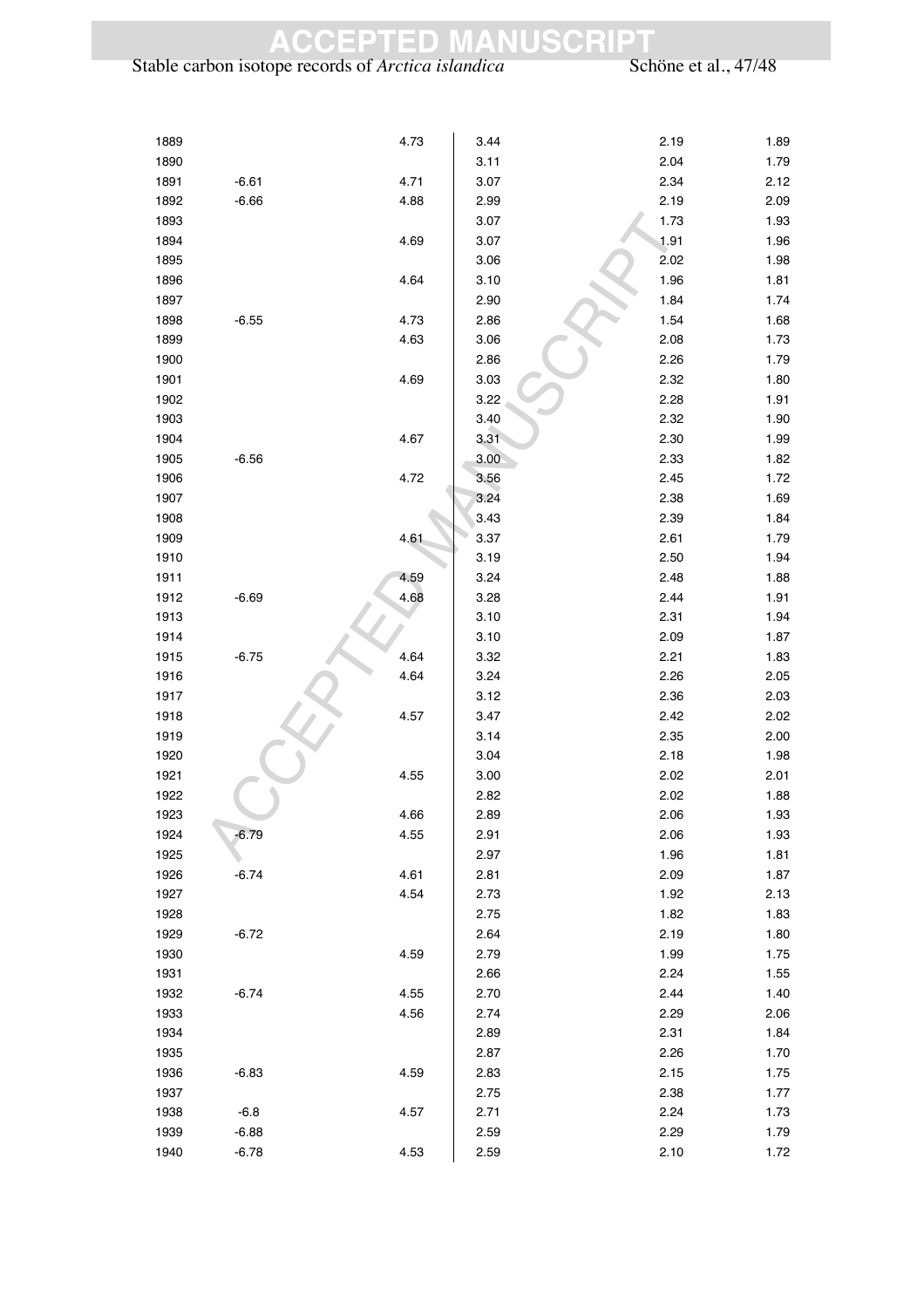#### Stable carbon isotope records of *Arctica islandica* Schöne et al., 48/48

| 1941 |          |      |      | 2.78 |      | 2.21 | 1.70 |
|------|----------|------|------|------|------|------|------|
| 1942 |          |      | 4.57 | 2.75 |      | 1.98 | 1.65 |
| 1943 |          |      |      | 2.89 |      | 2.08 | 1.66 |
| 1944 | $-6.82$  |      | 4.54 | 2.66 |      | 1.88 | 1.69 |
| 1945 |          |      | 4.56 | 2.61 | 2.20 | 2.01 | 1.76 |
| 1946 |          |      |      | 2.55 | 2.24 | 2.15 | 1.74 |
| 1947 |          |      | 4.47 | 2.50 | 2.18 | 1.95 | 1.80 |
| 1948 | $-6.9$   |      | 4.51 | 2.49 | 2.10 | 1.82 | 1.78 |
| 1949 |          |      |      | 2.39 | 1.98 | 1.74 | 1.61 |
| 1950 |          |      |      | 2.58 | 1.99 | 1.89 | 1.60 |
| 1951 |          |      | 4.49 | 2.36 | 1.86 | 1.92 | 1.67 |
| 1952 |          |      | 4.48 | 2.54 | 1.97 | 1.74 | 1.43 |
| 1953 | $-6.87$  |      | 4.45 | 2.51 | 1.96 | 1.87 | 1.49 |
| 1954 |          |      | 4.49 | 2.51 | 1.97 | 1.77 | 1.64 |
| 1955 |          |      |      | 2.51 | 1.94 | 2.07 | 1.58 |
| 1956 |          |      | 4.41 | 2.76 | 2.05 | 2.16 | 1.62 |
| 1957 |          |      |      | 2.91 | 1.91 | 1.68 | 1.56 |
| 1958 |          |      |      | 2.93 | 2.07 | 1.76 | 1.62 |
| 1959 |          |      | 4.46 | 2.43 | 1.95 | 1.46 | 1.54 |
| 1960 |          |      | 4.41 | 2.62 | 1.82 | 1.52 | 1.60 |
| 1961 |          |      | 4.36 | 2.89 | 1.80 | 1.52 | 1.72 |
| 1962 | $-6.96$  |      |      | 2.64 | 1.74 | 1.54 | 1.69 |
| 1963 |          |      |      | 2.44 | 1.92 | 1.53 | 1.68 |
| 1964 |          |      | 4.43 | 2.54 | 1.94 | 1.51 | 1.66 |
| 1965 | $-7.02$  |      | 4.44 | 2.22 | 1.85 | 1.65 | 1.37 |
| 1966 |          |      |      | 2.53 | 1.91 | 1.63 | 1.52 |
| 1967 |          |      | 4.38 | 2.76 | 1.86 | 1.63 | 1.47 |
| 1968 | $-7.07$  |      | 4.34 | 2.45 | 1.88 | 1.71 | 1.51 |
| 1969 | $-7$     |      |      | 2.45 | 1.68 | 1.61 | 1.40 |
| 1970 | $-7.01$  |      | 4.34 | 2.50 | 1.75 | 1.59 | 1.55 |
| 1971 | $-7.21$  |      | 4.28 | 2.49 | 1.87 | 1.51 | 1.57 |
| 1972 |          |      |      | 2.53 | 1.82 | 1.44 | 1.54 |
| 1973 | $-7.28$  |      | 4.26 | 2.53 | 1.87 | 1.66 | 1.59 |
| 1974 |          |      | 4.24 | 2.31 | 1.95 | 1.68 | 1.57 |
| 1975 | $-7.32$  |      |      | 2.36 | 1.97 | 1.57 | 1.51 |
| 1976 |          |      | 4.19 | 2.29 | 1.82 | 1.66 | 1.59 |
| 1977 |          |      | 4.23 | 2.20 | 1.78 | 1.54 | 1.70 |
| 1978 | $-7.37$  |      |      | 2.19 | 1.89 | 1.43 | 1.72 |
| 1979 |          | 1.77 |      | 2.16 | 1.74 | 1.43 | 1.70 |
| 1980 |          |      | 4.16 | 2.12 | 1.81 | 1.27 | 1.75 |
| 1981 | $-7.598$ |      | 4.13 | 2.44 | 1.76 | 1.34 | 1.67 |
| 1982 | $-7.595$ | 1.85 | 4.05 | 2.45 | 1.74 | 1.35 | 1.73 |
| 1983 | $-7.648$ |      | 4.15 | 2.33 | 1.56 | 1.55 | 1.58 |
| 1984 | $-7.714$ | 1.83 |      | 2.34 | 1.74 | 1.51 | 1.73 |
| 1985 | $-7.677$ | 1.74 |      | 2.60 | 1.73 | 1.41 | 1.66 |
| 1986 | $-7.706$ |      | 4.05 | 2.37 | 1.77 | 1.21 | 1.46 |
| 1987 | $-7.706$ |      |      |      | 1.64 | 1.36 | 1.45 |
| 1988 | $-7.783$ |      |      |      | 1.74 | 1.46 | 1.41 |
| 1989 | $-7.809$ |      | 3.94 |      | 1.55 | 1.47 | 1.44 |
| 1990 | $-7.837$ | 1.44 |      |      | 1.47 | 1.65 | 1.47 |
| 1991 | $-7.824$ | 1.35 |      |      | 1.54 | 1.64 | 1.38 |
| 1992 | $-7.829$ | 1.35 | 3.88 |      | 1.56 | 1.47 | 1.37 |
|      |          |      |      |      |      |      |      |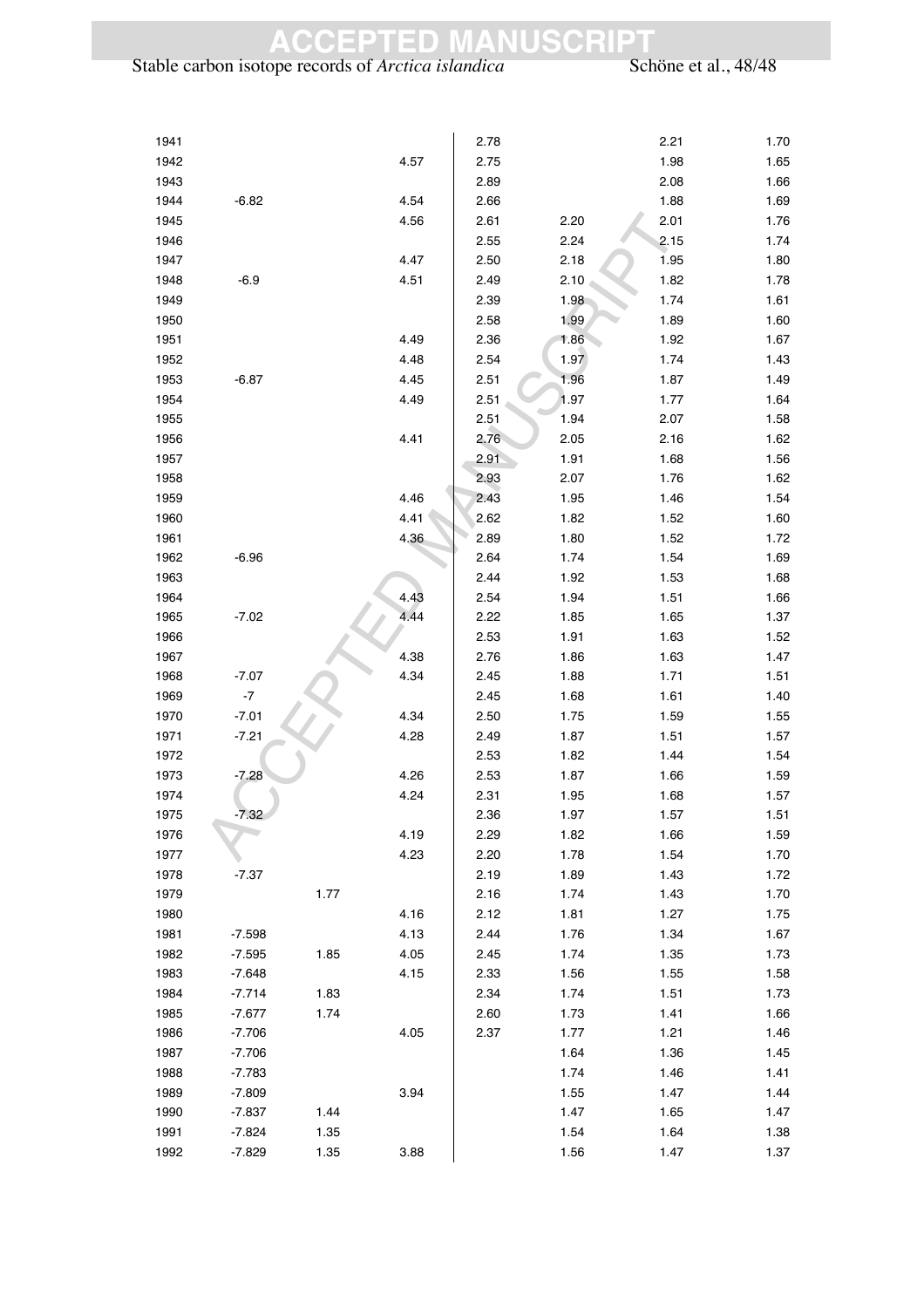|      |          |      |                                                    | <b>ACCEPTED MANUSCRIP1</b> |                      |      |
|------|----------|------|----------------------------------------------------|----------------------------|----------------------|------|
|      |          |      | Stable carbon isotope records of Arctica islandica |                            | Schöne et al., 49/48 |      |
|      |          |      |                                                    |                            |                      |      |
|      |          |      |                                                    |                            |                      |      |
| 1993 | $-7.812$ | 1.35 | 3.94                                               | 1.61                       | 1.42                 | 1.38 |
| 1994 | $-7.846$ | 1.28 | 3.92                                               | 1.55                       | 1.36                 | 1.29 |
| 1995 | $-7.888$ | 1.23 | 3.93                                               | 1.57                       | 1.06                 | 1.52 |
| 1996 | $-7.931$ |      |                                                    | 1.63                       | 1.14                 | 1.16 |
| 1997 | $-7.956$ | 1.18 |                                                    | 1.58                       | 1.27                 | 1.28 |
| 1998 | $-8.038$ | 1.29 |                                                    | 1.55                       | 1.38                 | 1.17 |
| 1999 | $-8.041$ | 1.22 |                                                    | 1.48                       | 1.64                 | 1.33 |
| 2000 | $-8.049$ |      |                                                    | 1.49                       | 1.01                 | 1.32 |
| 2001 | $-8.064$ |      |                                                    | 1.46                       | 1.21                 | 1.27 |
| 2002 | $-8.081$ |      |                                                    | 1.29                       | 0.96                 | 1.05 |
| 2003 |          |      |                                                    | 1.24                       | 0.74                 | 1.09 |

Fig. 1



Fig. 2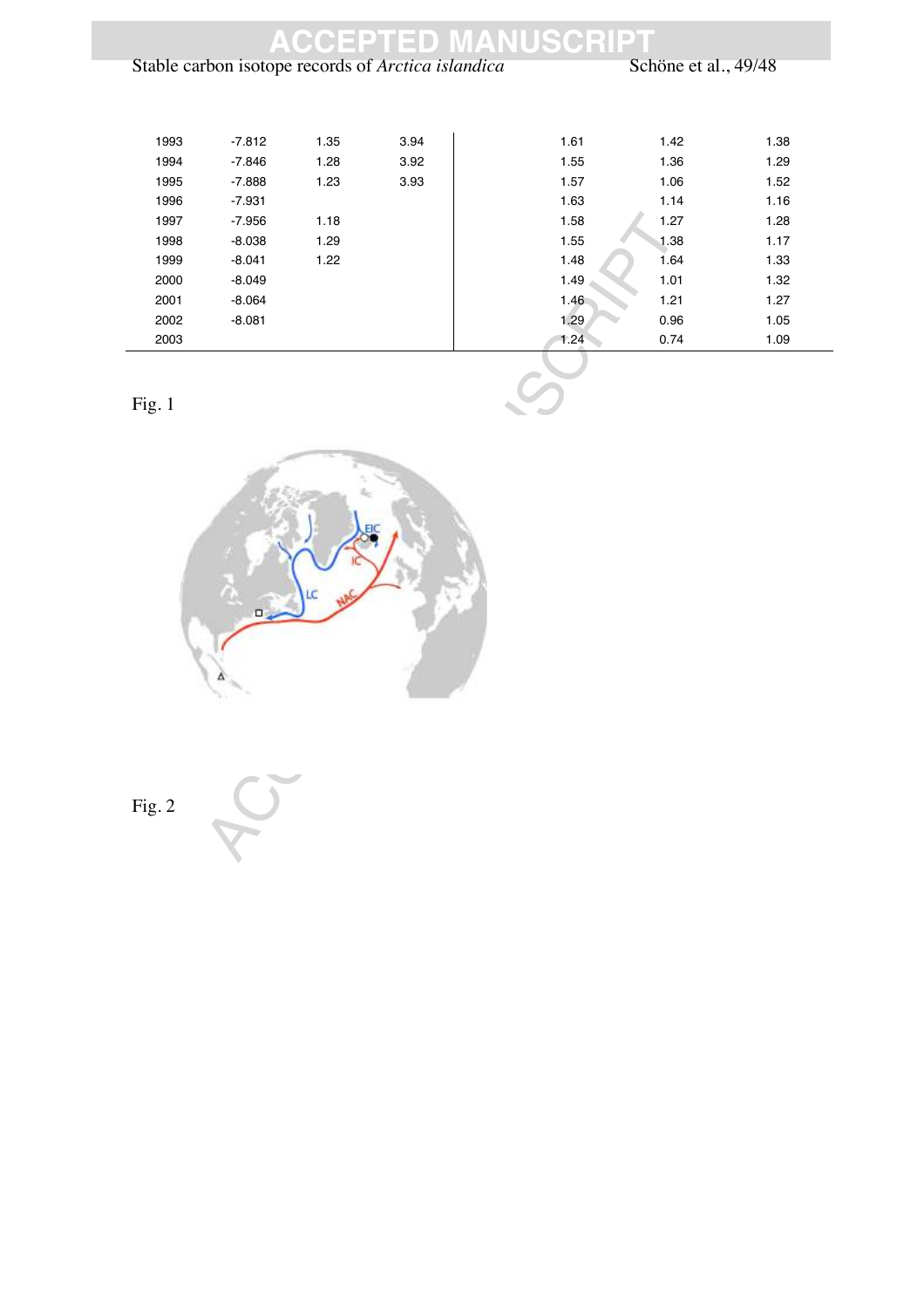

#### Stable carbon isotope records of *Arctica islandica* Schöne et al., 50/48



Fig. 3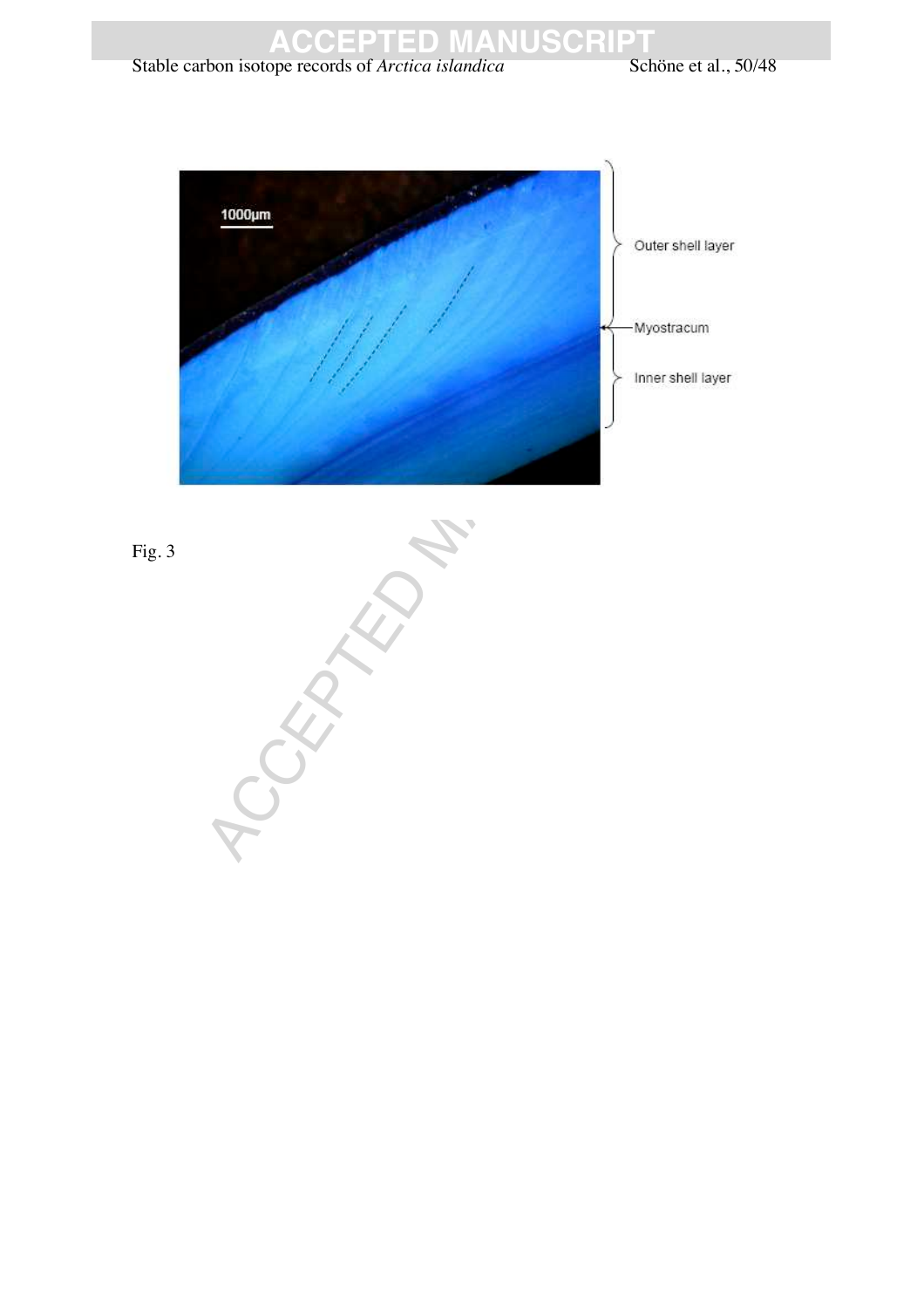#### Stable carbon isotope records of *Arctica islandica* Schöne et al., 51/48



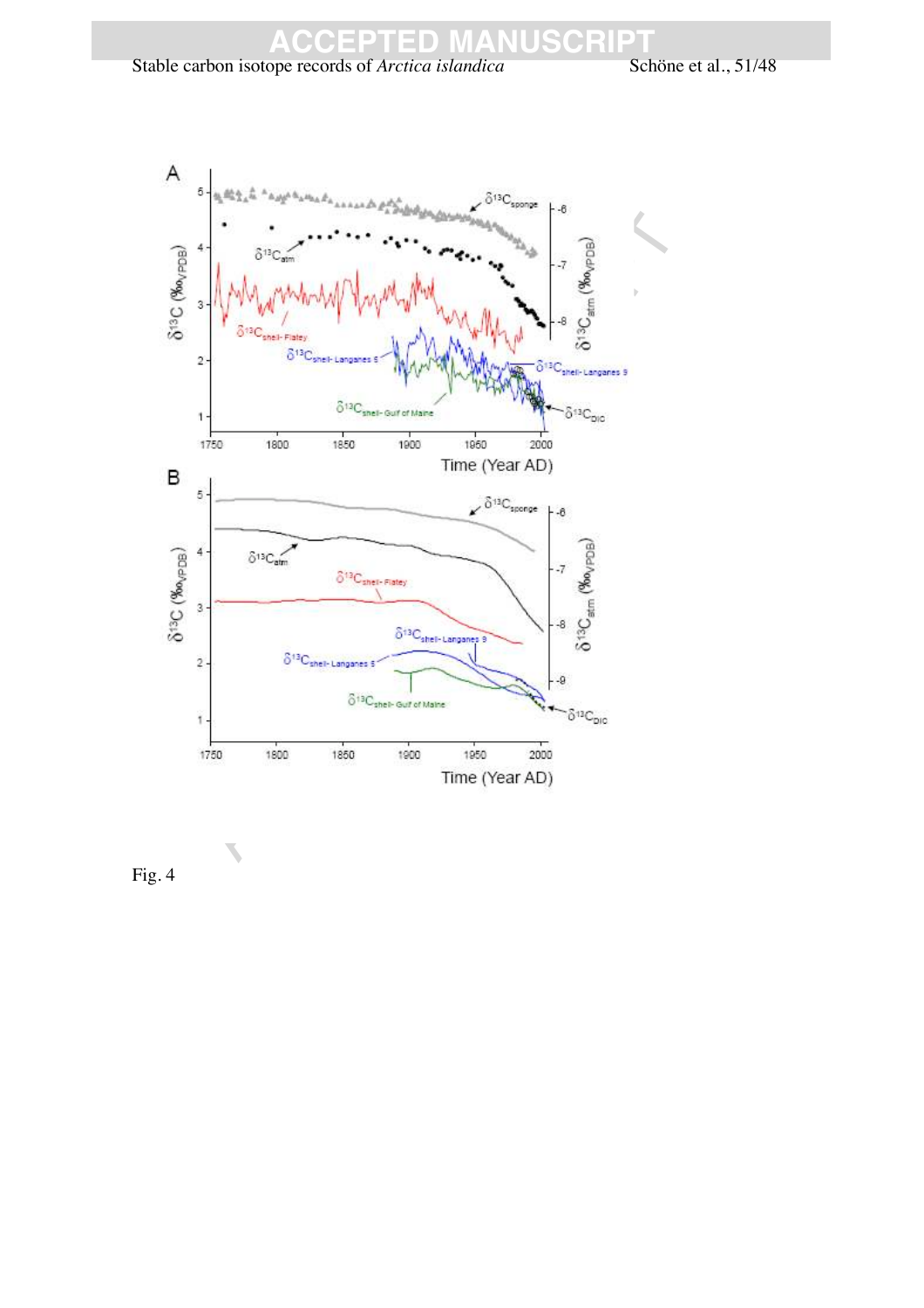#### Stable carbon isotope records of *Arctica islandica* Schöne et al., 52/48